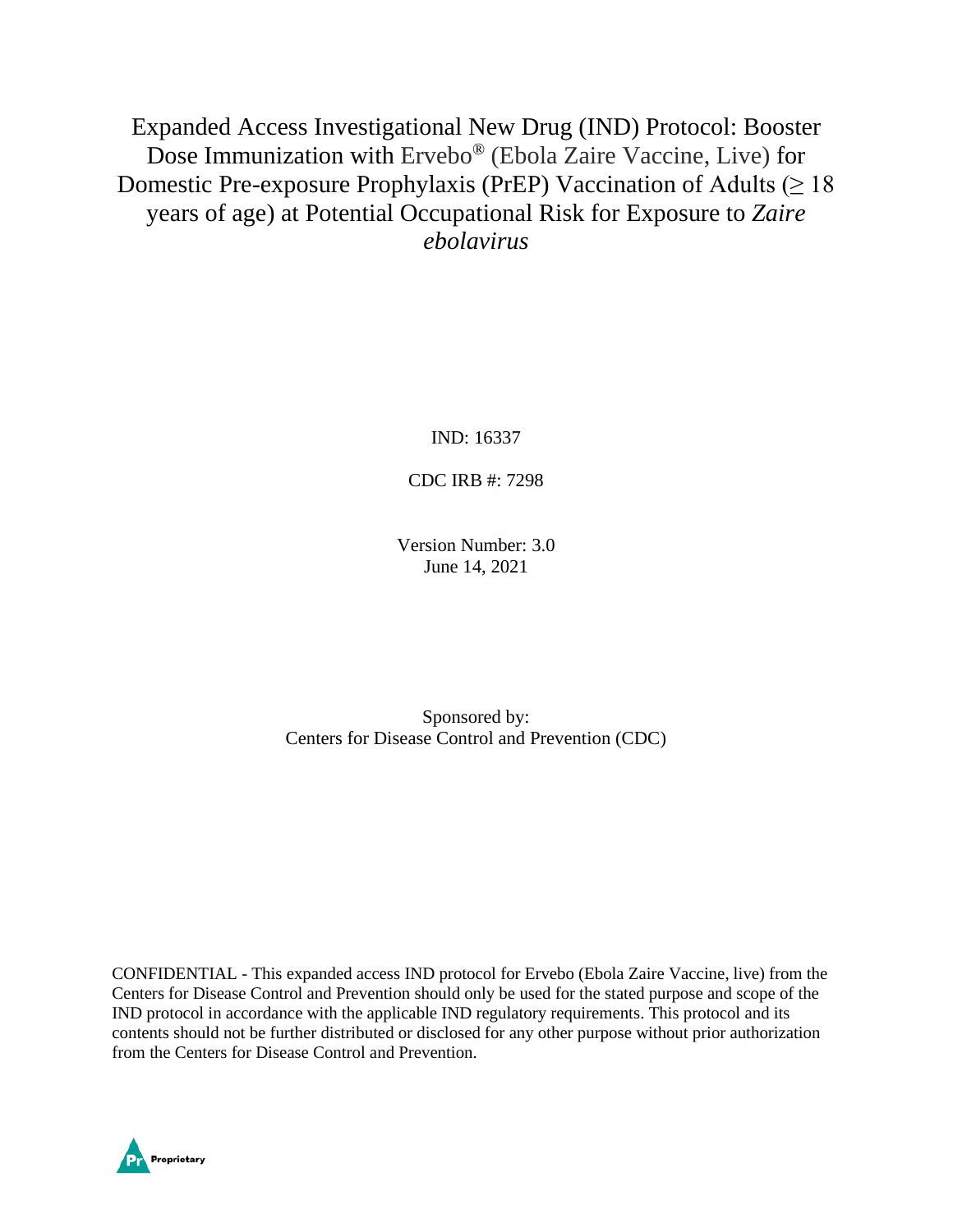# **PROGRAM CONTACT INFORMATION**

| <b>Principal Investigator:</b> | Mary Choi, MD, MPH<br>Division of High-Consequence Pathogens and Pathology (DHCPP)<br>National Center for Emerging and Zoonotic Infectious Diseases<br>(NCEZID)/Centers for Disease Control and Prevention (CDC)<br>1600 Clifton Road, Mailstop H24-12<br>Atlanta, GA 30329-4027<br>Tel: (404) 639-1155<br>whz2@cdc.gov |  |  |  |  |  |
|--------------------------------|-------------------------------------------------------------------------------------------------------------------------------------------------------------------------------------------------------------------------------------------------------------------------------------------------------------------------|--|--|--|--|--|
| <b>Sub-Investigator:</b>       | Caitlin Cossaboom, DVM, PhD, MPH<br>DHCPP/NCEZID/CDC<br>1600 Clifton Road, Mailstop H24-12<br>Atlanta, GA 30329-4027<br>Tel: (404) 718-6813<br>$\text{nrm9@cdc.gov}$                                                                                                                                                    |  |  |  |  |  |
|                                | Trevor Shoemaker, PhD, MPH<br>DHCPP/NCEZID/CDC<br>1600 Clifton Road, Mailstop H24-12<br>Atlanta, GA 30329-4027<br>Tel: (404) 553-7492<br>tis8@cdc.gov                                                                                                                                                                   |  |  |  |  |  |
|                                | Joel Montgomery, PhD, MS<br>DHCPP/NCEZID/CDC<br>1600 Clifton Road, Mailstop H18-B<br>Atlanta, GA 30329-4027<br>Tel: (404) 718-1444<br>ztq9@cdc.gov                                                                                                                                                                      |  |  |  |  |  |
|                                | Vaccine Safety Reviewer: John Su, MD, PhD, MPH<br><b>Immunization Safety Office</b><br>Division of Health Quality and Promotion/NCEZID/CDC<br>1600 Clifton Road, Mailstop V18-4<br>Atlanta GA 30329-4027<br>Tel: (404) 498-0698<br>ezu2@cdc.gov                                                                         |  |  |  |  |  |
| <b>Regulatory Affairs:</b>     | Yon Yu, PharmD<br>Division of Preparedness and Emerging Infections/NCEZID/CDC<br>1600 Clifton Road, Mailstop H24-11<br>Atlanta GA 30329-4027<br>Tel: (404) 639-3046<br>fkb8@cdc.gov                                                                                                                                     |  |  |  |  |  |

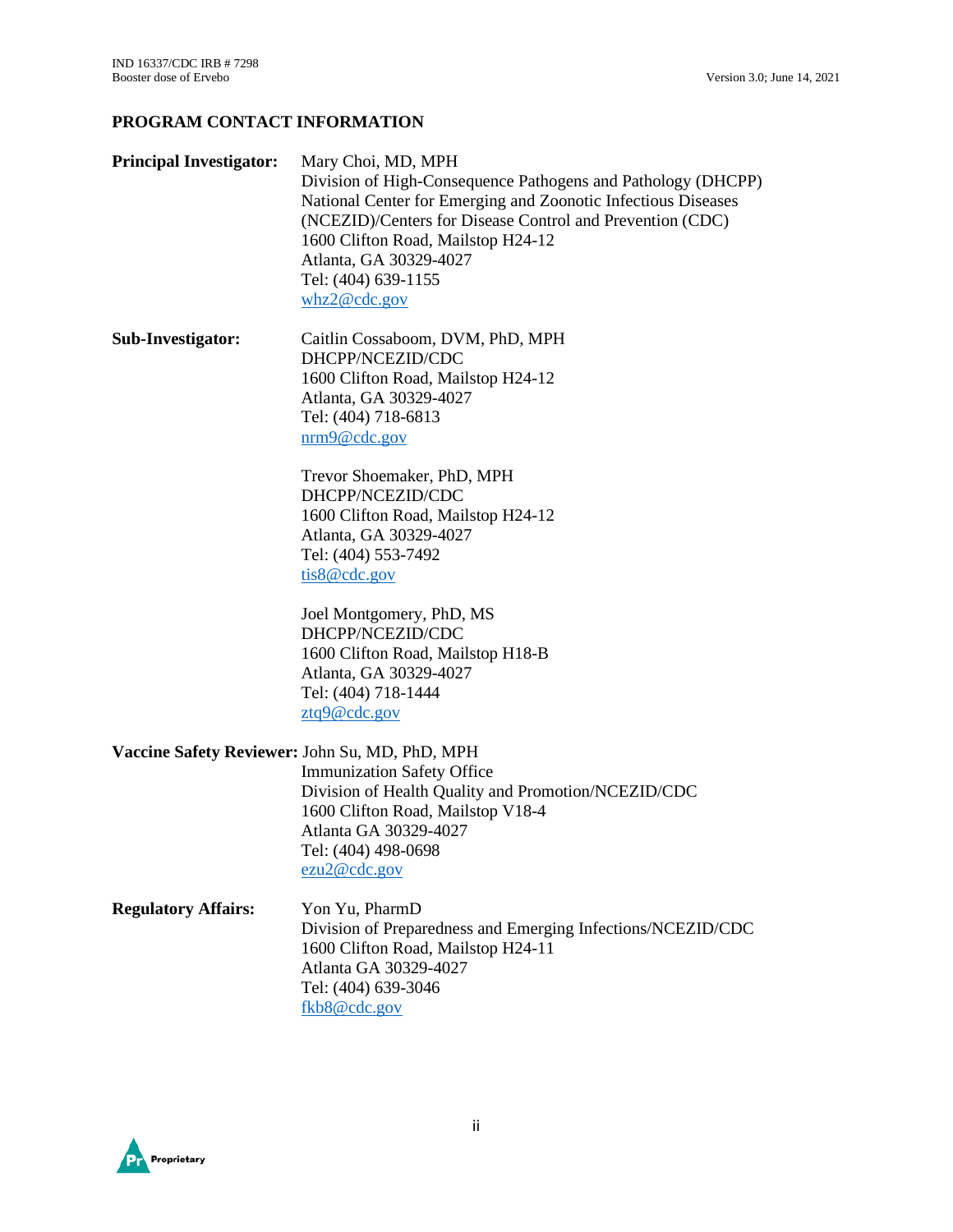#### **Table of Contents**

| 2 |     |  |
|---|-----|--|
|   | 2.1 |  |
|   | 2.2 |  |
| 3 |     |  |
|   | 3.1 |  |
|   | 3.2 |  |
|   | 3.3 |  |
| 4 |     |  |
| 5 |     |  |
|   | 5.1 |  |
|   | 5.2 |  |
|   |     |  |
|   | 5.4 |  |
| 6 |     |  |
|   | 6.1 |  |
| 7 |     |  |
|   | 7.1 |  |
|   |     |  |
|   | 7.2 |  |
|   | 7.3 |  |
|   | 7.4 |  |
| 8 |     |  |
|   | 8.1 |  |
|   | 8.2 |  |
| 9 |     |  |

#### **Appendices**

Appendix A1: Occupational Risk/Vaccine Eligibility Assessment Form

Appendix A2: Ervebo Request and Use Agreement Form, and Form FDA 1572

Appendix B1: Informed Consent Form

Appendix B2: Example Copy of the CDC Post-Vaccination Adverse Events Survey

Appendix C: Vaccination Record Form

Appendix D: Vaccine Product Accountability and Disposal Record Form

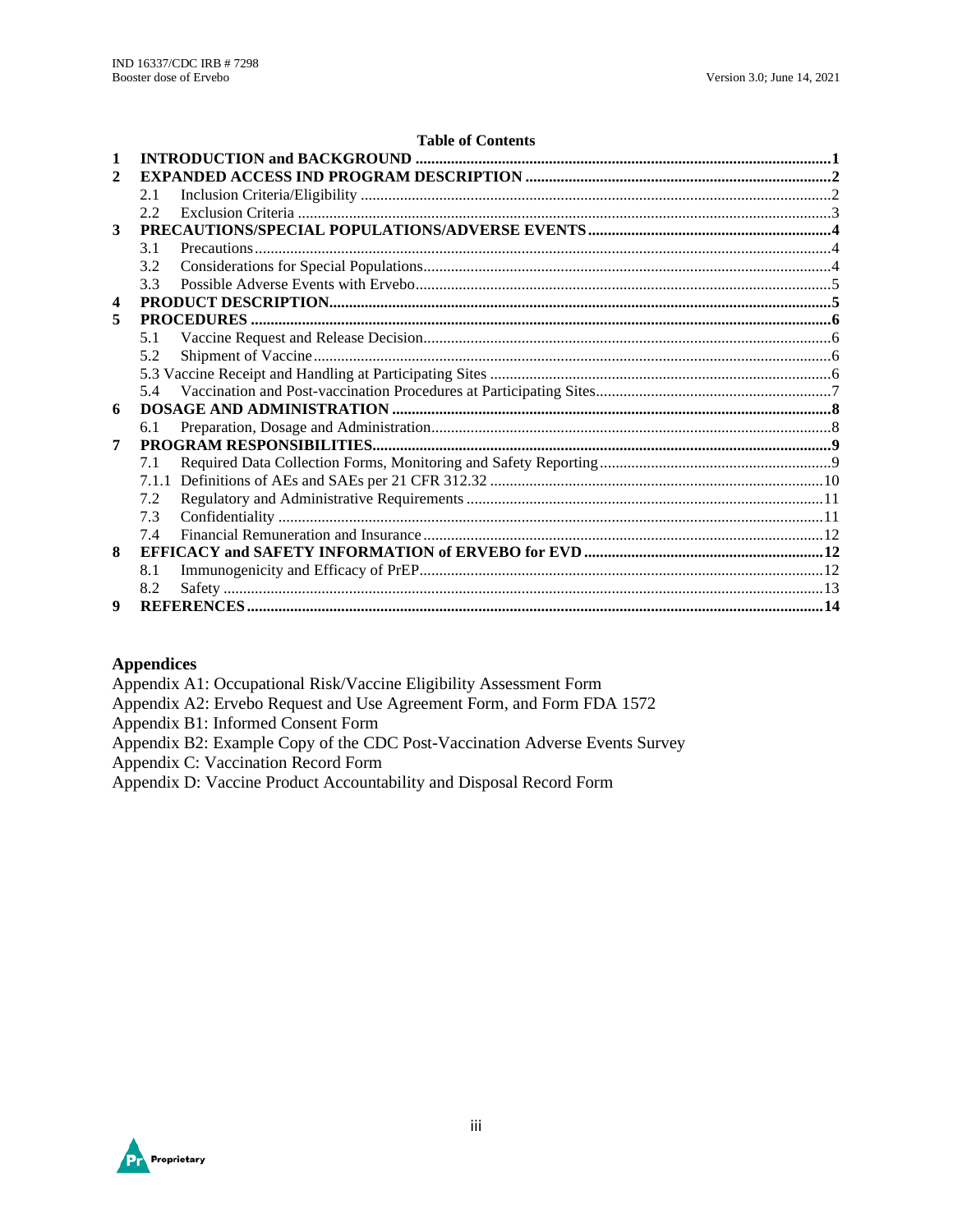# **ABBREVIATIONS/DEFINITIONS**

| <b>ACIP</b>     | <b>Advisory Committee on Immunization Practices</b>                   |
|-----------------|-----------------------------------------------------------------------|
| AE              | Adverse event                                                         |
| BSL-4           | Biosafety level 4                                                     |
| <b>CDC</b>      | Centers for Disease Control and Prevention                            |
| <b>ELISA</b>    | Enzyme-linked immunosorbent assay                                     |
| EU/mL           | Endotoxin units per milliliter                                        |
| <b>EVD</b>      | Ebola virus disease                                                   |
| <b>FDA</b>      | Food and Drug Administration                                          |
| <b>HCP</b>      | <b>Healthcare Personnel</b>                                           |
| <b>HIV</b>      | Human Immunodeficiency Virus                                          |
| IgG             | Immunoglobulin G                                                      |
| IM              | Intramuscular                                                         |
| <b>IND</b>      | <b>Investigational New Drug</b>                                       |
| $IP-10$         | $\gamma$ -inducible protein 10                                        |
| <b>IRB</b>      | <b>Institutional Review Board</b>                                     |
| <b>NHPs</b>     | Nonhuman primates                                                     |
| <b>PCR</b>      | Polymerase chain reaction                                             |
| PFU             | Plaque-forming units                                                  |
| PrEP            | Pre-exposure prophylaxis                                              |
| <b>PREVAIL</b>  | Partnership for Research on Ebola Virus in Liberia study              |
| rVSV            | Recombinant vesicular stomatitis virus                                |
| rVSVAG-ZEBOV-GP | Recombinant vesicular stomatitis virus with envelope glycoprotein     |
|                 | replaced by Zaire ebolavirus (Kikwit 1995 strain) glycoprotein (V920) |
| <b>SAE</b>      | Serious adverse event                                                 |
| <b>SDV</b>      | Single-dose vial                                                      |
| <b>SNS</b>      | <b>Strategic National Stockpile</b>                                   |
| <b>STRIVE</b>   | Sierra Leone Trial to Introduce a Vaccine against Ebola               |
| <b>VAERS</b>    | Vaccine Adverse Event Reporting System                                |

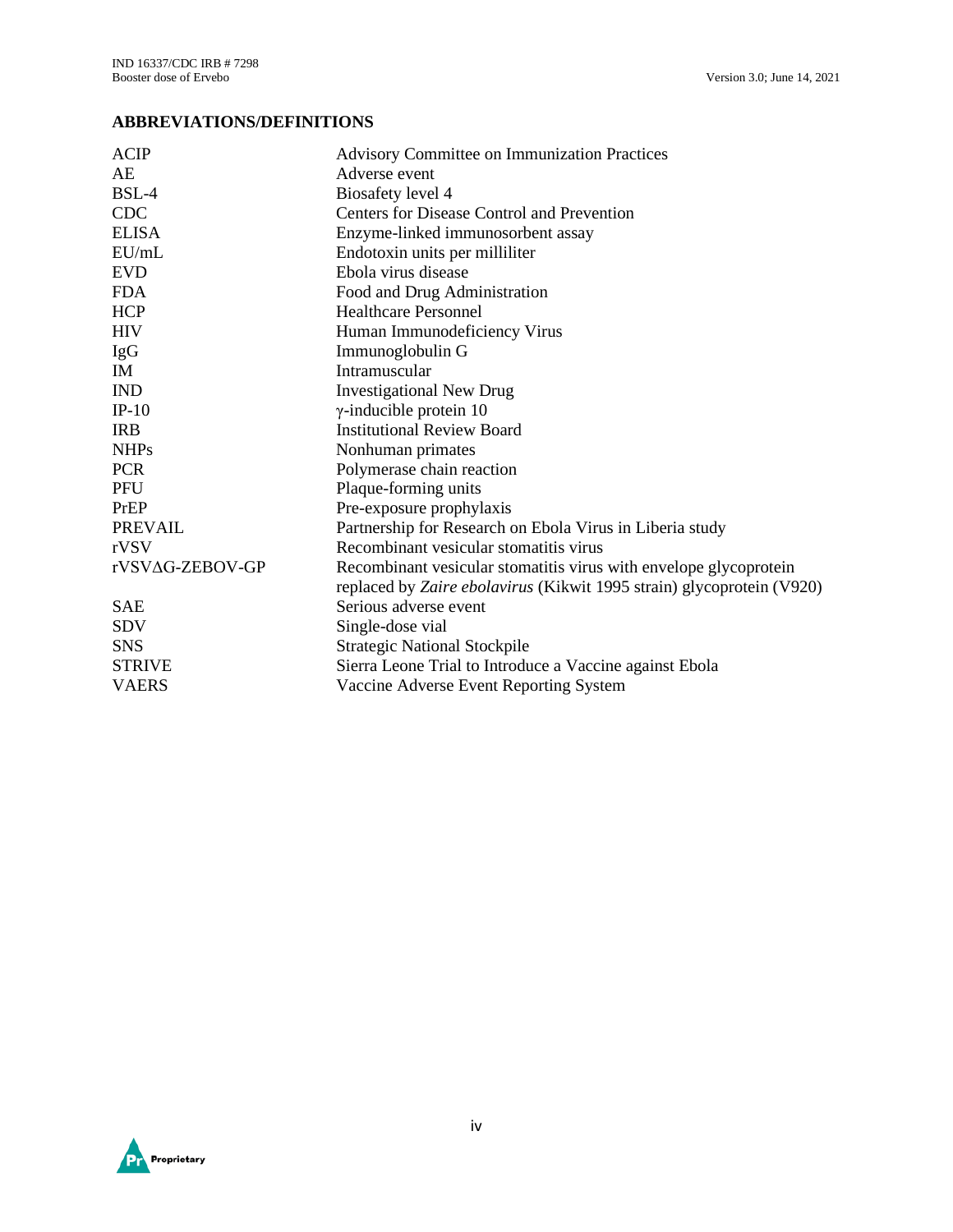# <span id="page-4-0"></span>**1 INTRODUCTION and BACKGROUND**

Ebola virus is a zoonotic pathogen that causes severe hemorrhagic fever in humans known as Ebola virus disease (EVD). The virus is transmitted through contact with body fluids from infected patients. There are four species of Ebola virus that have been known to cause disease in humans. Of these, species *Zaire ebolavirus* is the most lethal with case fatality rates of 70-90% if left untreated.

Importation of EVD to the U.S. from an epidemic region through an infected traveler or healthcare worker is a recognized risk with potential for secondary transmission. There were 11 people treated for EVD in the U.S. during the 2014–2016 Ebola outbreak in West Africa. Of the 11 domestically-treated EVD patients that resulted in 2 deaths, two were imported cases of EVD, seven were persons with EVD symptoms transported from West Africa to U.S. hospitals, and two were domestic healthcare workers who cared for the first travel-associated EVD case diagnosed in the U.S. The patient died but both healthcare workers recovered. 1

The 2014‒2016 Ebola outbreak in West Africa and the 2018 Ebola outbreak in the Democratic Republic of the Congo (DRC) heighten the importance of pre-event preparedness and response, including vaccine availability and access, to protect high-risk groups who may have potential occupational exposure to Ebola virus (e.g., laboratorians, healthcare workers, emergency responders) for pre-exposure prophylaxis (PrEP) against *Zaire ebolavirus*. Ervebo® (Ebola Zaire Vaccine, Live also known as V920, rVSVΔG-ZEBOV-GP or rVSV-ZEBOV) was approved by the U.S. Food and Drug Administration (FDA) on December 19, 2019 for the prevention of disease caused by *Zaire ebolavirus* in individuals 18 years of age and older as a single dose administration. Since the FDA-approved dosing of Ervebo is a single dose administration only, a booster dose is considered an unapproved use. Therefore, the Centers for Disease Control and Prevention (CDC) is sponsoring this expanded access Investigational New Drug (IND) program to allow booster dose administration for domestic PrEP use in adults ( $\geq 18$  years of age) with potential risk of occupational exposure to *Zaire ebolavirus*. Ervebo is not planned for commercial marketing, but is maintained in the Strategic National Stockpile (SNS) with vaccine access within the United States facilitated by the U.S. government.

Ervebo is manufactured by Merck Sharp & Dohme Corp., NJ, USA. The vaccine is a replicationcompetent, live, attenuated recombinant vesicular stomatitis virus (rVSV) vaccine with the gene for the *Zaire ebolavirus* Kikwit strain glycoprotein (ZEBOV-GP) replacing the gene for the native VSV glycoprotein. <sup>2</sup> The FDA's approval of the vaccine was based on the data from 12 clinical trials in which a total of 15,399 adults received a dose of  $\geq 2x10^7$  (plaque-forming units) pfu. Clinical efficacy of the vaccine was supported by an open-label, randomized cluster (ring) vaccination study during the 2014- 2016 outbreak in Guinea (Ebola Ça Suffit trial), in which 3,537 contacts and contacts of contacts of individuals with laboratory-confirmed EVD received either immediate or delayed (21 days or later) vaccination. Clinical immunogenicity was assessed in three studies conducted in Liberia, Sierra Leone, United States (U.S.), Canada, and Spain.

In well-controlled clinical trials in adults, Ervebo was demonstrated to be a safe and effective vaccine for preventing EVD infection. The vaccine has been shown to elicit rapid immune response in 14 days after a single dose. Seroconversion in adults peaked between 28 and 35 days for most clinical trial subjects.<sup>3</sup> However, Ervebo does not provide cross protection against other species of *Ebolavirus* or *Marburgvirus*. Since the evaluation of clinical efficacy and immunogenicity has not been done in the same study, it is not possible to define a correlate of protection at the individual level. The duration of protection conferred by Ervebo is unknown, and effectiveness of the vaccine when administered concurrently with antiviral medication, immune globulin, and/or blood or plasma transfusion is also unknown.

Preliminary data from vaccine response during the 2018 outbreak in DRC confirm efficacy of Ervebo against disease. <sup>4</sup> Vaccine efficacy evaluation and safety monitoring during the vaccine response in DRC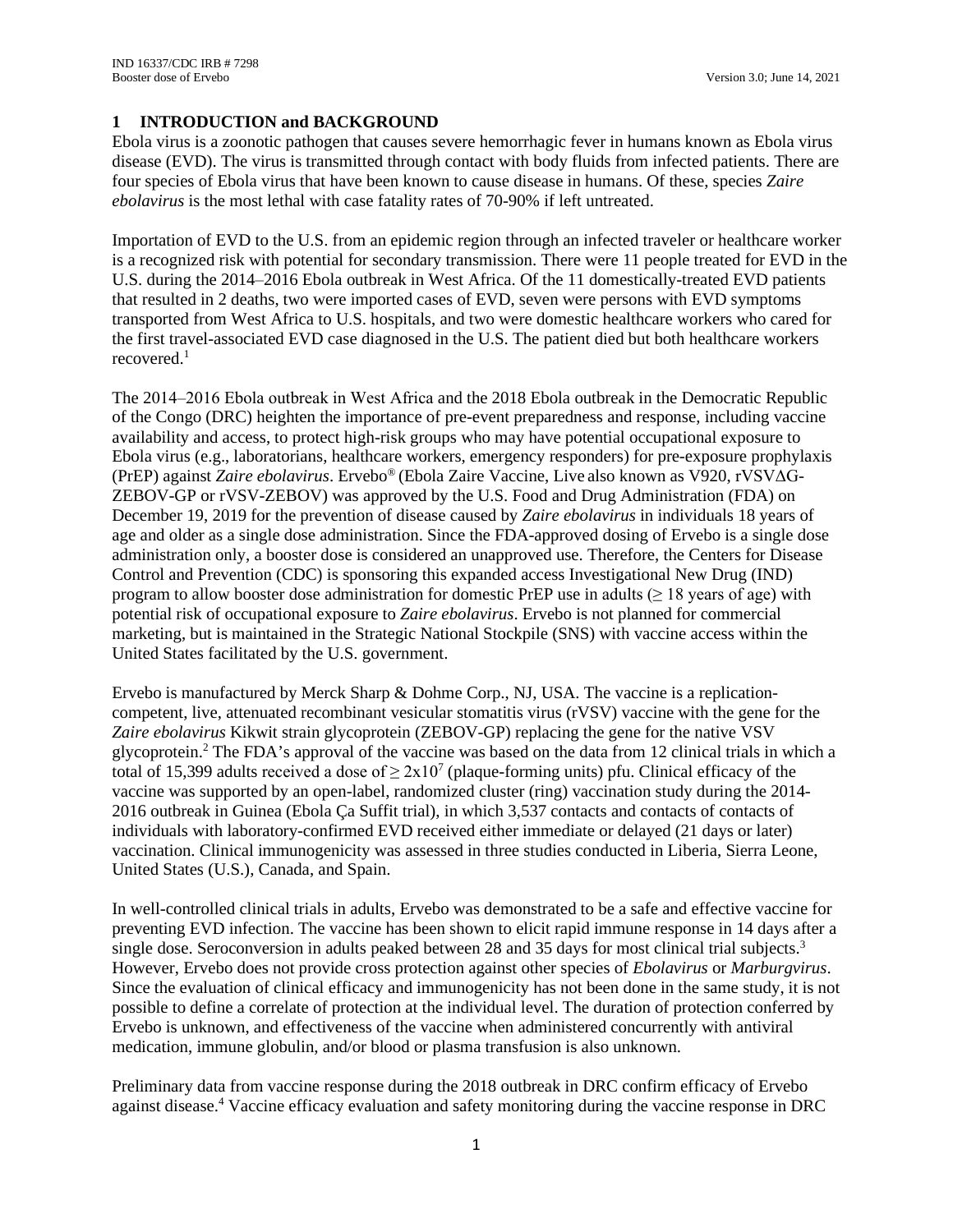will provide additional data as they become available. See **Section 8, Efficacy and Safety Information of Ervebo for EVD** for a summary of efficacy and safety information from clinical studies and clinical experiences of the vaccine during the West Africa Ebola outbreak.

On February 26, 2020, the [Advisory Committee on Immunization Practices](https://www.cdc.gov/mmwr/volumes/70/rr/rr7001a1.htm) (ACIP) recommended PrEP vaccination with Ervebo for adults  $\geq 18$  years of age in the U.S. population who are at potential occupational risk of exposure to Ebola virus (species *Zaire ebolavirus*) because they are responding or may respond to an outbreak of EVD; laboratorians or other staff working at biosafety-level 4 facilities in the U.S.; or healthcare personnel working at federally-designated Ebola Treatment Centers in the U.S.<sup>5</sup>

# <span id="page-5-0"></span>**2 EXPANDED ACCESS IND PROGRAM DESCRIPTION**

Ervebo is approved by FDA for prevention of EVD in people 18 years of age and older as a single dose only. Therefore, initial doses of Ervebo will proceed under its FDA-approved indication. However, the duration of protection conferred by Ervebo is unknown. Given booster dose vaccination is not covered under Ervebo's FDA-approved indication, CDC is sponsoring this expanded access IND protocol to provide an appropriate regulatory mechanism to allow for booster dose administration of Ervebo.

There is need for PrEP vaccination of individuals with occupational risk of Ebola virus exposure, especially for those deploying to areas with Ebola outbreaks. Ervebo is not commercially marketed in the United States and access to vaccine maintained in SNS is through licensed healthcare provider request to CDC. Ervebo available under this IND program is for domestic use in the United States, its territories and U.S. embassy or military installations outside of the U.S., in individuals who have been previously vaccinated and are at potential occupational risk for exposure to *Zaire ebolavirus* and meet eligibility criteria, including individuals in occupational risk groups described in the February  $26<sup>th</sup>$ , 2020 ACIP recommendations.

The procedures set forth in this expanded access IND program are to help ensure that CDC, the sponsor of the IND, and the healthcare providers, their institutions/sites, and affiliated personnel involved in the request receipt, handling, administration, and disposal of Ervebo are informed of and abide by the FDA regulations regarding IND and human subjects protections requirements (21 CFR Parts 312, 50, and 56). CDC will provide Ervebo upon receipt of request of a booster dose(s) by licensed healthcare providers from institutions/sites with identified individuals who meet the eligibility criteria under this IND protocol (see **Section 2.1, Inclusion Criteria/Eligibility**). Under this expanded access IND program, the requesting healthcare providers will serve as site investigators to assume the oversight responsibility, including any delegated activities, regarding vaccine receipt, handling and use at their institutions/sites, and monitoring and reporting of serious adverse events (SAEs) resulting from Ervebo administration. See **Section 5**, **Procedures**, and **Section 7, Program Responsibilities**, for further details.

#### <span id="page-5-1"></span>**2.1 Inclusion Criteria/Eligibility**

In order to be eligible to receive a booster dose with Ervebo under this expanded access IND program, individuals must be adults  $(≥ 18$  years of age) in the U.S. population who have previously received Ervebo and/or any other Ebola vaccine in the past (e.g.,  $\geq 6$  months since prior vaccination). Eligible individuals include those at potential high risk of occupational exposure to Ebola virus (species *Zaire ebolavirus)* such as those who:

- Are responding or may respond to an outbreak of Ebola virus disease (e.g., persons who would be expected to provide care for Ebola patients or be deployed to an outbreak area) or
- Work as laboratorians or other staff at biosafety-level 4 (BSL-4) facilities in the U.S. Personnel working at non-BSL-4 facilities in the Laboratory Response Network may be eligible to receive Ervebo depending on specific circumstances of public health needs and the Ebola preparedness and/or response activities at such facilities.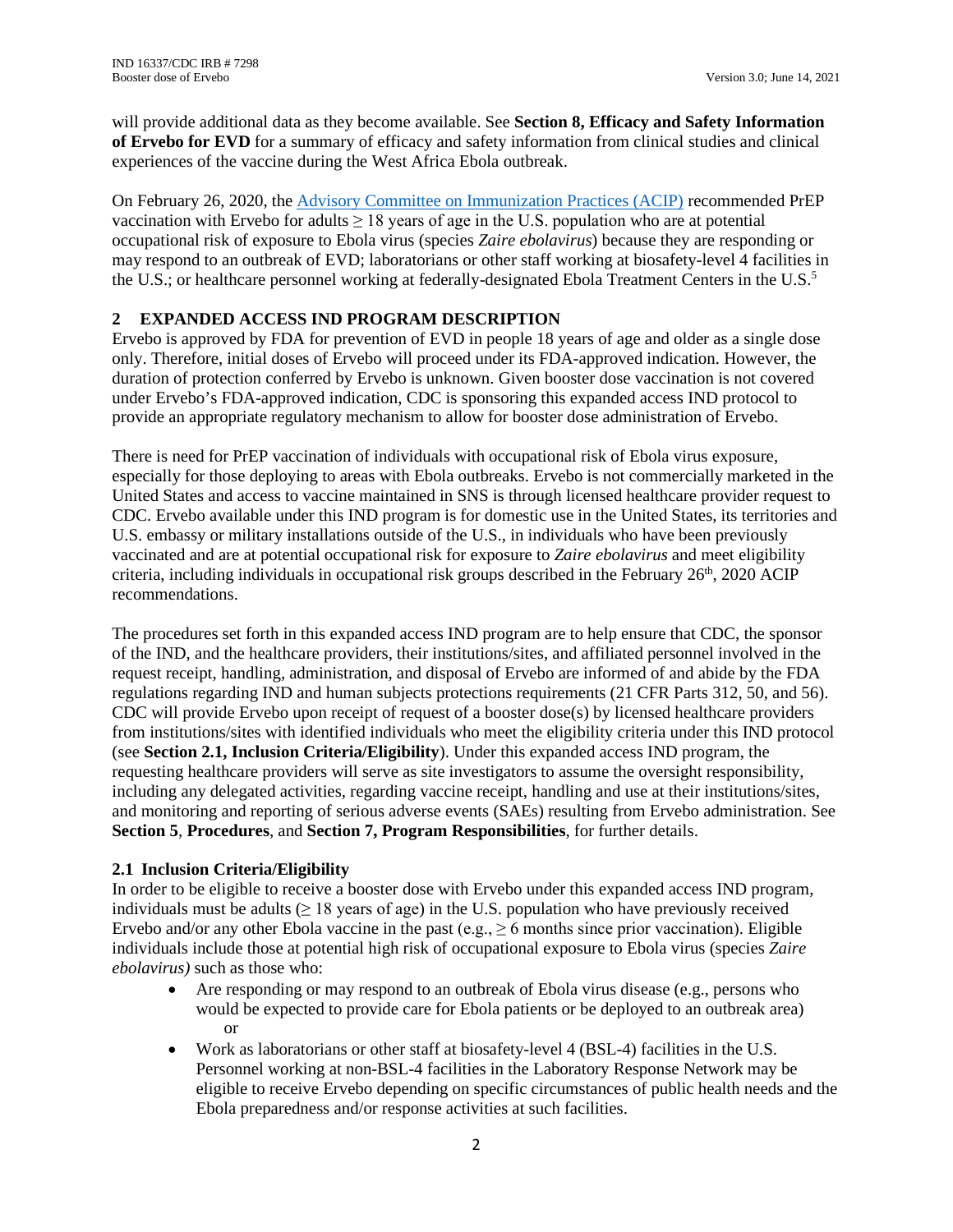or

• Work as healthcare personnel (HCP)<sup>\*\*</sup> at federally-designated Ebola Treatment Centers in the U.S. HCP working at state-designated Ebola healthcare facilities or other facilities may be eligible to receive Ervebo depending on specific circumstances of public health needs and the Ebola preparedness and/or response activities at such facilities.

\*\*Healthcare personnel refers to all paid and unpaid persons serving in healthcare settings who have the potential for direct or indirect exposure to Ebola patients or infectious materials, including body substances (e.g., blood, tissue, and specific body fluids); contaminated medical supplies, devices, and equipment; contaminated environmental surfaces; or contaminated air. These healthcare personnel include, but are not limited to, emergency medical service personnel, nurses, nursing assistants, physicians, physician assistants, technicians, clinical laboratory personnel, autopsy personnel, therapists, phlebotomists, pharmacists, students and trainees, contractual staff not employed by the healthcare facility, and persons not directly involved in patient care, but who could be exposed to infectious agents that can be transmitted in the healthcare setting (e.g., clerical, dietary, environmental services, laundry, security, engineering and facilities management, administrative, billing, and volunteer personnel). Adapted from <https://www.cdc.gov/infectioncontrol/guidelines/healthcare-personnel/index.html>

Final eligibility decisions of booster doses, including dose interval (e.g.,  $\geq 6$  months after initial vaccination), will be assessed on an individual case-by-case basis depending on clinical judgement of the risks and benefits and circumstances warranting booster dose administration (e.g., outbreak response, suspected waning immunity, vaccination strategy, and/or projected duration of elevated risk).

Please see the **Occupational Risk/Vaccine Eligibility Assessment Form** (Appendix A1) to help identify vaccine candidates and complete the **Ervebo Request and Use Agreement Form,** and **Form FDA 1572** (Appendix A2) to submit the vaccine request to CDC.

#### <span id="page-6-0"></span>**2.2 Exclusion Criteria**

Ervebo should not be given to individuals with any of the following:

- Known severe allergy, such as anaphylaxis, to Ervebo or any component of the vaccine, including rice protein
- Clinical evidence (e.g., oral temperature  $>38^{\circ}$ C [100.4 $^{\circ}$ F], systemic symptoms) of a systemic infection or other acute intercurrent illness at the scheduled time of vaccination†
- Presence of any clinically significant medical condition, past medical history, pre-existing illness (e.g., acute malignancy, history of Guillain-Barré syndrome, history of neurologic disorder that may increase risk, active autoimmune disorder or immunosuppression) that in the opinion of the healthcare provider (i.e., site investigator) may place the individual at an unreasonably increased risk by getting the vaccine
- Unwilling to complete the informed consent process and sign the consent form
- † Vaccination may be rescheduled at a later date if the conditions resulting in ineligibility are no longer present.

While pregnancy and lactation are not absolute exclusion criteria for receiving Ervebo, live, attenuated vaccines are generally contraindicated during pregnancy. Women of reproductive age should be counseled on the potential fetal risk(s) of vaccination, and determination of whether to receive Ervebo should be made on an individual basis, in consultation with a healthcare provider, based on the risk/benefit of vaccination against the risk of exposure to Ebola virus.

Laboratory and healthcare workers at risk for occupational exposure to *Zaire ebolavirus* receiving Ervebo must continue to adhere to recommended biosafety guidelines and infection prevention and control procedures. Individuals responding to an EVD outbreak must wear recommended personal protective equipment and follow proper procedures to prevent infection upon direct contact or contact with body fluids from a suspected or confirmed Ebola patient even if they received Ervebo.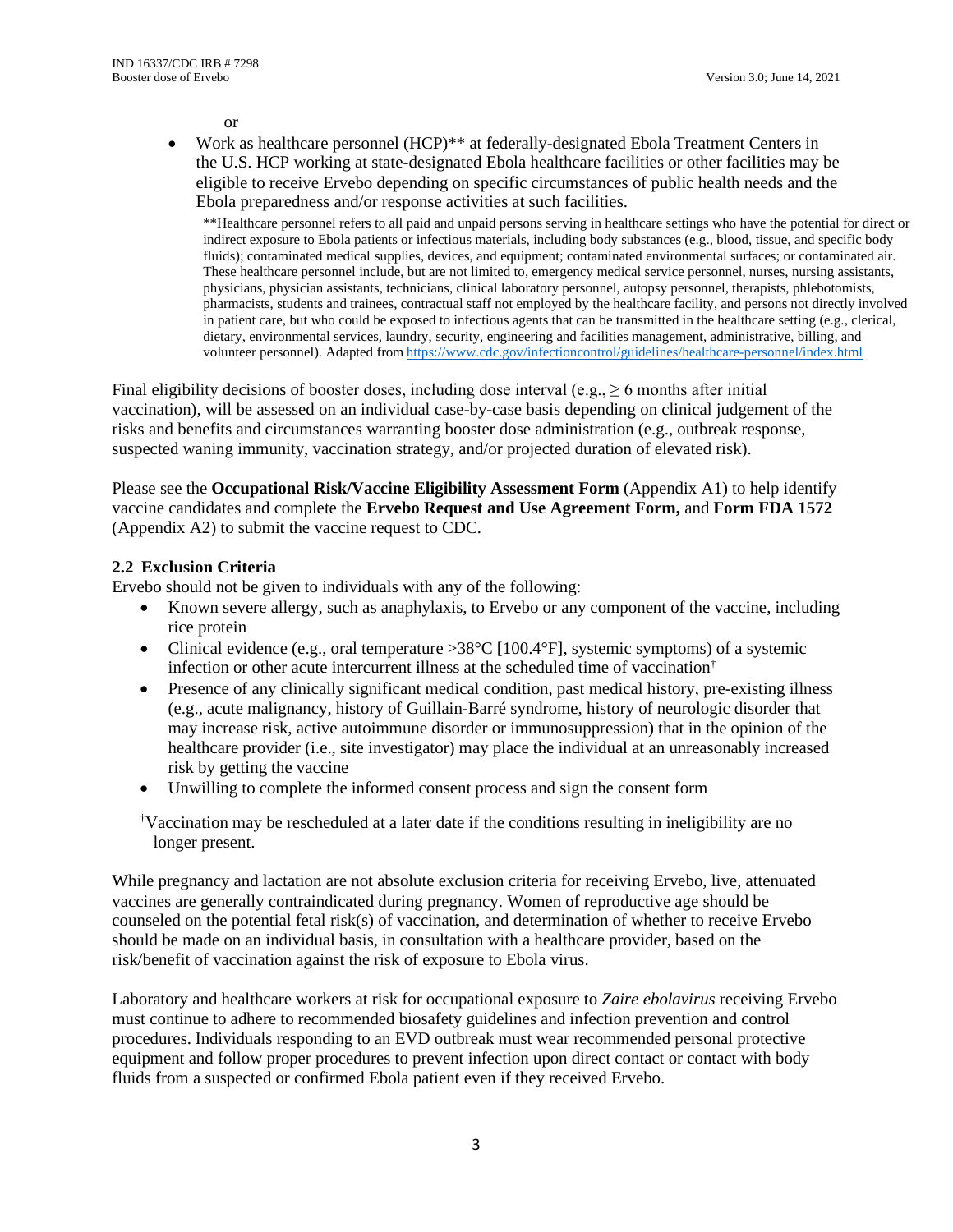# <span id="page-7-0"></span>**3 PRECAUTIONS/SPECIAL POPULATIONS/ADVERSE EVENTS**

# <span id="page-7-1"></span>**3.1 Precautions**

- Among the 15,399 adult subjects vaccinated with Ervebo during the clinical development of the vaccine, there were two reports of serious vaccine-related pyrexia and two reports of non-fatal anaphylaxis. Following vaccination with Ervebo, monitor the vaccinated individuals for signs and symptoms of hypersensitivity reactions. Appropriate medical treatment and supervision must be available in case of an anaphylactic event following the vaccine administration. Each vaccinated individual should be observed for a minimum of 30 minutes post-vaccination.
- Vaccination with Ervebo may not protect all individuals. Vaccinated individuals should continue to adhere to recommended infection control practices to prevent *Zaire ebolavirus* infection and transmission.
- The safety and effectiveness of Ervebo have not been assessed in immunocompromised individuals. The effectiveness of Ervebo in immunocompromised individuals may be diminished. To date, a small number of HIV-positive adult subjects have been vaccinated with Ervebo in the Partnership for Research on Ebola Virus in Liberia (PREVAIL) first study (PREVAIL I) that evalutated two Ebola vaccines.<sup>6</sup> Additional studies are ongoing to evaluate the use of Ervebo in HIV-positive subjects without severe immune compromise. The risk of vaccination with Ervebo, a live virus vaccine, in immunocompromised individuals should be weighed against the risk of disease due to *Zaire ebolavirus*.
- Because Ervebo is produced with rice derived recombinant human serum albumin, precaution should be taken with individuals allergic to rice. Individuals with a history of severe allergic reaction (e.g., anaphylaxis) to rice protein should not receive Ervebo.
- Vaccine virus RNA has been detected by reverse-transcription polymerase chain reaction in urine (up to 7 days post-vaccination), blood and saliva (up to 14 days post-vaccination), and fluid from skin vesicles (up to 20 days post-vaccination) of vaccinated adults.<sup>3,7-10</sup> Transmission of vaccine virus through close personal contact is a theoretical possibility. Healthcare providers administering vaccine should exercise appropriate infection control practices. Vaccine recipients should avoid:
	- sharing needles, razors, toothbrushes, eating utensils, drinking from the same cup, and open-mouth kissing for 2 weeks after vaccination; if oral sores develop after receiving vaccine, avoid these activities until the sores heal.
	- close contact and association with high-risk individuals (e.g., immunocompromised individuals, pregnant or breastfeeding women, infants  $(<$  1 year of age)) for up to 6 weeks following vaccination.

 exposure of livestock to blood and bodily fluids for up to 6 weeks following vaccination. Additional post-vaccination instructions for vaccinated individuals are detailed in **Appendix B1, Informed Consent Form**.

# <span id="page-7-2"></span>**3.2 Considerations for Special Populations**

# Pregnancy

There are no adequate well-controlled studies of Ervebo in pregnant women, and human data available from clinical trials with Ervebo are insufficient to establish the presence or absence of vaccine-associated risk during pregnancy. In the randomized, unblinded Phase 2/3 Sierra Leone Trial to Introduce a Vaccine against Ebola (STRIVE) study that evaluated Ervebo, there were 84 pregnant women; 31 and 18 pregnant women in the immediate and deferred crossover vaccination arms, respectively, became pregnant within 60 days after vaccination, and 35 in the unvaccinated group became pregnant within 60 days of enrollment. Of the pregnant women with known outcomes, no statistical difference in pregnancy loss, defined as spontaneous abortion and still birth, was observed between pregnant women in the immediate vaccination (14/31; 45%) and unvaccinated (11/33; 33%) arms. No external congenital anomalies were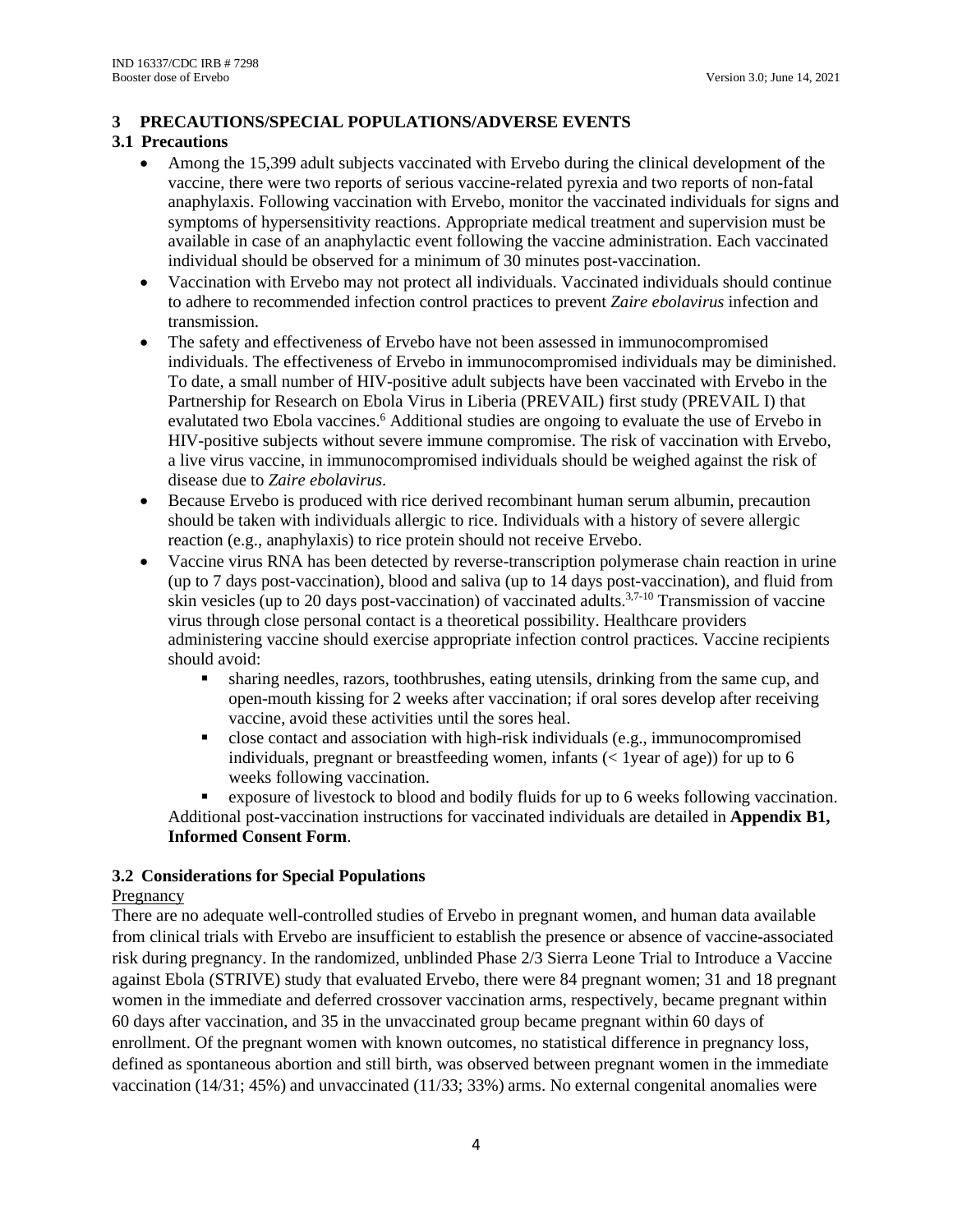detected among 44 live-born infants examined (born to 28 vaccinated and 16 unvaccinated pregnant women). $^{12}$ 

The World Health Organization recommends the use of Ervebo in pregnant and breastfeeding women during an active *Zaire ebolavirus* outbreak in affected areas, in the context of rigorous research or in accordance with a compassionate use protocol.<sup>13</sup> Vaccination for pregnant women should consider the risk of exposure to *Zaire ebolavirus* against potential vaccine-related risk during pregnancy based on individual informed decisions.

#### Lactation

Human data are not available to assess the impact of Ervebo on milk production, its presence in breast milk, or its effects on the breastfed child. The development and health benefits of breastfeeding should be considered along with the mother's clinical need for Ervebo and any potential adverse effects on the breastfed child from Ervebo or from the underlying maternal condition. For preventative vaccines, the underlying condition is susceptibility to disease prevented by the vaccine.

# Older Adults

A total of 542 subjects ≥ 65 years of age received Ervebo during clinical development of the vaccine. Although this was inadequate to determine whether the immune response in older adults ( $\geq 65$  years) is different from younger participants, the FDA-approval of Ervebo for prevention of disease caused by *Zaire ebolavirus* in adults ( $\geq 18$  years) is inclusive of older adults without an upper age limit.

# <span id="page-8-0"></span>**3.3 Possible Adverse Events with Ervebo**

The most commonly reported injection-site adverse events among the adult subjects vaccinated with Ervebo during clinical development were injection-site pain (70%), swelling (17%), and redness (12%). The most commonly reported systemic adverse events following vaccination with Ervebo were headache (37%), feverishness (34%), muscle pain (33%), fatigue (19%), joint pain (18%), nausea (8%), arthritis (5%), rash (4%) and abnormal sweating (3%). A limited number of adult subjects received a second dose 28 days after initial dose; reactogenicity at the injection site and systemic reactogenicity were less severe after the second dose than after the first dose. The potential for previously not known, rare, serious events following vaccination may be possible. Monitor individuals for signs and symptoms of reactions following vaccination. Appropriate medical treatment and supervision must be available in case of an anaphylactic event.

# <span id="page-8-1"></span>**4 PRODUCT DESCRIPTION**

Ervebo is a live, attenuated recombinant Vesicular Stomatitis Virus (rVSV) with a deletion of the VSV envelope glycoprotein that is substituted with the *Zaire ebolavirus* (Kikwit 1995 strain) surface glycoprotein. The vaccine virus is grown in serum-free Vero cell cultures, harvested from the cell culture medium, and purified to produce bulk drug substance before being aseptically added to a drug product stabilizer solution. The filled final vaccine is supplied as single-dose vials containing a 1-mL dose and stored frozen at -80ºC to -60ºC (-112ºF to -76ºF) for long-term storage.

Each 1 mL dose contains a minimum of 72 million plaque forming units  $(7.2 \times 10^7 \text{ pft})$  of vaccine virus in a stabilizer solution containing 10 mM Tromethamine (Tris) and 2.5 mg/mL rice-derived recombinant human serum albumin. Each 1 mL dose may contain residual amounts of host cell DNA  $(\leq 10 \text{ ng})$  and benzonase ( $\leq 15 \text{ ng}$ ). The vaccine may contain trace amounts of rice protein. The product contains no preservatives. The vaccine vial stopper is not made with natural rubber latex.

Frozen vaccine will be shipped from the SNS to the participating sites at ≤-60°C on dry ice in an insulated shipping container containing a temperature monitoring device. The preference is to maintain Ervebo frozen at -80ºC to -60ºC until use to the extent possible. The vaccine should be thawed completely **at**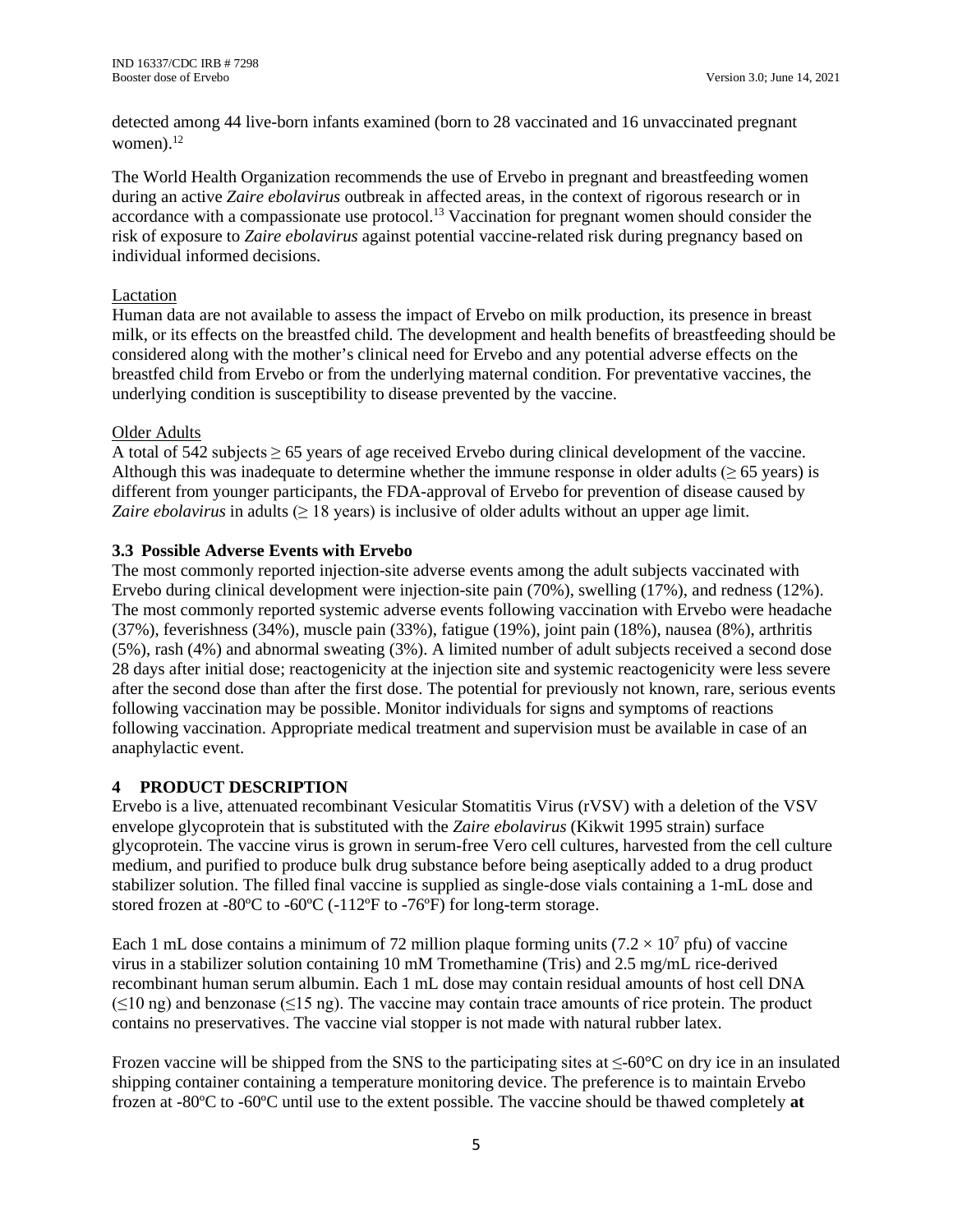**room temperature** since it is sensitive to slow thawing at refrigerated temperature. Once thawed, vaccine can be stored refrigerated at 2ºC to 8ºC (35.6ºF to 46.4ºF) for a total time of **no more than 14 days** or at room temperature (up to 25ºC; 77ºF) for a total time of **no more than 4 hours**.

# <span id="page-9-0"></span>**5 PROCEDURES**

Ervebo will be provided upon CDC's receipt and review of request from licensed healthcare providers for individuals who have previously received Ervebo and/or any other Ebola vaccine (e.g.,  $\geq 6$  months since prior vaccination) and with occupational risk of exposure to *Zaire ebolavirus*. After verifying requests, CDC will coordinate shipment of frozen vaccine(s) to participating sites directly from the SNS. Also see **Section 7, Program Responsibilities,** for related information.

# <span id="page-9-1"></span>**5.1 Vaccine Request and Release Decision**

- Before requesting Ervebo, identify individuals with occupational risk for *Zaire ebolavirus* using the **Occupational Risk/Vaccine Eligibility Assessment Form** (Appendix A1).
	- o This form is provided for site use to aid in determining individuals for whom vaccination is appropriate. The vaccine eligibility under the IND is for the 3 occupational risk groups as indicated under Section 2.1 (EVD responders, BSL-4 workers, and Healthcare personnel).
- Complete and submit the **Ervebo Request and Use Agreement Form,** and **Form FDA 1572** (Appendix A2) with curriculum vitae (CV) to CDC by fax (404-471-2526) or a scanned copy via email [\(spathvax@cdc.gov\)](mailto:spathvax@cdc.gov).
	- o By submitting the completed and signed forms in Appendix A2, the licensed healthcare providers at participating sites acknowledge that they understand and agree to assume oversight responsibility, including any delegated activities, regarding vaccine receipt, storage, handling, use and disposal under the CDC-sponsored IND program at their institutions/sites, including ensuring informed consent, monitoring and reporting of SAEs resulting from Ervebo administration, in accordance with this expanded access IND protocol and applicable FDA IND regulations.
- Upon receipt, CDC will review, verify and/or discuss the information with the requesting institution/site as needed to make a release decision, and initiate vaccine shipment, accordingly, which will be coordinated by SNS.
- CDC will not approve vaccine if upon review, eligibility criteria per the protocol are not met, or if there is incomplete information, any known or cited violation with FDA regulations, and/or any reason for which the requesting institution/site will not be able to comply with the requirements of the IND protocol.

# <span id="page-9-2"></span>**5.2 Shipment of Vaccine**

CDC will notify the requesting healthcare provider or designee once the vaccine release decision has been made.

- Ervebo will be shipped by SNS to the address indicated in the **Ervebo Request and Use Agreement Form,** and **Form FDA 1572** (Appendix A2). Shipment information with estimated delivery date will be provided once arranged.
- The vaccine is maintained at -80 $^{\circ}$ C to -60 $^{\circ}$ C (-112 $^{\circ}$ F to -76 $^{\circ}$ F) for long-term storage. The vaccine will be shipped to requesting sites frozen at  $\leq 60^{\circ}$ C ( $\leq$ -76°F). A temperature monitoring device will be included in each vaccine shipment. See **Table 1** and **Section 5.3, Vaccine Receipt and Handling at Participating Sites**, for further information on storage conditions and durations.

# <span id="page-9-3"></span>**5.3 Vaccine Receipt and Handling at Participating Sites**

• Upon receipt of vaccine shipment, delivered by SNS frozen ( $\leq$ -60°C ( $\leq$ -76°F)), at the participating site, slowly open the insulated shipping container packed with dry ice and point the lid away from the body and others in the area.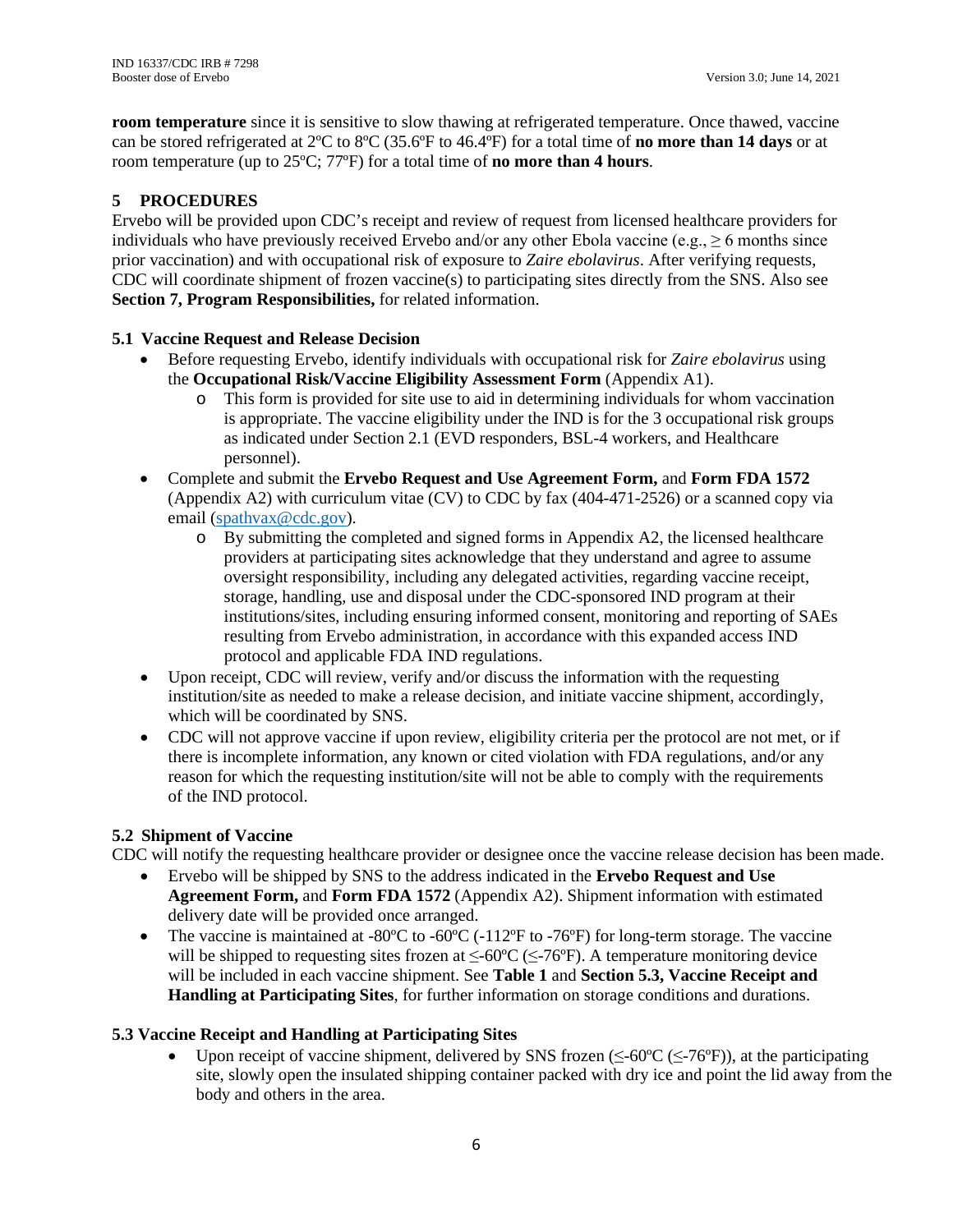- Remove the primary shipping box containing the vaccine vials from the outer, insulated shipping container and place immediately into a -80 $^{\circ}$ C to -60 $^{\circ}$ C (-112 $^{\circ}$ F to -76 $^{\circ}$ F) freezer, if available at the participating site. Preference is to maintain vaccine vials at -80ºC to -60ºC (-112ºF to -76ºF) until use to the extent feasible.
	- $\circ$  If -80°C to -60°C (-112°F to -76°F) freezer capacity is not available, then thaw vials completely at room temperature until no visible ice is present (approximately 10 to 15 minutes). Thaw vaccine vials **at room temperature only** as vaccine is sensitive to slow thawing at refrigerated temperature. Once fully thawed, store immediately at 2ºC to 8ºC (35.6ºF to 46.4ºF) and use within the use-by-period indicated in Table 1 below.

| <b>Storage Temperature</b>     | <b>Maximum Storage Duration</b> |  |  |
|--------------------------------|---------------------------------|--|--|
| 2°C to 8°C (35.6°F to 46.4°F)  | 14 days                         |  |  |
| 9 °C to 25 °C (48 °F to 77 °F) | 4 hours                         |  |  |

#### **Table 1:** Use-by-Period Once Thawed2

- $\circ$  Transfer time from dry ice of the shipper to the -80°C to -60°C (-112°F to -76°F) freezer at the participating site, if available, or thawing at room temperature followed by refrigeration, if no freezer at the participating site, should be kept to a minimum.
- o Protect vaccine from light. Do NOT re-freeze.
- After appropriately storing the vaccine into the freezer or refrigerator, locate the temperature monitoring device included in the shipment. Plug it into the USB port of a laptop or desktop computer immediately to stop the temperature recordings. The screen on the device may be blank as it warms up while plugged into the USB port. Do not wait to thaw the temperature monitoring device prior to plugging into a USB port as this can lead to potential inaccurate temperature recordings.
	- o If a temperature excursion is indicated on the device, notify the CDC. CDC, in coordination with SNS, will provide clarification on if the vaccine can still be used or if it is unacceptable for administration and the appropriate next steps to take (e.g. discard on site).
- Similarly, notify CDC if a temperature excursion occurs at any time during vaccine storage at the participating site for determination on product impact and usability of the vaccine.

#### <span id="page-10-0"></span>**5.4 Vaccination and Post-vaccination Procedures at Participating Sites**

- Ervebo administration at the participating sites will proceed with a designated licensed healthcare provider serving as a site investigator. Consultation with CDC Ebola subject matter experts is available as needed (e.g., eligibility criteria, expected adverse events, clinical consideration for a booster dose).
- Inform vaccinated individuals that if they choose to be vaccinated, then they will receive a brief voluntary electronic Post-Vaccination Adverse Events Survey from CDC via email or text on or around days 7, 14, 21, and 28 after vaccination to monitor for specific adverse events. Show an example paper copy of **the CDC Post-Vaccination Adverse Events Survey** (Appendix B2) to eligible individuals with the informed consent form (ICF).
- For each eligible participant, conduct informed consent process (see **Appendix B1, Informed Consent Form**) and obtain a signed ICF prior to administering the vaccine. Provide a copy of the signed ICF to participants.
- On the day of vaccination, use the **Vaccination Record Form** (Appendix C) to assess and document vaccine eligibility, administration, and any or no occurrence of SAEs during the minimum 30-minute observation period following vaccination.
- The completed Vaccine Record Form for each vaccinated individual must be returned to CDC no later than 3 calendar days of vaccination. If any SAEs are observed, report to CDC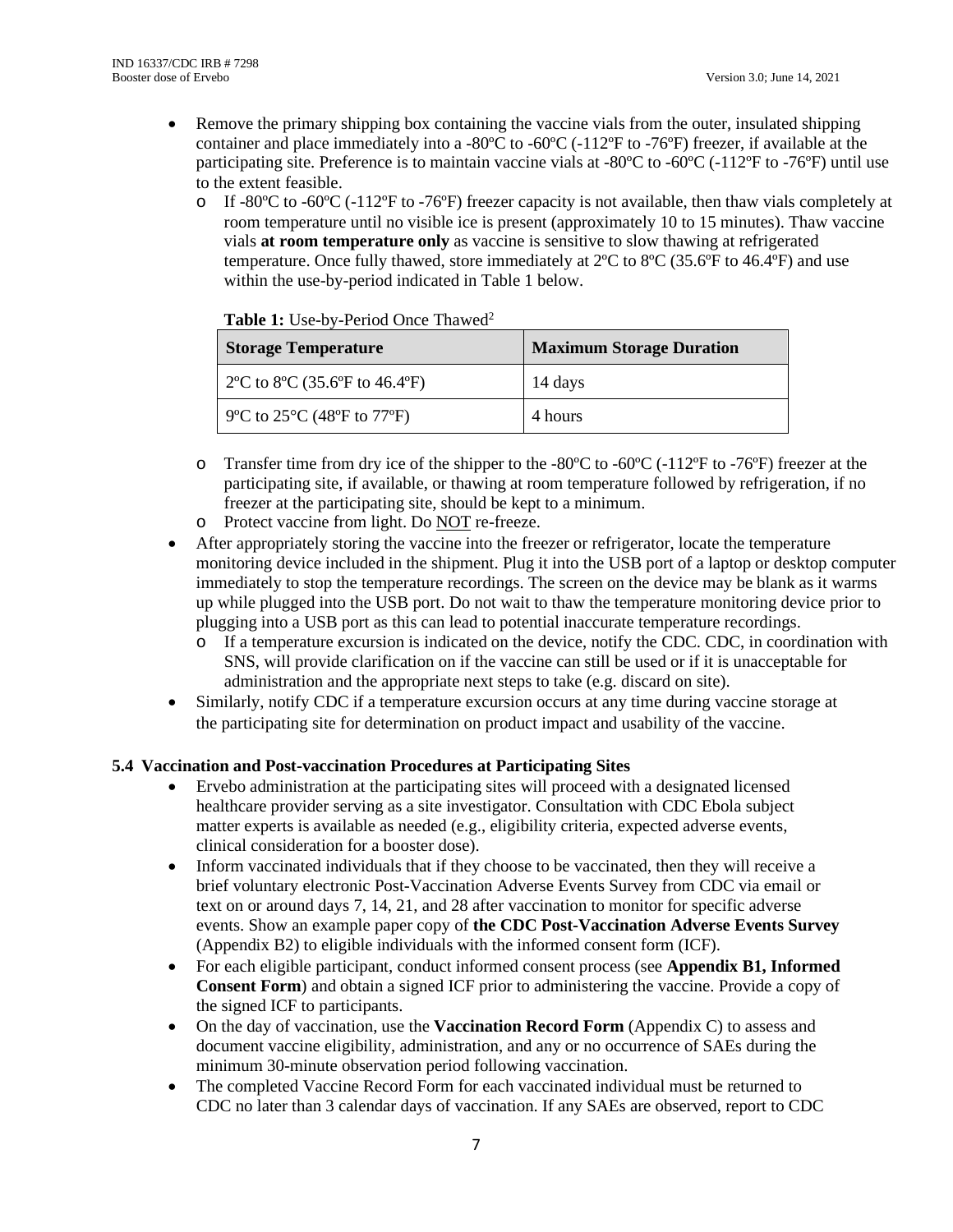by returing the completed VRF **as soon as possible** and **no later than 3 calendar days** (**72 hours)** of SAE occurrence. Any subsequent AEs/SAEs experienced by the vaccinated individuals that the site investigator becomes aware of should be reported to VAERS.

- Remind vaccinated individuals of post-vaccination care and precautionary measures as outlined under the "**What you need to know AFTER you get the Ebola vaccine**" in the ICF (e.g., covering vaccination site, avoiding sharing razors, toothbrushes, eating utensils for 2 weeks after vaccine, avoid pregnancy for 8 weeks after vaccination by use of effective barrier prophylaxis and/or birth control, etc.).
- Within 14 calendar days of completing vaccination (i.e., having used received vaccines) or final vaccine disposition, complete the **Vaccine Product Accountability and Disposal Record Form** (Appendix D) and return to CDC by fax (404-471-2526) or a scanned copy via email [\(spathvax@cdc.gov\)](mailto:spathvax@cdc.gov). Failure to comply may result in further action and denial of future vaccine requests.

When the booster dose usage of Ervebo under the CDC-sponsored IND is determined no longer necessary (e.g., discontinuation of CDC-sponsored IND program), the participating sites will be notified with instructions to either discard or return the unused vaccines. Disposal and/or return must be appropriately documented in the **Vaccine Product Accountability and Disposal Record Form** (Appendix D).

# <span id="page-11-0"></span>**6 DOSAGE AND ADMINISTRATION**

Practice aseptic technique and standard precautions when preparing and administering the vaccine intramuscularly (IM).

# <span id="page-11-1"></span>**6.1 Preparation, Dosage and Administration**

Supplies required:

- Ervebo (supplied as 1-mL single dose vial containing  $\geq 7.2 \times 10^7$  pfu)
- Sterile syringe (e.g., 3-mL syringe)
- Sterile needle for IM administration (e.g., 22-25 gauge, 1- to 1.5-inch length needle)

If frozen, thaw the vaccine vial completely **at room temperature** until no visible ice is present (approximately 10 to 15 minutes). Do not thaw the vial in a refrigerator as the vaccine is sensitive to slow thawing. Gently invert the vial several times. The vaccine is a colorless to slightly brownish-yellow liquid with no particulates visible. Do not use if particulate matter or discoloration exist. Use the vaccine immediately after thawing. If not used immediately, the vaccine may be stored for up to 14 days at 2ºC to 8ºC (35.6ºF to 46.4ºF) or for up to 4 hours at room temperature (up to 25°C; 77°F) protected from light. **Do NOT re-freeze**.

Using aseptic technique, withdraw a 1 mL dose using a sterile syringe with a sterile injection needle and administer the vaccine by IM injection in the deltoid area of the non-dominant arm at a 90º angle into the muscle tissue using a needle long enough to ensure IM deposition of the vaccine.

- Do not inject the vaccine intravascularly.
- No data are available for administration via the subcutaneous or intradermal routes.

After administration of the vaccine, the used vial and syringe should be disposed of as biohazardous waste in accordance with the participating sites' policy, as applicable. Used vials and syringes can be disposed of in normal biohazard containers, as the product does not contain Ebola virus.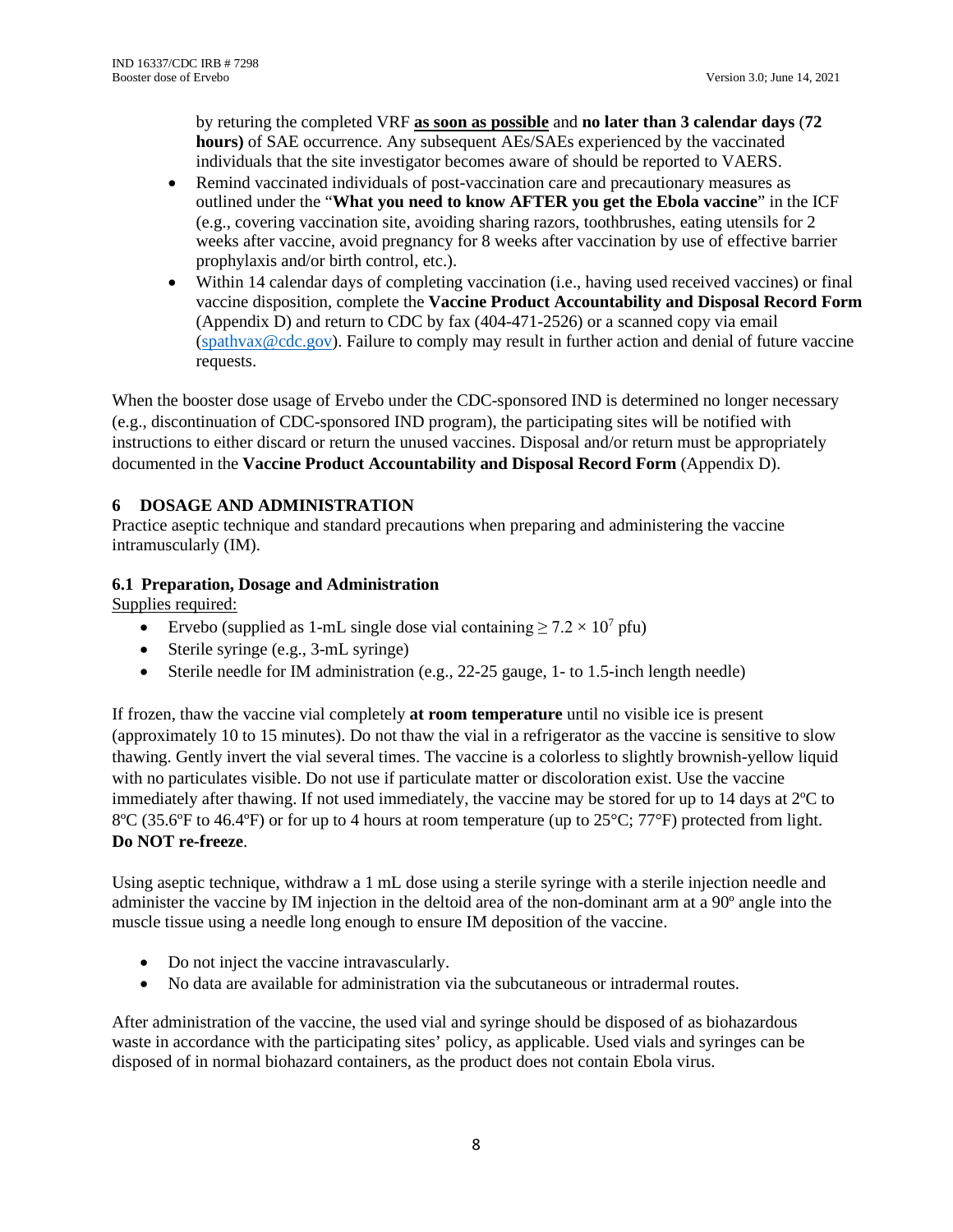# <span id="page-12-0"></span>**7 PROGRAM RESPONSIBILITIES**

# CDC Principal Investigator

The CDC Principal Investigator is located at the CDC and has the oversight responsibility of this expanded access IND protocol to allow booster dose vaccination for adults  $(≥ 18 \text{ years})$  with potential high risk of occupational exposure to EVD and who have previously received Ervebo and/or any other Ebola vaccine. The Principal Investigator will monitor the appropriate use of Ervebo, including review of vaccination requests, evaluation of eligibility requirements and reported SAEs, and provide consultation to requesting healthcare providers (i.e., site investigators) as needed.

## Licensed Healthcare Providers (Site Investigators)

By requesting and obtaining Ervebo under the CDC-sponsored IND 16337, the requesting licensed healthcare providers serve as site investigators for use of Ervebo at their sites under this expanded access IND program and are responsible for ensuring appropriate handling, procedures and use of Ervebo at their institutions/sites in accordance with this IND protocol, and FDA IND regulations. By completing and signing the required **Ervebo Request and Use Agreement Form,** and **Form FDA 1572** (Appendix A2), the site investigator acknowledges and agrees to the responsibilities and also affirms the following to the best of their knowledge:

- The participating site has not been:
	- i. Debarred under the provisions of the Generic Drug Enforcement Act of 1992, 21 U.S.C. §  $335a(a)$  and (b); or
	- ii. Suspended by the Office for Human Research Protections as a clinical research site under 45 C.F.R. Part 46, and
- No persons performing activities in connection with the IND program has been disqualified as a clinical investigator under 21 C.F.R. Part 312.70 and/or convicted of a felony under federal law for conduct:
	- i. Relating to the development or approval, including, but not limited to, the process for development or approval, of any drug, product, medical device, New Drug Application, Pre-Market Application, 510(k) or IND or similar application; or
	- ii. Otherwise relating to the regulation of any drug product or medical device under the Food Drug & Cosmetic Act.

# <span id="page-12-1"></span>**7.1 Required Data Collection Forms, Monitoring and Safety Reporting**

All required forms under this IND protocol must be completed and maintained at the institutions/participating sites and made available upon request by CDC or FDA. As mentioned in **Section 5, Procedures**, the following forms are provided for use, completion and/or return to CDC as specified below:

#### Appendix A1: **Occupational Risk/Vaccine Eligibility Assessment Form** - **Optional.**

For internal use by the vaccine-requesting institutions/participating sites to help identify individuals eligible for vaccine per occupational exposure risk assessment.

#### Appendix A2: **Ervebo Request and Use Agreement Form,** and **Form FDA 1572 - Required.**

Used to request vaccine. Must include the names of vaccine eligible individuals with their occupational risk categories. Submit the completed forms to CDC by email [\(spathvax@cdc.gov\)](mailto:spathvax@cdc.gov) or fax (404-471-2526).

## Appendix B1: **Informed Consent Form (ICF)** – **Required and must be obtained prior to vaccination.**  Provide participants a copy of their signed ICF. Retain the original, signed ICFs at the participating sites.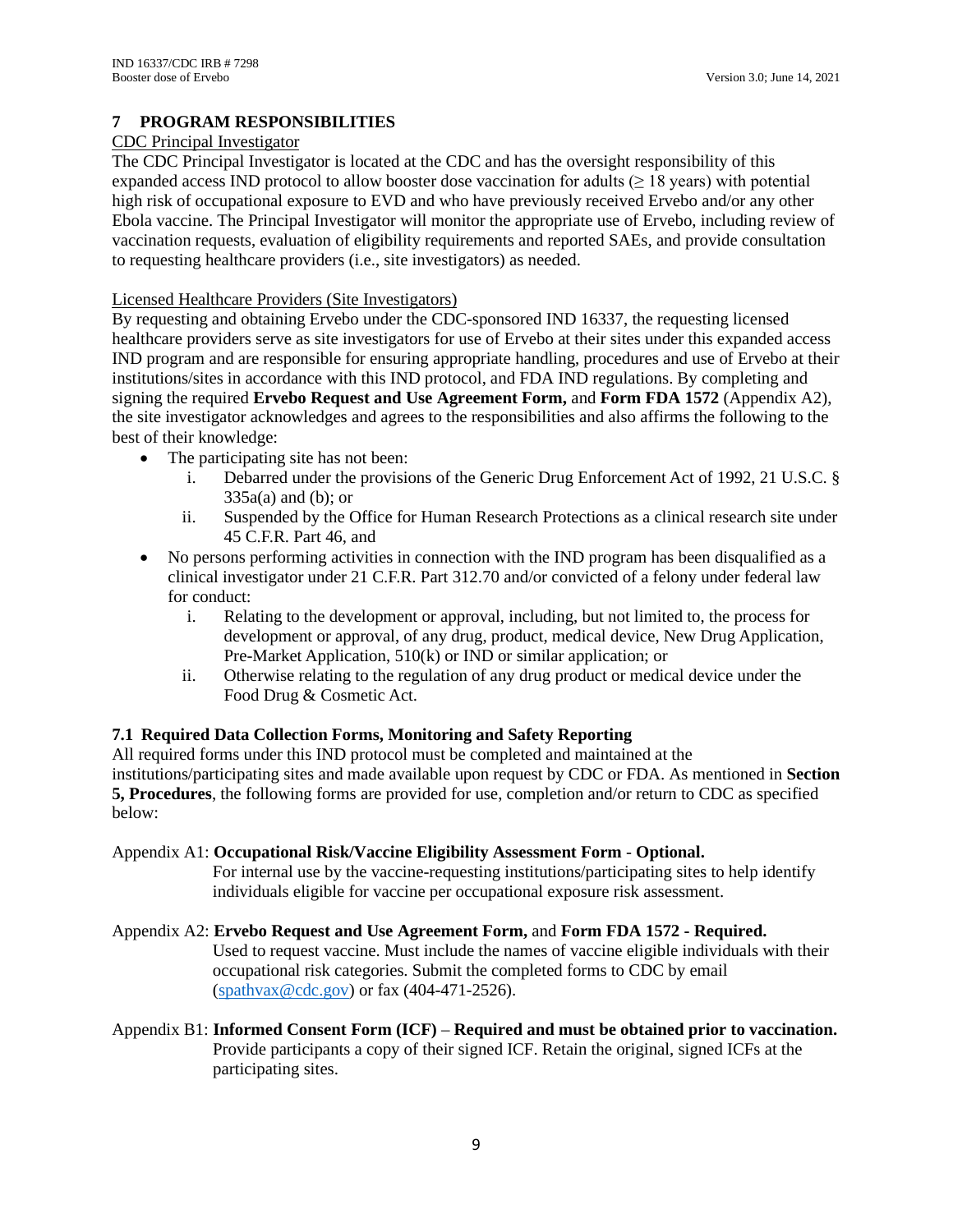#### Appendix B2: **Example Copy of the CDC Post-Vaccination Adverse Events Survey** – **Required.**

Inform the eligible individuals that they will receive a brief electronic survey from CDC via email or text on or around days 7, 14, 21, and 28 after vaccination to monitor for specific adverse events. The survey is expected to take less than 5 minutes to complete and will ask questions specific to the occurrence and severity of 5 specific adverse events (muscle pain, joint pain, joint swelling, skin lesions and/or oral lesions). Show an example paper copy of the survey to eligible individuals with the ICF.

## Appendix C: **Vaccination Record Form (VRF)** – **Required**.

Complete and return a VRF for each vaccinated individual to CDC no later than 3 calendars days of vaccination by email [\(spathvax@cdc.gov\)](mailto:spathvax@cdc.gov) or fax (404-471-2526). Retain copies at the participating sites. **All observed SAEs** during the **30-minute post-vaccination period must be recorded on the VRF** and **reported to CDC as soon as possible** and **no later than 3 calendar days (72 hours)** of SAE occurrence, irrespective of whether the healthcare provider/site investigator considers the event to be vaccine-related or not. Any subsequent AEs/SAEs experienced by the vaccine recipients that the site investigator becomes aware of should be reported to VAERS [\(https://vaers.hhs.gov/\)](https://vaers.hhs.gov/).

# Appendix D: **Vaccine Product Accountability and Disposal Record Form – Required.**

Complete and return to CDC within **14 calendar days** of completing vaccination (i.e., having used received vaccines) or final vaccine disposition by email [\(spathvax@cdc.gov\)](mailto:spathvax@cdc.gov) or fax (404-471- 2526). Failure to comply may result in further action and denial of future vaccine requests.

# <span id="page-13-0"></span>**7.1.1 Definitions of AEs and SAEs per 21 CFR 312.32**

An **Adverse Event** (AE) is any untoward medical occurrence associated with the use of Ervebo in humans, whether or not considered related to Ervebo. It can be any unfavorable and unintended sign (e.g., an abnormal laboratory finding), symptom, or disease temporally associated with the use of Ervebo, without any judgment about causality.

A **Suspected Adverse Reaction** is any AE for which there is a reasonable possibility that Ervebo caused the AE. It is a subset of all AEs for which there is a reasonable possibility that Ervebo caused the event. "Reasonable possibility" means there is evidence to suggest a causal relationship between Ervebo and the AE. "Suspected adverse reaction" implies a lesser degree of certainty about causality than "adverse reaction."

An **Adverse Reaction** is any AE caused by Ervebo. Adverse reactions are a subset of all suspected adverse reactions for which there is a reason to conclude that Ervebo caused the event (i.e., in greater degree of certainty than "suspected" adverse reaction).

**Unexpected**: An AE is considered "unexpected" if it is not listed in this protocol or Package Insert, or is not listed at the specificity or severity observed.

**Serious Adverse Event (SAE) or Serious Adverse Reaction (SAR)**: An AE or suspected adverse reaction is considered "serious" if, in the view of either the treating physician or CDC, it results in any of the following outcomes:

- death
- a life-threatening AE
- inpatient hospitalization or prolongation of existing hospitalization
- a persistent or significant incapacity or substantial disruption of the ability to conduct normal life functions
- a congenital anomaly/birth defect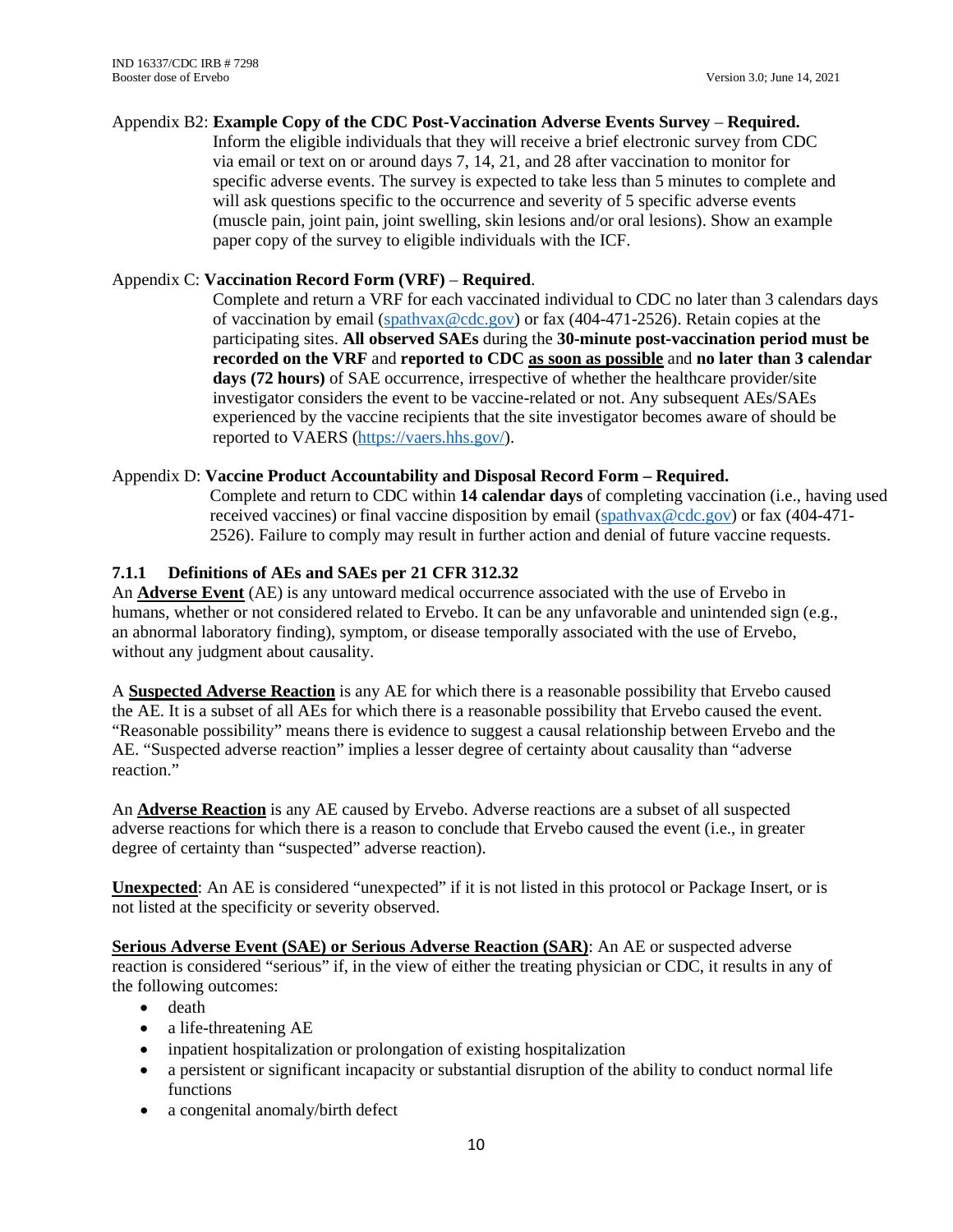**Serious and Unexpected Suspected Adverse Reaction (SUSAR):** A suspected adverse reaction that is both unexpected (not consistent with the observed or expected risk information applicable to Ervebo) and also meets the definition of "serious" described above.

**NOTE**: Important medical events that may not result in death, be life-threatening, or require hospitalization may be considered serious when, based upon appropriate medical judgment, they may jeopardize the patient and may require medical or surgical intervention to prevent one of the outcomes previously listed.

**Life-Threatening**: An AE or suspected adverse reaction is considered "life-threatening" if, in the view of either the treating physician or CDC, its occurrence places the patient at immediate risk of death. It does not include an AE or suspected adverse reaction that, had it occurred in a more severe form, might have caused a death.

Healthcare providers (i.e., site investigators) must report SAEs **as soon as possible** and no later than 72 hours of observed occurrence or his or her awareness, irrespective of whether the healthcare provider considers the event to be vaccine-related or not. CDC will review all SAEs received and report serious, unexpected suspected adverse reactions to FDA within 15 calendar days of initial receipt or after determining that the information qualifies for reporting under 21 CFR 312.32(c)(1). CDC will report all serious and unexpected suspected adverse reactions and incidents to CDC IRB according to CDC IRB's policy and procedures.

# <span id="page-14-0"></span>**7.2 Regulatory and Administrative Requirements**

CDC, the sponsor of the IND, and all licensed healthcare providers (serving as site investigators) who request and receive Ervebo under this IND protocol will abide by the Code of Federal Regulations (in particular, 21 CFR Parts 50, 56, and 312) and FDA good clinical practice guidelines. The IND protocol is subject to FDA's review and authorization as well as review and approval by an Institutional Review Board (IRB). CDC IRB will serve as central IRB for approval and continuing review of this IND protocol, which is determined non-research (i.e., does not constitute human subjects per 45 CFR 46.102(l)). Therefore, participating sites may use CDC IRB's approval of this protocol that meets the FDA's requirements regarding IRB review per 21 CFR Parts 50 and 56.

Any change or modification to this expanded access IND program that affects the purpose, procedures, or significant data or administrative aspects will require a formal amendment to the protocol. Such protocol amendments will be approved by the CDC IRB and submitted to FDA prior to implementation.

Information about specific site investigators (i.e., names, CVs, or Form FDA 1572) and/or participating sites may be shared with FDA, and local public health jurisdictions, and the vaccine manufacture. Any information pertaining to site investigators and/or participating sites that are provided to the vaccine manufacturer is limited to use in the manufacturer's discussions with health authorities concerning this CDC-sponsored IND program.

#### <span id="page-14-1"></span>**7.3 Confidentiality**

Although the Health Insurance Portability and Accountability Act (HIPAA) Privacy Rule generally prohibits the use or disclosure of private health information without the written authorization of the participant, there are several exceptions to this requirement, including an exception for public health. Representatives from CDC, FDA, and the vaccine manufacturer may review medical and program records related to the Ervebo use as a part of their responsibility to protect persons in this expanded access IND program. No personal data will be used in any external communication or publication.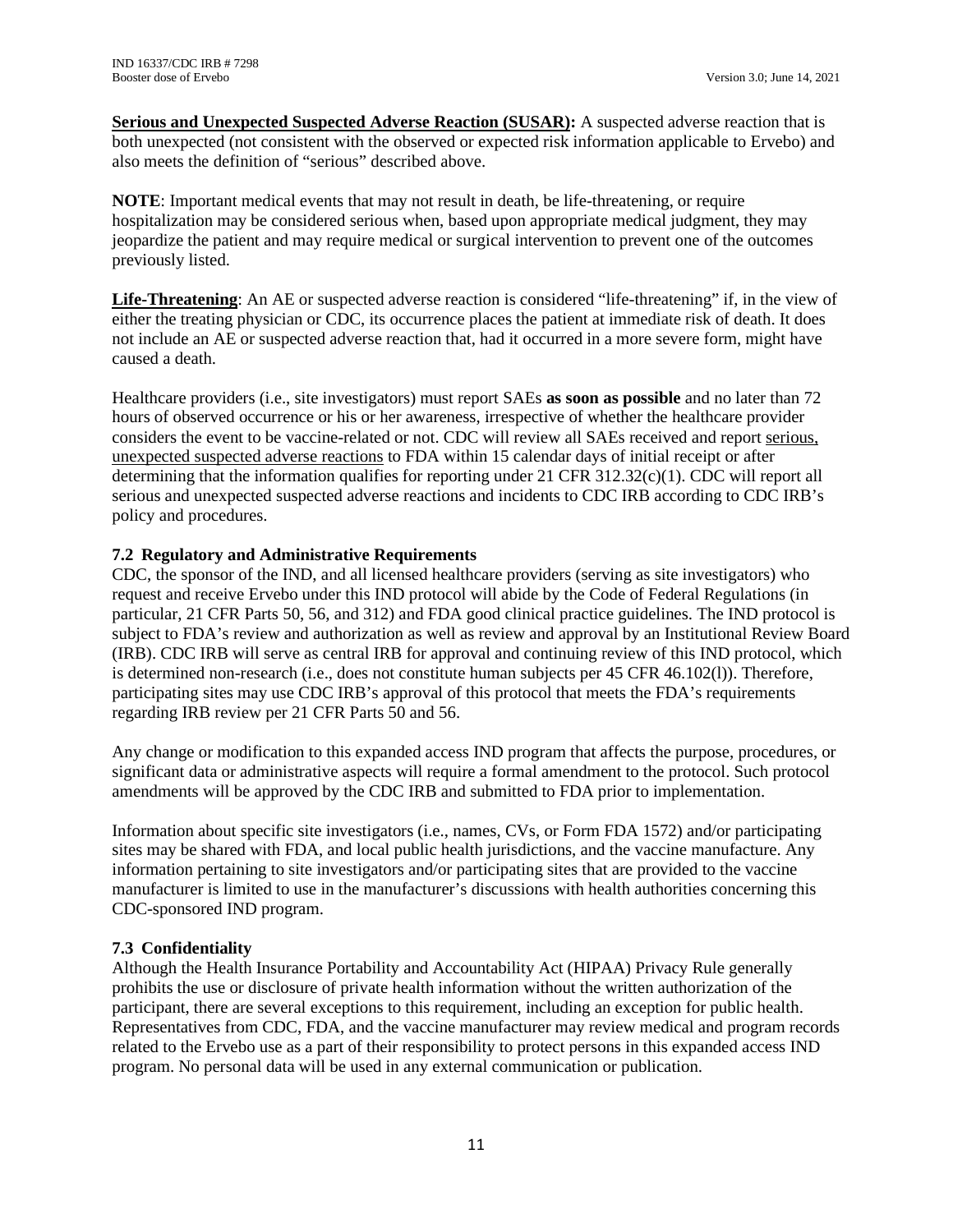All proprietary and confidential information provided under and/or in association with this expanded access IND protocol for Ervebo should only be used for the stated purpose and scope of the IND protocol in accordance with the applicable IND regulatory requirements. This protocol and its contents should not be further distributed or disclosed for any other purpose without prior authorization from the CDC. All proprietary and confidential information provided under and/or in association with the CDC-sponsored IND program to the participating sites and site investigators must be regarded and kept as confidential information.

# <span id="page-15-0"></span>**7.4 Financial Remuneration and Insurance**

CDC is providing Ervebo under this expanded access IND program at no cost. Participating sites that request, receive, handle, and administer the vaccines under the IND will be responsible for any cost or resources associated with vaccine administration. Should a participant be injured as a direct result of receiving Ervebo, he/she should be treated as indicated clinically and may be entitled to medical care for that injury. However, CDC does not set aside funds to pay for this kind of medical care. The participant or participant's insurer, Medicare, or Medicaid will have to pay for any care that is needed. The participant should understand that signing the consent does not constitute a waiver or release of legal rights. This is addressed in the Informed Consent.

# <span id="page-15-1"></span>**8 EFFICACY and SAFETY INFORMATION of ERVEBO for EVD**

The summary of Ervebo efficacy and safety information can be found in the Ervebo package insert.

# <span id="page-15-2"></span>**8.1 Immunogenicity and Efficacy of PrEP**

Since the evaluation of clinical efficacy and immunogenicity has not been done in the same study, immune correlates for protection against *Zaire ebolavirus* infection are unknown. One study revealed strong and early innate immune activation following vaccination with Ervebo. A subset of early innate markers, encompassing interferon γ-inducible protein 10 (IP-10) and subsets of monocytes, dendritic cells, and NK cells as well as an early gene signature linked to the IP-10 pathway, were identified as innate immune signatures, that correlated with the GP-specific antibody response on day 28 and beyond.<sup>14</sup>

In the PREVAIL I study, there was a considerable increase in antibody titers 1-month post-vaccination (GMT EU/ml [95% CI] of 1000 [910–1099] rVSVΔG-ZEBOV-GP vs. 75 [69–80] placebo) with the antibody response rate of 83.7% in the Ervebo vaccinated group (vs. 2.8% placebo). At 12 months, the titer levels remained elevated but declined (818 [752–889] vs. 90 [83–96] placebo) with antibody response rate of 79.5% in the Ervebo vaccinated group (vs. 6.8% in placebo).<sup>6</sup> In unpublished data of extended follow-up of the original PREVAIL I cohort, antibody titer levels decreased to 496 (442–557) and 65.1% sero-positive by three years. Additionally, antibody titer results in West African adults receiving single vs. boosted (day 56) Ervebo vaccination demonstrated short lived 4-month increase in serologic responses which return to same level of the single dose thereafter.

Another study found that at 365 days after vaccination, 77/77 (100%) study participants who received at least  $1x10^7$  pfu of Ervebo vaccine and returned for follow-up were seropositive ( $\geq$ 58.84 EU/mL) for ZEBOV-GP-specific IgG antibodies. At 730 days,  $45/45$  (100%) participants who received at least  $1x10^7$ pfu of Ervebo vaccine and returned for follow-up were seropositive for ZEBOV-GP-specific IgG antibodies.15 However, the contribution of these long-term persistent ZEBOV-GP-specific IgG antibodies to the protection against disease caused by *Zaire ebolavirus* in humans is unclear.

The duration of protection following a single dose of Ervebo is unknown. In unpublished animal studies, 2/6 nonhuman primates (NHPs) vaccinated with 3x106 pfu and challenged with 1000 pfu of *Zaire ebolavirus* (Kikwit 7U) 3 months later survived; 3/7 NHPs vaccinated with either 3x10<sup>6</sup> or 3x10<sup>4</sup> pfu and challenged with 1000 pfu of *Zaire ebolavirus* 1 year later survived. At one-year post vaccination, there was no clear association between survival and pre-challenge antibody response as measured by ELISA or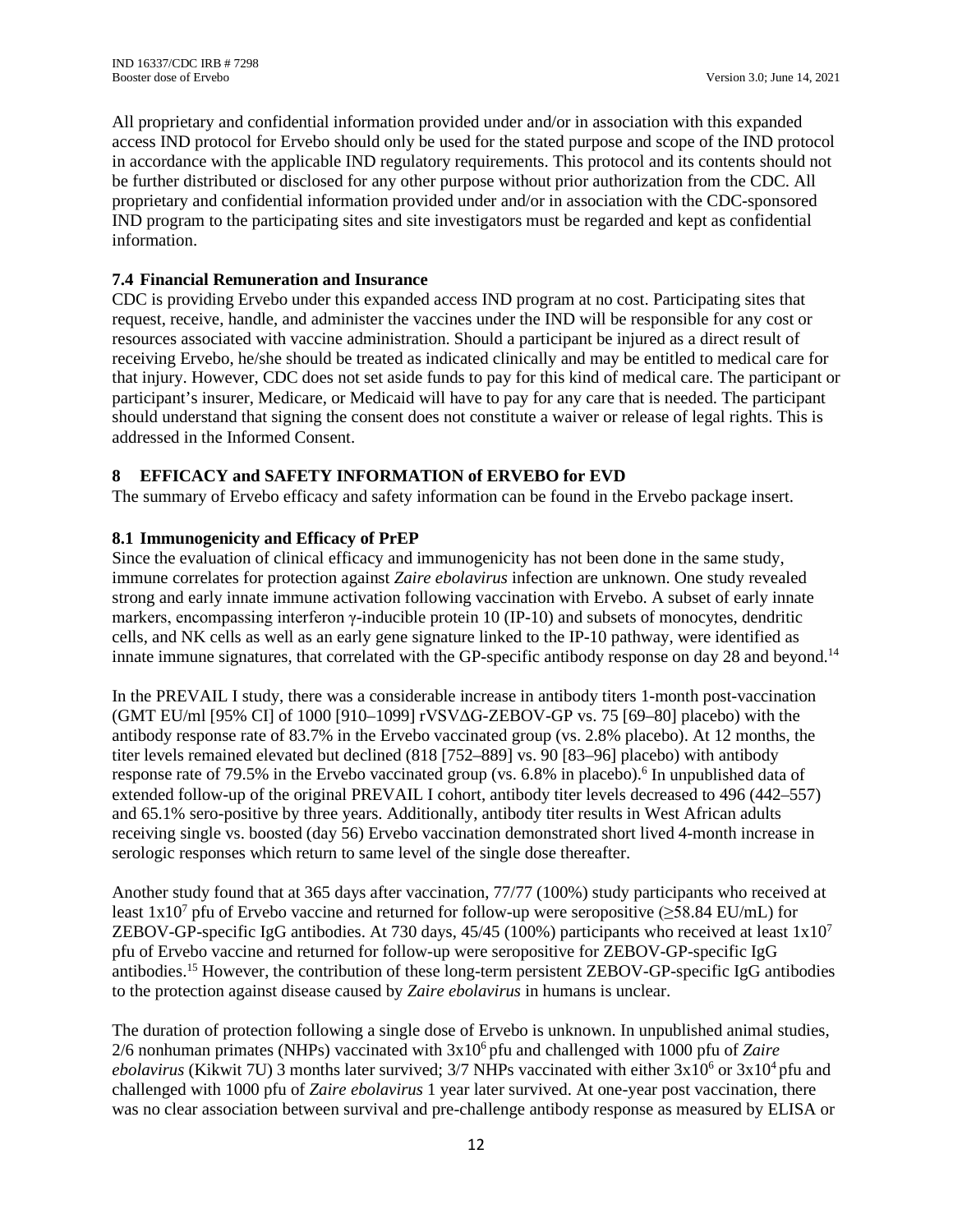pseudovirion neutralization assay. It is unclear to what extent a similar waning of immune protection over time may be expected in humans receiving Ervebo. A follow-up study is in progress to assess durability of protection in NHPs vaccinated with one or two doses (60 days apart) of the full human vaccine dose  $(>=7.2x10<sup>7</sup>$  pfu) that were challenged with 1000 pfu of *Zaire ebolavirus* four months after the last vaccine dose. Survival was 100% in the single-dose vaccine group, 88% in the two-dose vaccine group, and 0% in the saline control group. Histological and immunological sample testing results are pending.<sup>11</sup>

Among the 673 EVD patients enrolled in the PALM trial, Ervebo vaccination status was available via self-report for 620 patients. Of these, 60 patients with EVD reported receiving the vaccine ≥10 days before their admission to an Ebola Treatment Center.<sup>16</sup> Preliminary, unpublished data from an ongoing CDC study examining long-term immune responses found that antibodies against glycoproteins of both Ebola virus strains Mayinga 1976 and DRC2018 were detected in 44/45 (97.8%) samples collected 8–31 months after vaccination (median: 16 months). The majority of the samples tested negative for the presence of neutralizing antibodies using live virus focus-reduction neutralization assay.

Until additional data on the duration of protection following the initial vaccination becomes available, booster dosing should be considered on a case-by-case basis in individuals that were previously vaccinated ≥ 6 months and are at potential occupational risk for exposure to Ebola virus.

# <span id="page-16-0"></span>**8.2 Safety**

The clinical development program for Ervebo included 12 clinical studies conducted in North America, Europe, and Africa, in which a total of 15,399 adult subjects received a dose of Ervebo; 1,712 in doubleblind, placebo-controlled trials and 13,687 in open label trials.

A report of four Phase 1, multi-center clinical trials of the Ervebo vaccine in 158 healthy adults in Africa and Europe reported mild to moderate early-onset reactogenicity including fever in 30% of vaccinees and vaccine viremia in 95% of vaccinees. Arthritis affecting one to four joints was reported in 22% of vaccinees at a study site in Geneva with onset approximately 7-14 days after vaccination. Pain lasted a median of 8 days and virus was identified in the synovial fluid aspirate and in skin vesicles of two other vaccinees. At six months, 10 of 11 participants with arthritis were symptom-free. Three vaccinees with arthritis also developed a mild maculopapular rash with rare vesicles on fingers and toes. Analysis of one papule identified the Ervebo vaccine strain by reverse transcriptase polymerase chain reaction (PCR).<sup>7</sup> Other phase 1 and 2 studies (total number vaccinated  $= 601$ ) have also described similar vaccine reactogenicity, although rates of arthritis were lower in other studies.<sup>8,17,18</sup> Available clinical data suggest that a second dose of Ervebo may have an acceptable safety profile. A Phase 1 dose-escalation study included administration of two doses on Day 0 and 28 at three dosage levels  $(3 \times 10^6 \text{ pftu}, 2 \times 10^7 \text{ pftu}, \text{and})$  $1 \times 10^8$  pfu). Reactogenicity at the injection site and systemic reactogenicity were less severe after the second dose than after the first dose.<sup>19</sup>

Although earlier analyses had revealed no association between the presence of arthritis and vaccine dose, age, sex, earlier arthralgia, or peak viremia, a more recent post-hoc multivariate analysis of risk factors for arthritis in Ervebo dose-tolerability studies was undertaken by Merck and evaluated the following factors: treatment dose, body mass index, age (18 to 45 years vs. 46 to 65 years), sex, medical history of arthritis (composite term), and race. The analysis identified an association with female sex and a past or current medical history of arthritis as two potential risk factors for the development of arthritis post-vaccination. 20

A Phase 2/3 randomized, non-blinded trial with phased introduction of Ervebo vaccination in Sierra Leone (STRIVE) administered one IM dose of 2 x  $10<sup>7</sup>$  pfu of vaccine to healthcare and frontline response workers in 5 districts. Vaccine recipients were randomized to immediate or deferred vaccination and followed for 6 months post-vaccination. In total, 7,998 enrollees were vaccinated. No vaccine-related serious adverse events were reported. A vaccine safety substudy was conducted amongst 205 vaccinated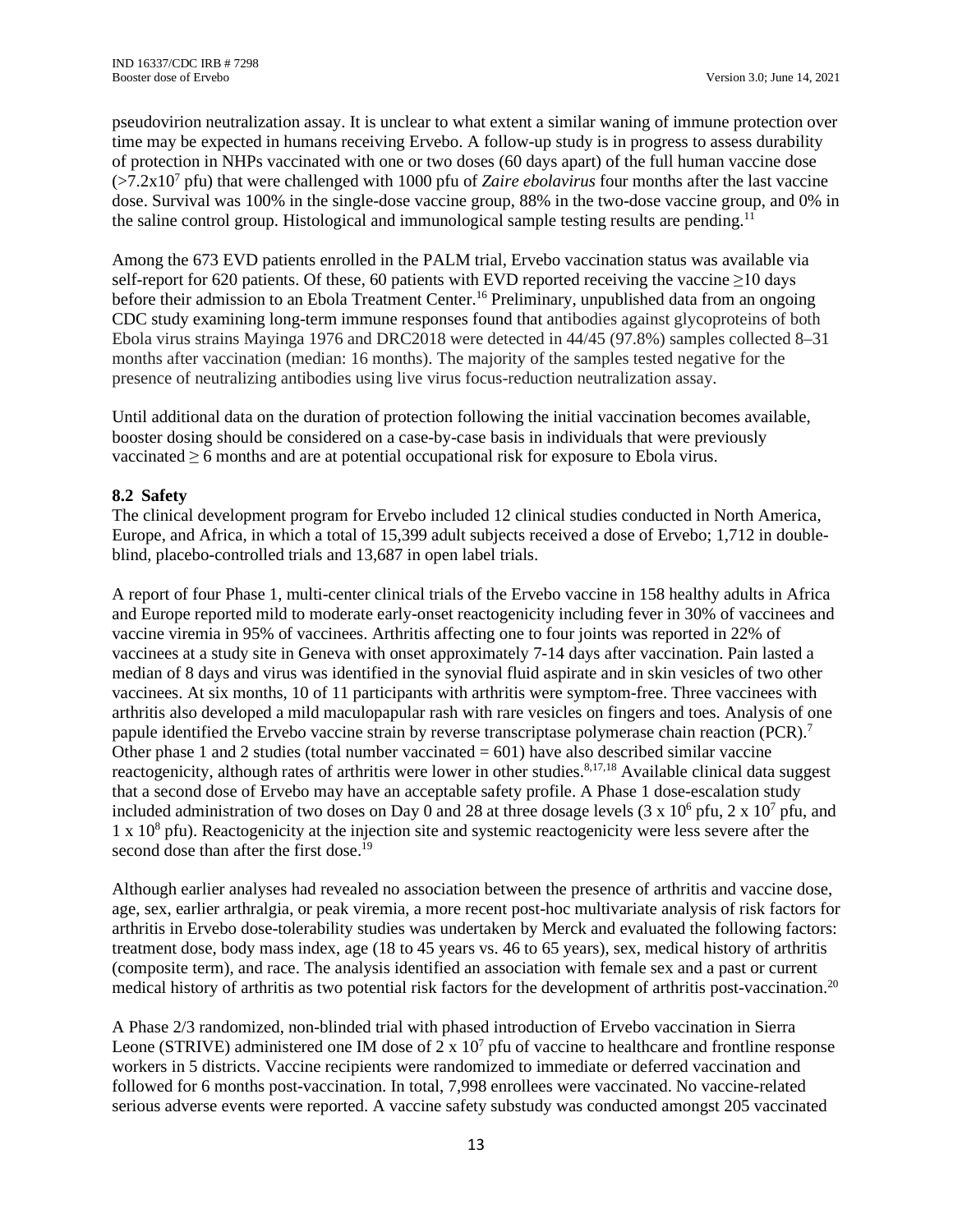participants. In this substudy population, vaccine reactogenicity was assessed, with the most commonly reported symptoms including pain at injection site (81%), headache (71%), subjective fever (50.7%), fatigue (50.7%), joint pain (31.7%), muscle pain (28.8%), and objective fever (20.5%). Skin vesicles were reported in seven (3.4%) vaccinees. The vaccine was generally well-tolerated, with most symptoms being mild to moderate in severity and resolving within 5 days. <sup>21</sup> Among 84 women inadvertently vaccinated in early pregnancy or that became pregnant < 60 days after vaccination or enrollment, 45% (14/31) of women in the immediate vaccination group reported pregnancy loss, compared with 33% (11/33) of unvaccinated women with contemporaneous pregnancies (RR 1.35, 95% CI 0.73-2.52). <sup>12</sup> No congenital anomalies were detected among 44 live-born infants examined.

The Phase 2/3 randomized, double-blind, placebo-controlled PREVAIL I trial in Liberia enrolled 1,500 adult volunteers with 500 participants randomized to each of three arms: ChAd3-EBO-Z, Ervebo, or placebo. As incidence of Ebola virus disease in Liberia declined, the study protocol was amended to focus on safety and longer-term 5-year immunogenicity. During the 12-month study period, 47 SAEs were reported in the Ervebo group compared to 59 in the placebo group  $(p=0.68)$ ; the majority of SAEs were attributable to malaria. Participants reported primarily grade 1 symptoms, with few grade 2 symptoms. The most commonly reported targeted symptoms in the Ervebo group were headache (31.9%), feverishness (30.5%), muscle pain (26.9%), and fatigue (15.4%). A two-week post-vaccination assessment for arthritis did not reveal a significant difference between the three groups. 6

A Phase 3 ring vaccination trial of Ervebo in Guinea administered one IM dose of  $2 \times 10^7$  pfu of vaccine to 5,837 non-pregnant individuals  $> 6$  years of age. Among all vaccinees (n=5837), the most frequently experienced solicited adverse events within 14 days of vaccination were: headache (33.3%), fatigue (25.4%), muscle pain (18.1%) arthralgia (17.9%), and myalgia (16.8%). Severity of these adverse events was also assessed. Among all vaccinees who experienced headache, 91% reported the headache as mild, 8.7% as moderate, and 0.4% as severe. Among all vaccinees who experienced fatigue within 14 days of vaccination, 84.3% reported the fatigue as mild, 14.2% as moderate, and 1.5% as severe. Amongst all vaccinees who experienced muscle pain within 14 days of vaccination, 83.3% reported muscle pain as mild, 15.7% as moderate, and 1% as severe. Amongst all vaccinees who experienced arthralgia within 14 days of vaccination, 89.1% reported the arthralgia as mild, 10.1% as moderate, and 0.7% as severe. Mean duration of arthralgia in adults was 2 days (interquartile range (IQR) 2-4). In addition, two serious vaccine-related adverse events were reported; one febrile reaction and one anaphylactic reaction, both of which resolved without sequelae.<sup>22</sup>

#### <span id="page-17-0"></span>**9 REFERENCES**

- 1. Bell BP, Damon IK, Jernigan DB, et al. Overview, Control Strategies, and Lessons Learned in the CDC Response to the 2014-2016 Ebola Epidemic. MMWR Suppl 2016;65(3):3:4-11. DOI: 10.15585/mmwr.su6503a2.
- 2. ERVEBO® (Ebola Zaire Vaccine, Live) Package Insert. [\(https://www.fda.gov/media/133748/download\)](https://www.fda.gov/media/133748/download).
- 3. ERVEBO: BLA Clinical Review Memorandum. [\(https://www.fda.gov/media/134272/download\)](https://www.fda.gov/media/134272/download).
- 4. World Health Organization. Preliminary results on the efficacy of rVSV-ZEBOV-GP Ebola vaccine using the ring vaccination strategy in the control of an Ebola outbreak in the Democratic Republic of the Congo: an example of integration of research into epidemic response. World Health Organization. [\(https://www.who.int/csr/resources/publications/ebola/ebola-ring](https://www.who.int/csr/resources/publications/ebola/ebola-ring-vaccination-results-12-april-2019.pdf)[vaccination-results-12-april-2019.pdf\)](https://www.who.int/csr/resources/publications/ebola/ebola-ring-vaccination-results-12-april-2019.pdf).
- 5. Choi MJ, Cossaboom CM, Whitesell AN, et al. Use of Ebola Vaccine: Recommendations of the Advisory Committee on Immunization Practices, United States, 2020. MMWR Recommendations and reports : Morbidity and mortality weekly report Recommendations and reports 2021;70(1):1-12. (In eng). DOI: 10.15585/mmwr.rr7001a1.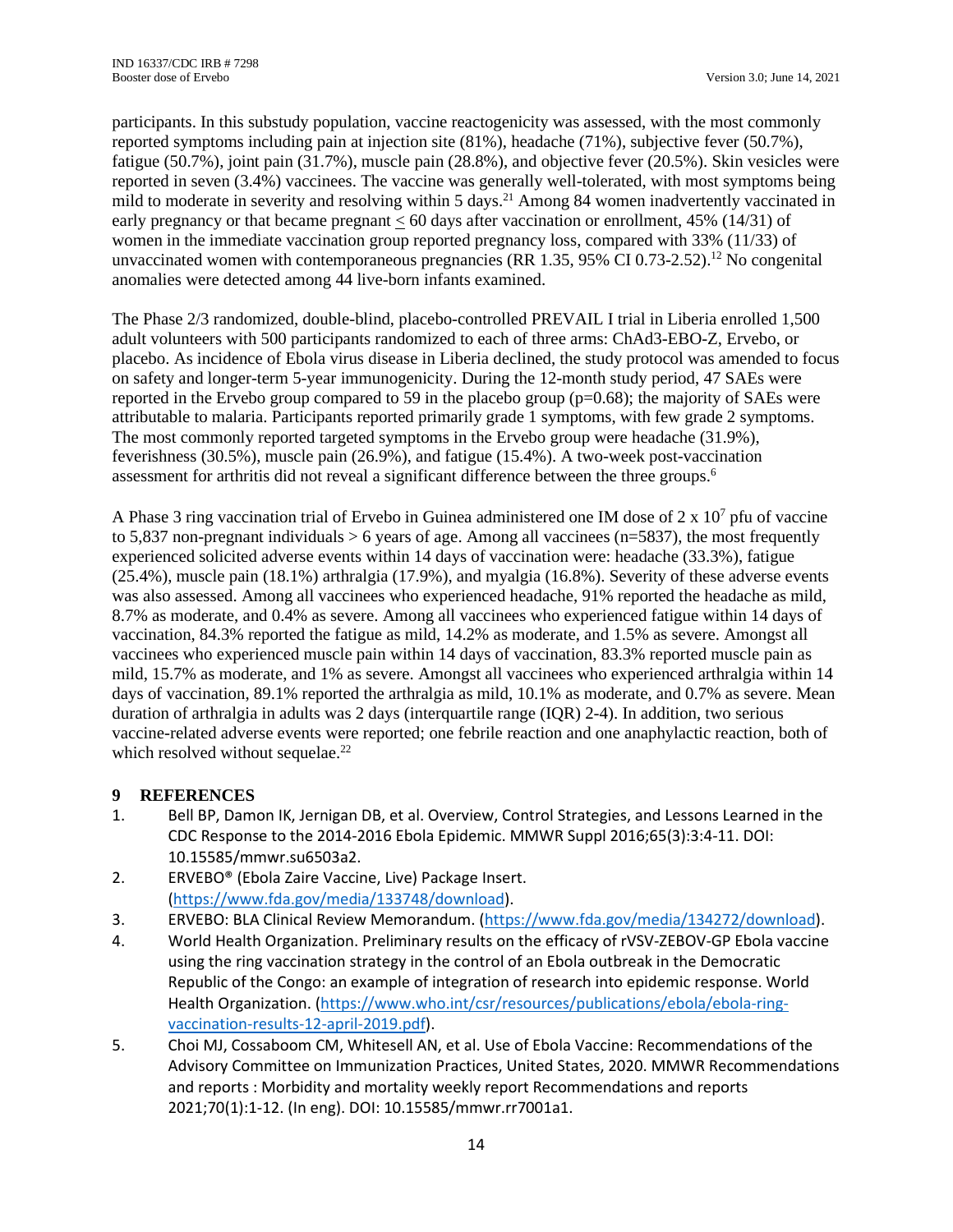- 6. Kennedy SB, Bolay F, Kieh M, et al. Phase 2 Placebo-Controlled Trial of Two Vaccines to Prevent Ebola in Liberia. N Engl J Med 2017;377(15):1438-1447. DOI: 10.1056/NEJMoa1614067.
- 7. Agnandji ST, Huttner A, Zinser ME, et al. Phase 1 Trials of rVSV Ebola Vaccine in Africa and Europe. N Engl J Med 2016;374(17):1647-60. DOI: 10.1056/NEJMoa1502924.
- 8. Huttner A, Dayer JA, Yerly S, et al. The effect of dose on the safety and immunogenicity of the VSV Ebola candidate vaccine: a randomised double-blind, placebo-controlled phase 1/2 trial. Lancet Infect Dis 2015;15(10):1156-1166. DOI: 10.1016/S1473-3099(15)00154-1.
- 9. EMA/CHMP/606159/2019 EMA. ERVEBO: Summary of Product Characteristics (SmPC). [\(https://www.ema.europa.eu/en/documents/product-information/ervebo-epar-product](https://www.ema.europa.eu/en/documents/product-information/ervebo-epar-product-information_en.pdf)[information\\_en.pdf\)](https://www.ema.europa.eu/en/documents/product-information/ervebo-epar-product-information_en.pdf).
- 10. EMA/CHMP/606159/2019 EMA. ERVEBO: Assessment Report. [\(https://www.ema.europa.eu/en/documents/assessment-report/ervebo-epar-public](https://www.ema.europa.eu/en/documents/assessment-report/ervebo-epar-public-assessment-report_en.pdf)[assessment-report\\_en.pdf\)](https://www.ema.europa.eu/en/documents/assessment-report/ervebo-epar-public-assessment-report_en.pdf).
- 11. Merck Sharp & Dohme Corp. Investigator's Brochure: BPSC (rVSV ZEBOV-GP) Vaccine Edition 7. 2020.
- 12. Legardy-Williams JK, Carter RJ, Goldstein ST, et al. Pregnancy Outcomes among Women Receiving rVSVDelta-ZEBOV-GP Ebola Vaccine during the Sierra Leone Trial to Introduce a Vaccine against Ebola. Emerg Infect Dis 2020;26(3):541-548. DOI: 10.3201/eid2603.191018.
- 13. World Health Organization. Guidelines for the management of pregnant and breastfeeding women in the context of Ebola virus disease. World Health Organization. 2020 [\(https://www.who.int/publications-detail/guidelines-for-the-management-of-pregnant-and](https://www.who.int/publications-detail/guidelines-for-the-management-of-pregnant-and-breastfeeding-women-in-the-context-of-ebola-virus-disease)[breastfeeding-women-in-the-context-of-ebola-virus-disease\)](https://www.who.int/publications-detail/guidelines-for-the-management-of-pregnant-and-breastfeeding-women-in-the-context-of-ebola-virus-disease).
- 14. Rechtien A, Richert L, Lorenzo H, et al. Systems Vaccinology Identifies an Early Innate Immune Signature as a Correlate of Antibody Responses to the Ebola Vaccine rVSV-ZEBOV. Cell Rep 2017;20(9):2251-2261. DOI: 10.1016/j.celrep.2017.08.023.
- 15. Huttner A, Agnandji ST, Combescure C, et al. Determinants of antibody persistence across doses and continents after single-dose rVSV-ZEBOV vaccination for Ebola virus disease: an observational cohort study. Lancet Infect Dis 2018;18(7):738-748. (In eng). DOI: 10.1016/S1473- 3099(18)30165-8.
- 16. Mulangu S, Dodd LE, Davey RT, Jr., et al. A Randomized, Controlled Trial of Ebola Virus Disease Therapeutics. The New England journal of medicine 2019;381(24):2293-2303. (In eng). DOI: 10.1056/NEJMoa1910993.
- 17. Heppner DG, Jr., Kemp TL, Martin BK, et al. Safety and immunogenicity of the rVSVG-ZEBOV-GP Ebola virus vaccine candidate in healthy adults: a phase 1b randomised, multicentre, doubleblind, placebo-controlled, dose-response study. Lancet Infect Dis 2017;17(8):854-866. DOI: 10.1016/S1473-3099(17)30313-4.
- 18. ElSherif MS, Brown C, MacKinnon-Cameron D, et al. Assessing the safety and immunogenicity of recombinant vesicular stomatitis virus Ebola vaccine in healthy adults: a randomized clinical trial. CMAJ 2017;189(24):E819-E827. DOI: 10.1503/cmaj.170074.
- 19. Regules JA, Beigel JH, Paolino KM, et al. A Recombinant Vesicular Stomatitis Virus Ebola Vaccine. The New England journal of medicine 2017;376(4):330-341. (In eng). DOI: 10.1056/NEJMoa1414216.
- 20. Halperin SA, Das R, Onorato MT, et al. Immunogenicity, Lot Consistency, and Extended Safety of rVSVDeltaG-ZEBOV-GP Vaccine: A Phase 3 Randomized, Double-Blind, Placebo-Controlled Study in Healthy Adults. J Infect Dis 2019;220(7):1127-1135. (In eng). DOI: 10.1093/infdis/jiz241.
- 21. Samai M, Seward JF, Goldstein ST, et al. The Sierra Leone Trial to Introduce a Vaccine Against Ebola: An Evaluation of rVSVG-ZEBOV-GP Vaccine Tolerability and Safety During the West Africa Ebola Outbreak. J Infect Dis 2018;217(suppl\_1):S6-S15. DOI: 10.1093/infdis/jiy020.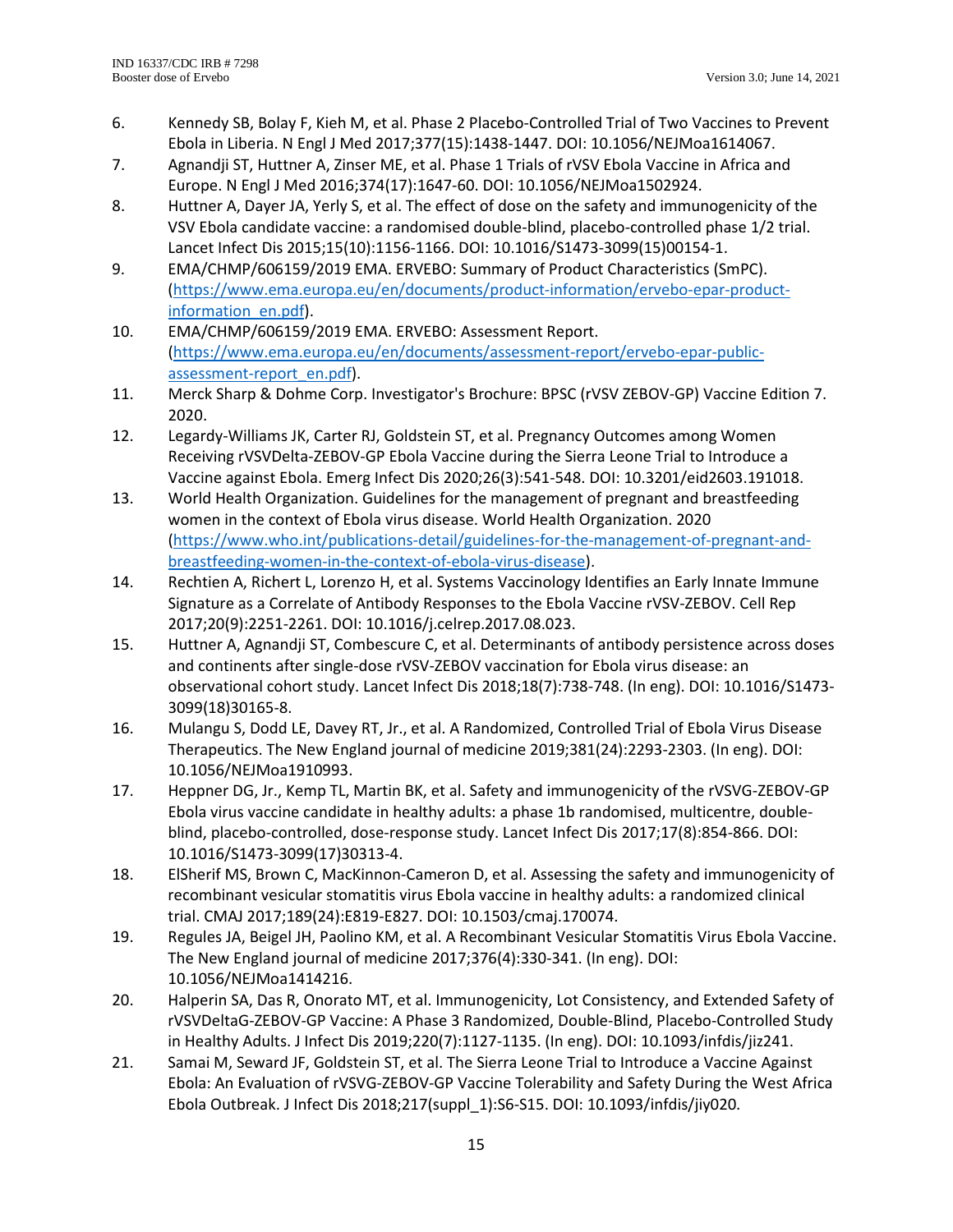22. Henao-Restrepo AM, Camacho A, Longini IM, et al. Efficacy and effectiveness of an rVSVvectored vaccine in preventing Ebola virus disease: final results from the Guinea ring vaccination, open-label, cluster-randomised trial (Ebola Ca Suffit!). Lancet 2017;389(10068):505- 518. DOI: 10.1016/S0140-6736(16)32621-6.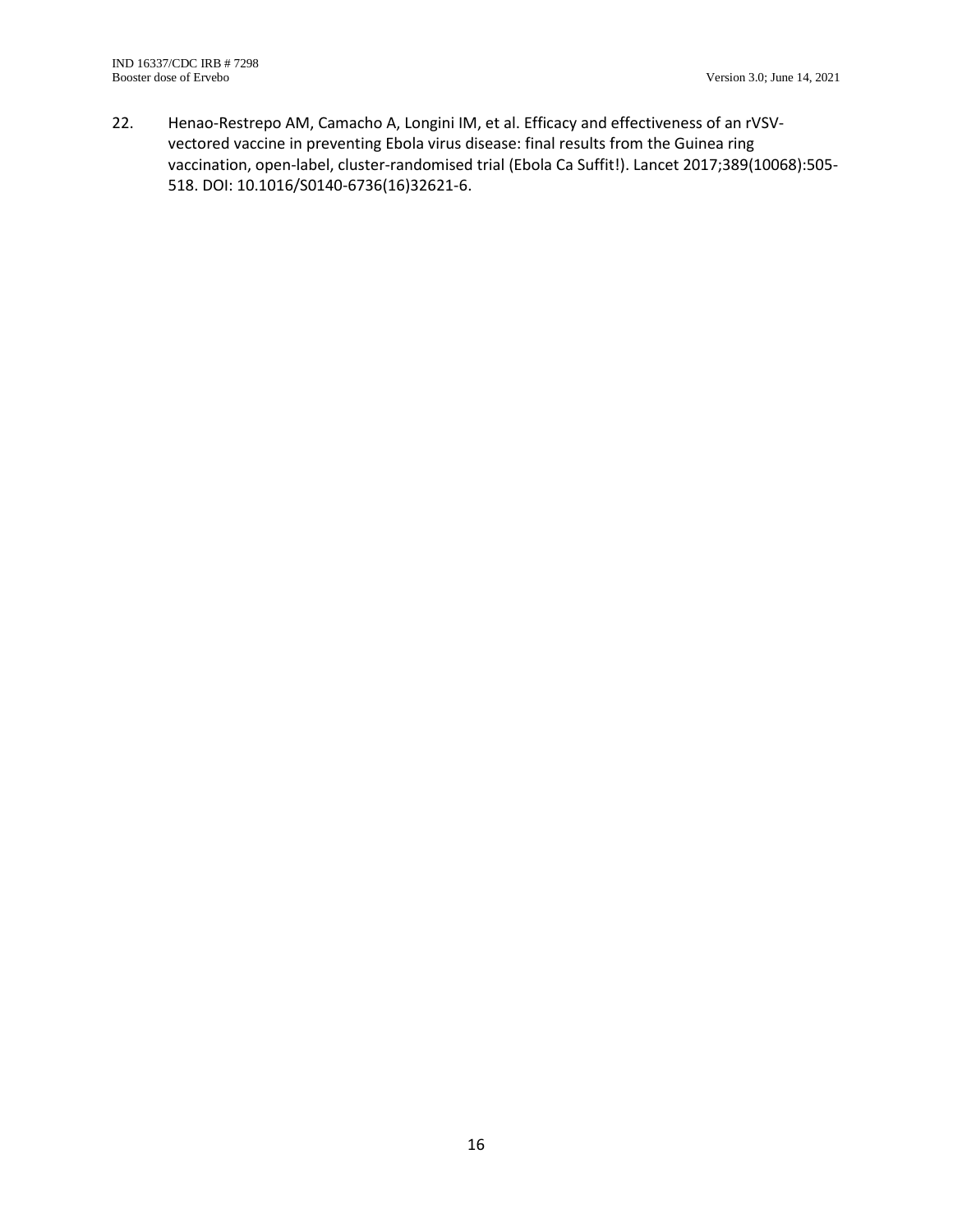# **APPENDIX A1: Occupational Risk/Vaccine Eligibility Assessment Form**

# **Instructions:**

- Use this form to help identify individuals at high potential occupational risk of exposure to Ebola virus (species *Zaire ebolavirus*).
- This form is for internal use by each vaccine requesting site and does NOT need to be returned to CDC.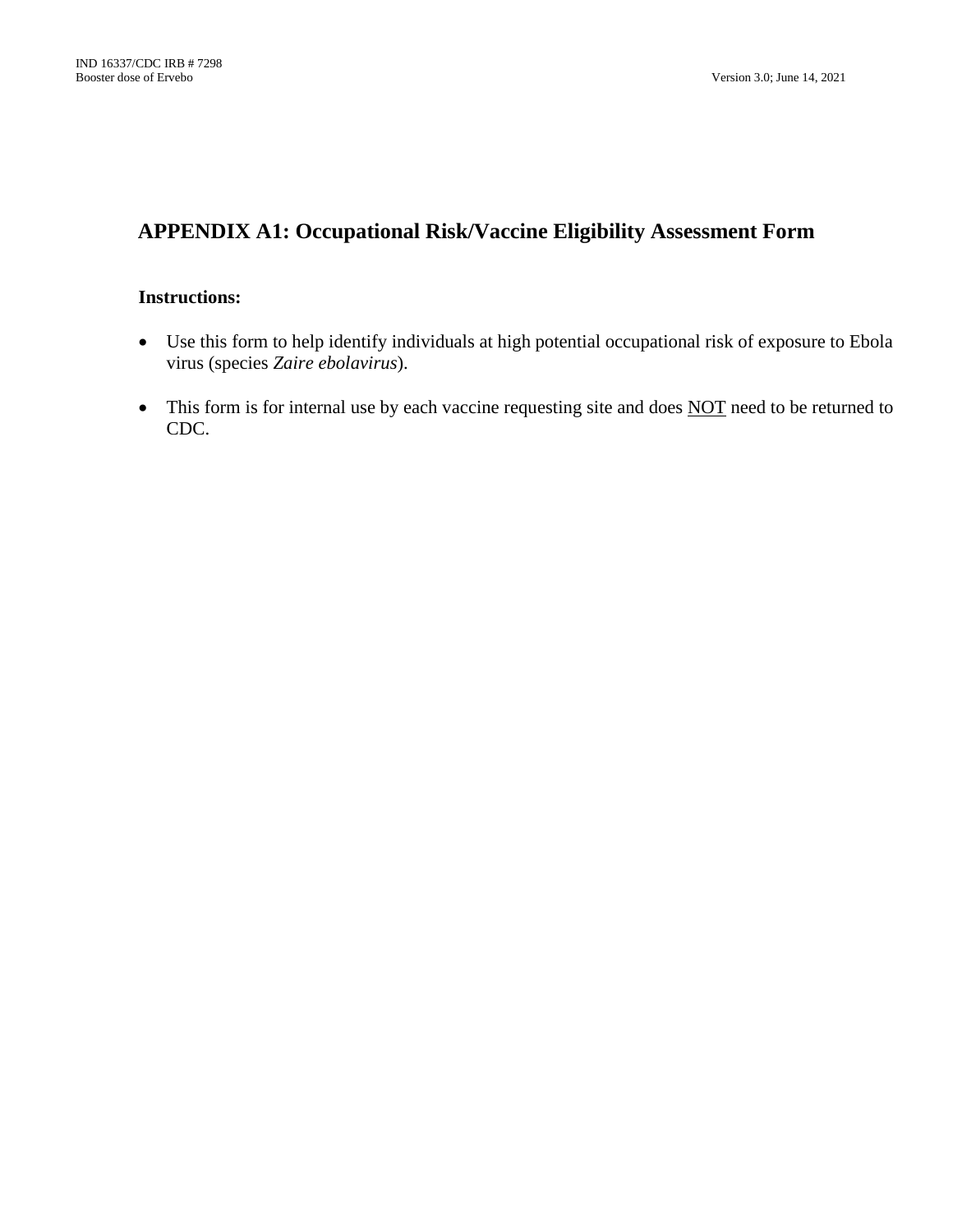# **Appendix A1: Occupational Risk/Vaccine Eligibility Assessment Form**

**Instructions:** This form is provided to help each participating site identify individuals at high potential occupational risk for exposure to Ebola virus (species *Zaire ebolavirus*) for whom Ervebo may be appropriate. This form is for internal use by each participating site at its discretion and does NOT need to be returned to CDC. To request Ervebo, each participating site must complete and submit the **Ervebo Request and Use Agreement Form,** and **Form FDA 1572** (required for booster dose use under CDC-sponsored IND) to CDC. All vaccine candidates identified using this form must be listed under Section 3 of the **Ervebo Request and Use Agreement Form**.

Vaccine may be requested for pre-exposure vaccination of adults 18 years of age or older in the U.S. population who are at potential occupational risk of exposure to Ebola virus (species *Zaire ebolavirus*) such as those in the following groups:

- Responders to an Ebola virus (species *Zaire ebolavirus*) outbreak.
- Laboratorians and support staff working at biosafety level 4 (BSL-4) facilities (Table 1) with replication-competent Ebola virus (species *Zaire ebolavirus*) or with specimens suspected to contain replication-competent Ebola virus (species *Zaire ebolavirus*). Personnel working at non-BSL-4 facilities in the Laboratory Response Network may be eligible to receive Ervebo depending on specific circumstances of public health needs and the Ebola preparedness and/or response activities at such facilities.
- Healthcare personnel (HCP)\* at federally-designated Ebola Treatment Centers (Table 2) involved in the care and transport of patients infected or suspected to be infected with Ebola virus (species *Zaire ebolavirus*). HCP working at state-designated Ebola healthcare facilities or other facilities may be eligible to receive Ervebo depending on specific circumstances of public health needs and the Ebola preparedness and/or response activities at such facilities.

\*Healthcare personnel refers to all paid and unpaid persons serving in healthcare settings who have the potential for direct or indirect exposure to Ebola patients or infectious materials, including body substances (e.g., blood, tissue, and specific body fluids); contaminated medical supplies, devices, and equipment; contaminated environmental surfaces; or contaminated air. These healthcare personnel include, but are not limited to, emergency medical service personnel, nurses, nursing assistants, physicians, physician assistants, technicians, clinical laboratory personnel, autopsy personnel, therapists, phlebotomists, pharmacists, students and trainees, contractual staff not employed by the healthcare facility, and persons not directly involved in patient care, but who could be exposed to infectious agents that can be transmitted in the healthcare setting (e.g., clerical, dietary, environmental services, laundry, security, engineering and facilities management, administrative, billing, and volunteer personnel). Adapted from <https://www.cdc.gov/infectioncontrol/guidelines/healthcare-personnel/index.html>

| <b>Table 1: Biosafety-level 4 Facilities in the United States</b>                                                                                                                                                                                                         |                                                                                                                                                                                                                 |
|---------------------------------------------------------------------------------------------------------------------------------------------------------------------------------------------------------------------------------------------------------------------------|-----------------------------------------------------------------------------------------------------------------------------------------------------------------------------------------------------------------|
| CDC, GA<br>$\bullet$<br>Galveston National Laboratory, TX<br>Georgia StateUniversity, GA<br>Shope Laboratory, TX<br>National Emerging Infectious Disease Laboratories, MA<br>$\bullet$                                                                                    | Texas Biomedical Research Institute, TX<br>Integrated Research Facility/NIH, MD<br>USAMRIID, MD<br>Rocky Mountain Laboratories, MT<br>National Biodefense Analysis and Countermeasures<br>Center, MD            |
| Table 2: Federally-designated Ebola Treatment Centers                                                                                                                                                                                                                     |                                                                                                                                                                                                                 |
| Emory University, GA<br>$\bullet$<br>Nebraska Medical Center, NE<br>$\bullet$<br>NYC Health + Hospitals/Bellevue, NY<br>$\bullet$<br>Denver Health Medical Center, CO<br>$\bullet$<br>Johns Hopkins Hospital, MD<br>Providence Sacred Heart Medical Center and Children's | Cedars-Sinai Medical Center, CA<br>University of Minnesota Medical Center, MN<br>University of Texas Medical Branch at Galveston, TX<br>National Institutes of Health, MD<br>Massachusetts General Hospital, MA |

Hospital, WA

**Note to Sites:** Use the assessment form on the next page to identify each vaccine candidate. This form is for internal use by the sites that will be requesting Ervebo.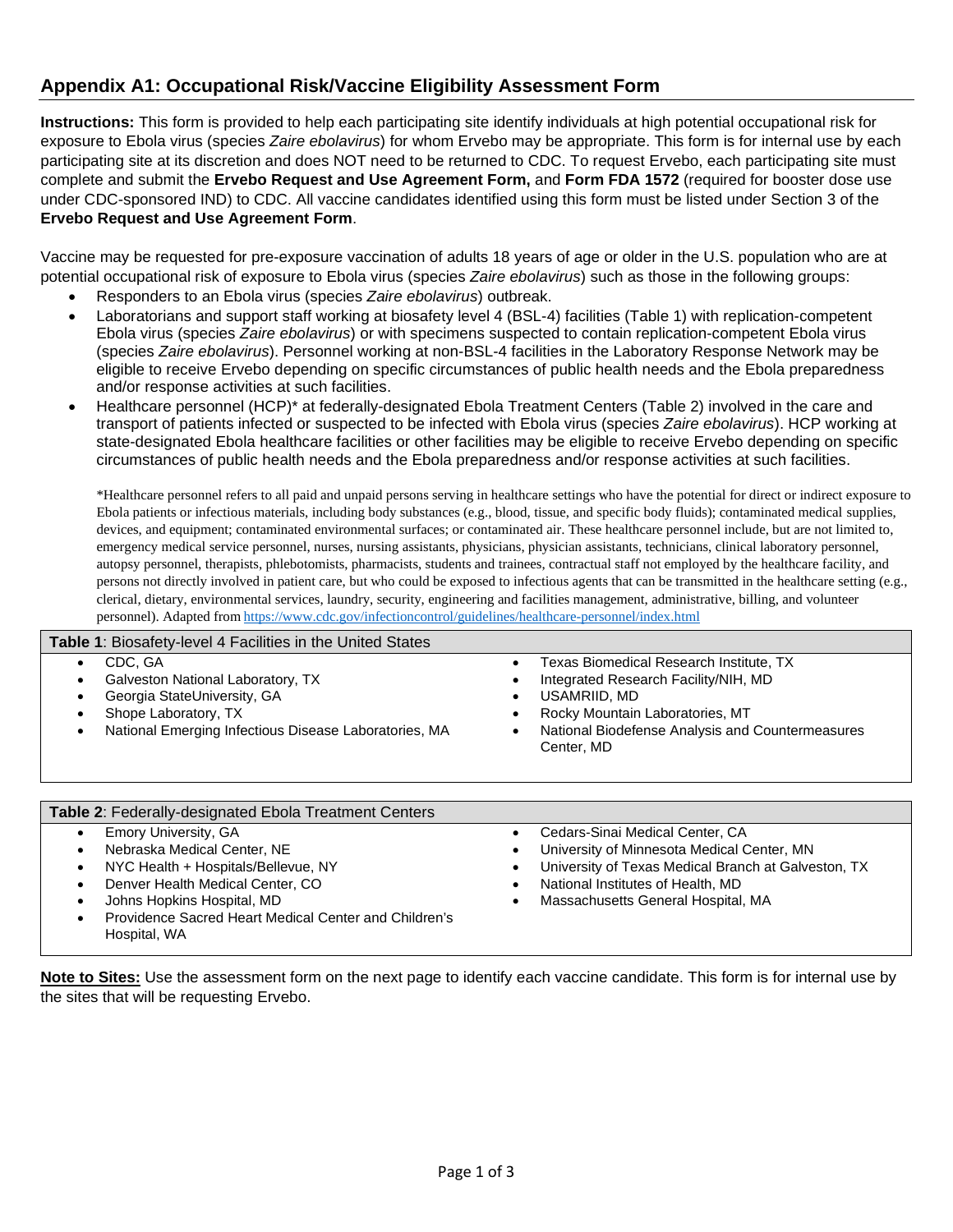#### **Name of the individual being assessed**:

# **Section 2: Occupational Risk Groups and Activities**

To be eligible for pre-exposure vaccination with Ervebo, the individual must be an adult (≥18 years) at potential high risk of occupational exposure to Ebola virus (species *Zaire* ebolavirus). Listed below are types of activities that would be associated with high potential for occupational risk exposure but may not be exhaustive. Check ALL the boxes that apply to the individual being assessed for vaccine eligibility. Given the definition of Healthcare personnel above, including at eligible state-designated Ebola healthcare facilities or other facilities, if none of the listed activities below apply to the individual being assessed yet vaccination still needs consideration, please call Viral Special Pathogens Branch (470-312-0094) to discuss further.

#### **1. Responders to an Ebola virus (species** *Zaire ebolavirus***) outbreak**

| Persons who provide care for patients infected, or suspected to be infected, with Ebola virus (species Zaire<br>ebolavirus); or persons who would be expected to provide care for patients if an outbreak were to occur.                                                                                                                                                                 |
|------------------------------------------------------------------------------------------------------------------------------------------------------------------------------------------------------------------------------------------------------------------------------------------------------------------------------------------------------------------------------------------|
| Persons who transport patients infected, or suspected to be infected, with Ebola virus (species Zaire ebolavirus) to<br>include intra/inter-facility transport; or persons who would be expected to transport patients if an outbreak were to<br>occur.                                                                                                                                  |
| Persons who collect or process specimens suspected to contain replication-competent Ebola virus (species Zaire<br>ebolavirus); or persons who would be expected to collect or process specimens if an outbreak were to occur.                                                                                                                                                            |
| Persons who provide direct, hands-on support (including custodial support) to the containment equipment or<br>facilities in the spaces associated with the care of persons infected with Ebola virus (species Zaire ebolavirus), to<br>include patient care areas and diagnostic laboratories; or persons who would be expected to provide such support<br>if an outbreak were to occur. |
| Persons who enter room(s) or associated spaces when samples suspected to contain replication-competent Ebola<br>virus (species Zaire ebolavirus) are being manipulated; or persons who would be expected to enter room(s) or<br>associated spaces if an outbreak were to occur.                                                                                                          |
| Persons who live and/or work in areas of active Ebola virus (species Zaire ebolavirus) transmission.                                                                                                                                                                                                                                                                                     |

#### **2. Laboratorians and support staff working at biosafety level 4 (BSL-4) facilities or eligible non-BLS-4 facilities in the Laboratory Response Network with replication-competent Ebola virus (species** *Zaire ebolavirus***) or with specimens suspected to contain replication-competent Ebola virus (species** *Zaire ebolavirus***)**

Persons who work with replication-competent Ebola virus (species *Zaire ebolavirus*).

Persons who collect specimens suspected to contain replication-competent Ebola virus (species *Zaire ebolavirus*)*.*

Persons who enter laboratory rooms housing animals infected with Ebola virus (species *Zaire ebolavirus*) or who touch contaminated animal bedding or cages.

Persons who provide direct, hands-on support (including custodial support) to the containment equipment and/or enter the room(s) or interstitial spaces associated with room(s) where replication-competent Ebola virus (species *Zaire ebolavirus*) is being manipulated.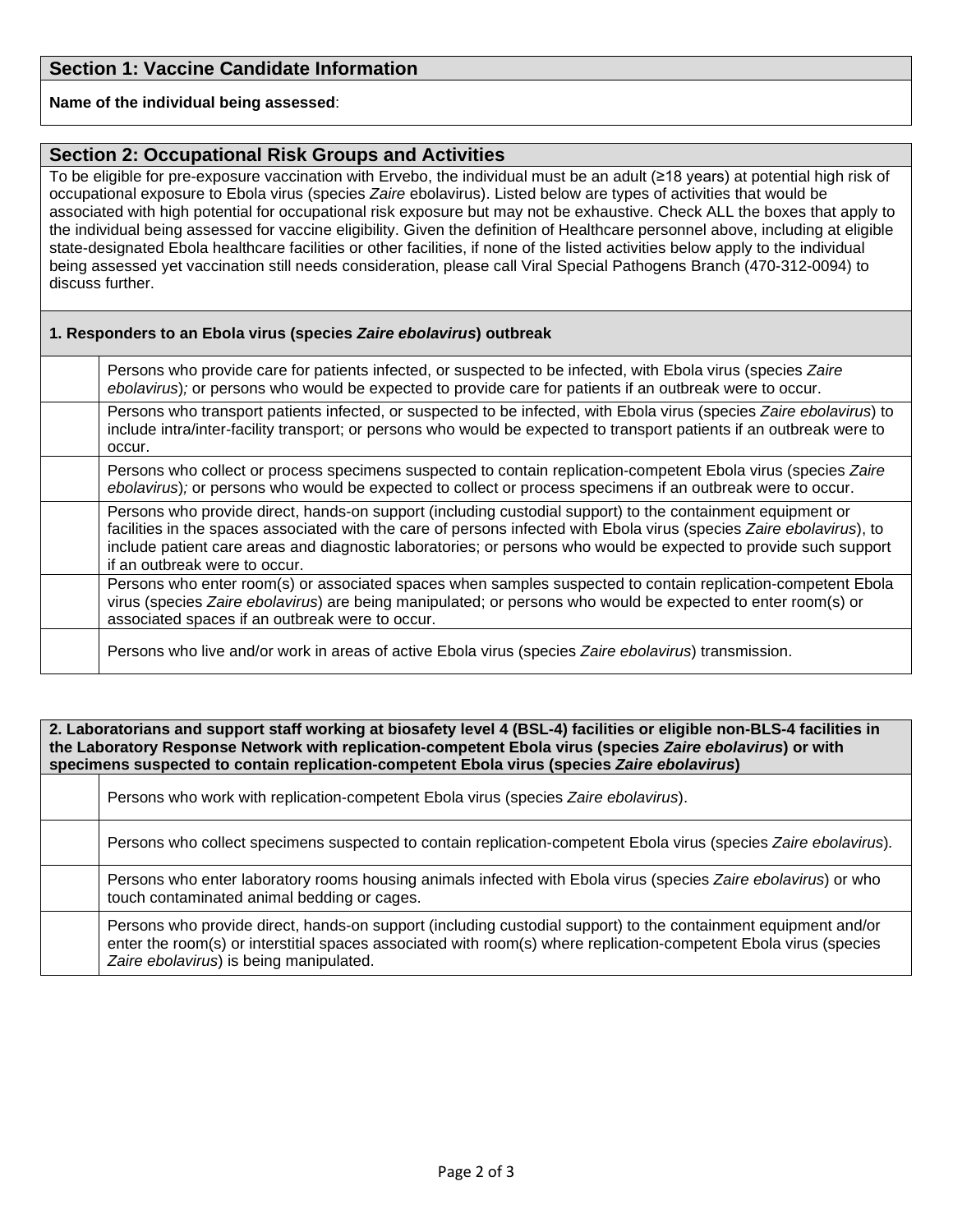| 3. Healthcare personnel at federally-designated Ebola Treatment Centers or eligible state-designated Ebola<br>healthcare facilities or other facilities involved in the care and transport of patients infected or suspected to be<br>infected with Ebola virus (species Zaire ebolavirus) |                                                                                                                                                                                                                                                                                                                              |  |  |  |  |  |
|--------------------------------------------------------------------------------------------------------------------------------------------------------------------------------------------------------------------------------------------------------------------------------------------|------------------------------------------------------------------------------------------------------------------------------------------------------------------------------------------------------------------------------------------------------------------------------------------------------------------------------|--|--|--|--|--|
|                                                                                                                                                                                                                                                                                            | Persons who provide care for patients infected, or suspected to be infected, with Ebola virus (species Zaire<br>ebolavirus).                                                                                                                                                                                                 |  |  |  |  |  |
|                                                                                                                                                                                                                                                                                            | Persons who transport patients or specimens infected, or suspected to be infected, with Ebola virus (species Zaire<br>ebolavirus).                                                                                                                                                                                           |  |  |  |  |  |
|                                                                                                                                                                                                                                                                                            | Persons who collect or process specimens that contain, or are suspected to contain, replication-competent Ebola<br>virus (species Zaire ebolavirus).                                                                                                                                                                         |  |  |  |  |  |
|                                                                                                                                                                                                                                                                                            | Persons who provide direct, hands-on support (including custodial support) to the containment equipment or facilities<br>in the spaces associated with the care of patients infected, or suspected to be infected, with Ebola virus (species<br>Zaire ebolavirus), including patient care areas and diagnostic laboratories. |  |  |  |  |  |
|                                                                                                                                                                                                                                                                                            | Persons who may enter the patient care areas or associated spaces during an emergency or other incident where<br>normal operational controls are not present.                                                                                                                                                                |  |  |  |  |  |
|                                                                                                                                                                                                                                                                                            | Persons who may enter the laboratory areas or associated spaces where replication-competent Ebola virus (species<br>Zaire ebolavirus) specimens are being manipulated during an emergency or other incident where normal operational<br>controls are not present.                                                            |  |  |  |  |  |

If the vaccine candidate is 18 years of age or older and has one or more of the above eligibility criteria, please continue to Section 3: Exclusion Criteria for Vaccination. If the vaccine candidate does not fit any of the eligibility criteria, please continue to Section 4: Final Eligibility Determination and mark the candidate as 'not eligible'.

# **Section 3: Exclusion Criteria for Vaccination**

Refer to IND protocol, section 2.2, or the package insert for vaccine exclusion criteria and contraindications. Does this vaccine candidate have any of the exclusion criteria or contraindications outlined in the IND protocol or package insert?

No exclusion criteria are met. Individual is eligible for vaccination with Ervebo.

One or more exclusion criteria apply to this vaccine candidate. Individual MAY NOT receive Ervebo.

# **Section 4: Final Eligibility Determination**

Based on the vaccine candidate's age, Ebola vaccination history, occupational risk, and assessment of vaccine exclusion criteria, this vaccine candidate is:

| not |
|-----|
|     |

to receive the Ebola vaccination.

Name and/or signature of the site official determining eligibility for Ervebo vaccination **Date** Date

eligible

If the vaccine candidate is eligible and would like to receive a dose of Ervebo, be sure to include the candidate's name in Section 3 of the **Ervebo Request and Use Agreement Form**.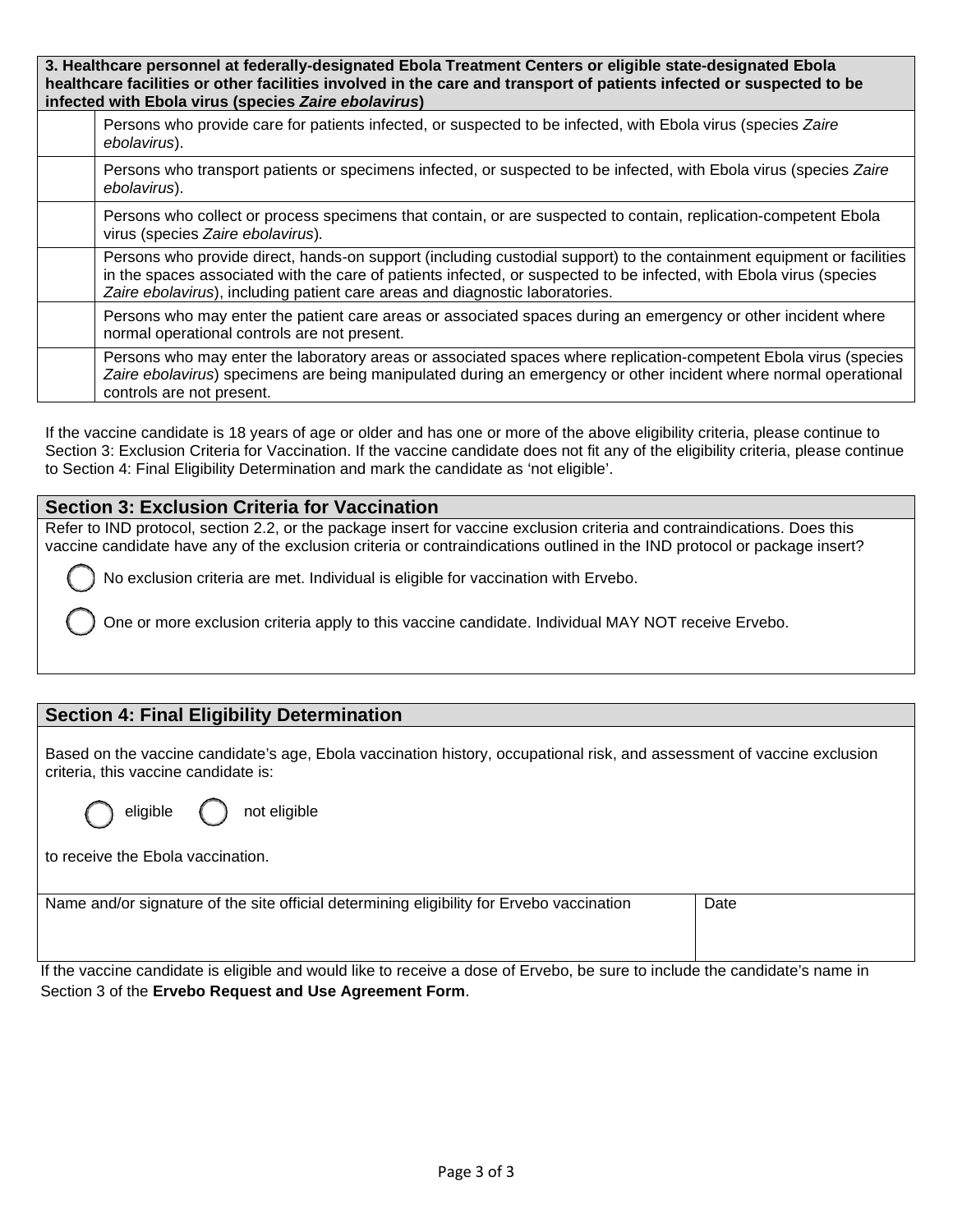# **APPENDIX A2: Ervebo Request and Use Agreement Form, and Form FDA 1572**

# **Instructions:**

In order to receive Ervebo under this CDC-sponsored expanded access IND program:

- Complete the Ervebo Request and Use Agreement Form.
- The licensed healthcare provider serving as a site investigator with oversight responsibility of vaccine receipt, handling, use, and disposition at the institution/organization/site must complete Form FDA 1572 (Statement of Investigator).
- Please submit the completed forms along with the Curriculum Vitae and healthcare provider license of the site investigator to CDC by fax (404-471-2526) or a scanned copy via email [\(spathvax@cdc.gov\)](mailto:spathvax@cdc.gov).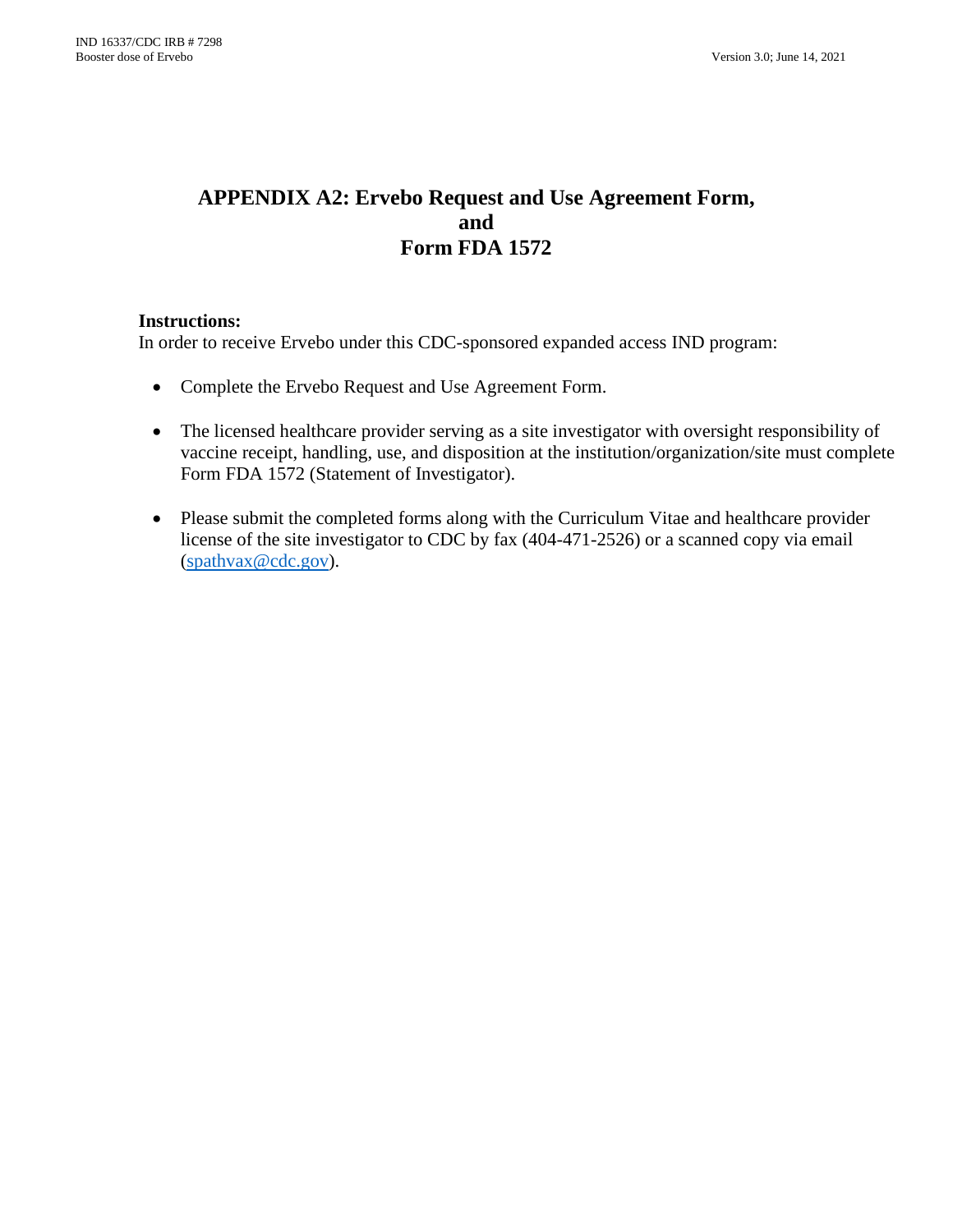# **Appendix A2: Ervebo Request and Use Agreement Form, and Form FDA 1572**

**Instructions:** Ervebo is FDA-approved for the prevention of disease caused by *Zaire ebolavirus* in individuals 18 years of age and older and is made available through the Centers for Disease Control and Prevention (CDC) for pre-exposure vaccination of civilian adults ( $\geq 18$  years) in the U.S. with potential occupational risk such as those included in the recommendations by [the Advisory Committee on Immunization Practices \(ACIP\).](https://www.cdc.gov/mmwr/volumes/70/rr/rr7001a1.htm) Booster dose administration of Ervebo is considered an unapproved use by the Food and Drug Administration (FDA), therefore the CDC is sponsoring an expanded access IND protocol to provide an appropriate regulatory mechanism to allow for booster dose administration of Ervebo.

To request Ervebo for eligible-individuals, complete and return this Ervebo Request form to CDC by email [\(spathvax@cdc.gov\)](mailto:spathvax@cdc.gov) or fax (404-471-2526).

# **Individuals who fall into one of the 3 occupational categories below are eligible to receive Ebola vaccine:**

- **1. Ebola virus disease (EVD) responders:** Individuals responding to an outbreak due to Ebola virus (species *Zaire ebolavirus*).
- **2. Biosafety level 4 (BSL-4) workers:** Laboratorians and support staff working at BSL-4 facilities with replication-competent Ebola virus (species *Zaire ebolavirus*) or with specimens suspected to contain replication-competent Ebola virus (species *Zaire ebolavirus*). Personnel working at non-BSL-4 facilities in the Laboratory Response Network may be eligible to receive Ervebo depending on specific circumstances of public health needs and the Ebola preparedness and/or response activities at such facilities.
- **3. Healthcare personnel (HCP)\*:** HCP at federally-designated Ebola Treatment Centers involved in the care and transport of patients infected or suspected to be infected with Ebola virus (species *Zaire ebolavirus*). HCP working at state-designated Ebola healthcare facilities or other facilities may be eligible to receive Ervebo depending on specific circumstances of public health needs and the Ebola preparedness and/or response activities at such facilities.

\*Healthcare personnel refers to all paid and unpaid persons serving in healthcare settings who have the potential for direct or indirect exposure to Ebola patients or infectious materials, including body substances (e.g., blood, tissue, and specific body fluids); contaminated medical supplies, devices, and equipment; contaminated environmental surfaces; or contaminated air. These healthcare personnel include, but are not limited to, emergency medical service personnel, nurses, nursing assistants, physicians, physician assistants, technicians, clinical laboratory personnel, autopsy personnel, therapists, phlebotomists, pharmacists, students and trainees, contractual staff not employed by the healthcare facility, and persons not directly involved in patient care, but who could be exposed to infectious agents that can be transmitted in the healthcare setting (e.g., clerical, dietary, environmental services, laundry, security, engineering and facilities management, administrative, billing, and volunteer personnel). Adapted from <https://www.cdc.gov/infectioncontrol/guidelines/healthcare-personnel/index.html>

Please refer to the **Occupational Risk/Vaccine Eligibility Assessment Form** to help identify individuals with occupational exposure risk for *Zaire ebolavirus* at your institution/organization. Vaccine-eligible individuals for whom the vaccine supply is being requested must be entered in Section 3 of this form.

If Ervebo use is under the CDC-sponsored expanded access IND protocol for booster dose administration, the **licensed healthcare provider** serving as the site investigator for a participating site is responsible for the oversight and management of the vaccine receipt, storage, handling, use and disposal at the receiving site (i.e., participating site); ensuring informed consent, monitoring and reporting of serious adverse events (SAEs) in accordance with the IND Protocol and applicable Food and Drug Administration (FDA) IND regulations, including good clinical practice; and protecting the welfare and safety of participants. The licensed healthcare provider serving as the site investigator must complete this form and agree to all requirements outlined in **Section 4.** The licensed healthcare provider must also include a signed Form FDA 1572 (Statement of Investigator), his/her current CV, and current healthcare provider license when submitting the Ebola Vaccine Request and Use Agreement form to CDC. Once reviewed and approved by CDC for vaccine release, the participating site will not require a resubmission of Form FDA 1572 for the same licensed healthcare provider/site investigator for subsequent request for additional Ebola vaccine supplies.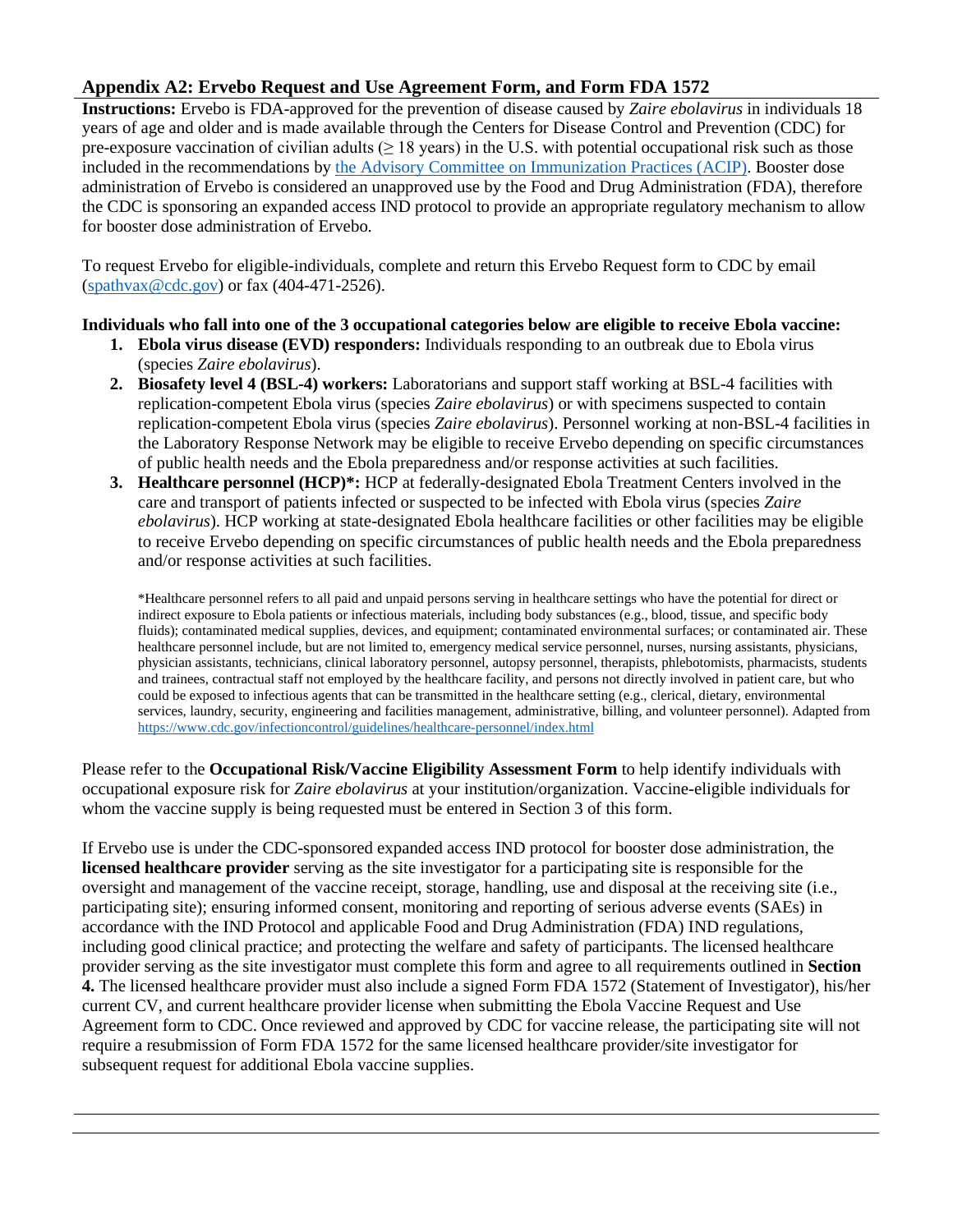| <b>Section 1:</b> Vaccine Requesting Institution Details                                                       |                 |          |  |  |  |  |
|----------------------------------------------------------------------------------------------------------------|-----------------|----------|--|--|--|--|
| Name of the institution/organization/site                                                                      | Date of Request |          |  |  |  |  |
|                                                                                                                |                 |          |  |  |  |  |
|                                                                                                                |                 |          |  |  |  |  |
| <b>Street</b>                                                                                                  | Building        | Suite    |  |  |  |  |
|                                                                                                                |                 |          |  |  |  |  |
|                                                                                                                |                 |          |  |  |  |  |
| City                                                                                                           | <b>State</b>    | Zip Code |  |  |  |  |
|                                                                                                                |                 |          |  |  |  |  |
|                                                                                                                |                 |          |  |  |  |  |
| Does the institution have freezer capacity to store the vaccine frozen at $\leq$ -60°C ( $\leq$ -76°F)?        | $\Box$ No       |          |  |  |  |  |
| If no, is there capacity to store the vaccine refrigerated at $2^{\circ}C$ to $8^{\circ}C$ (35.6°F to 46.4°F)? | $\Box$ No       |          |  |  |  |  |

| <b>Section 2: Vaccine Requesting Personnel Details</b>                             |       |                          |     |               |             |  |  |
|------------------------------------------------------------------------------------|-------|--------------------------|-----|---------------|-------------|--|--|
| Licensed healthcare provider (i.e., site investigator)                             |       |                          |     |               |             |  |  |
| Name (First, middle, last name)                                                    | Title | Health provider category |     | $\Box$ M.D.   | $\Box$ D.O. |  |  |
|                                                                                    |       |                          |     | $\Box$ P.A.   | $\Box$ N.P. |  |  |
|                                                                                    |       |                          |     | $\Box$ Other: |             |  |  |
|                                                                                    |       | Current license #        |     |               |             |  |  |
| Email                                                                              | Phone |                          | Fax |               |             |  |  |
|                                                                                    |       |                          |     |               |             |  |  |
|                                                                                    |       |                          |     |               |             |  |  |
| Alternate point of contact (e.g., delegated personnel under the site investigator) |       |                          |     |               |             |  |  |
| Name (First, middle, last name)                                                    | Title | Health provider category |     | $\Box$ M.D.   | $\Box$ D.O. |  |  |
|                                                                                    |       |                          |     | $\Box$ P.A.   | $\Box$ N.P. |  |  |
|                                                                                    |       |                          |     | $\Box$ Other: |             |  |  |
|                                                                                    |       | Current license #        |     |               |             |  |  |
| Email                                                                              | Phone |                          | Fax |               |             |  |  |
|                                                                                    |       |                          |     |               |             |  |  |
|                                                                                    |       |                          |     |               |             |  |  |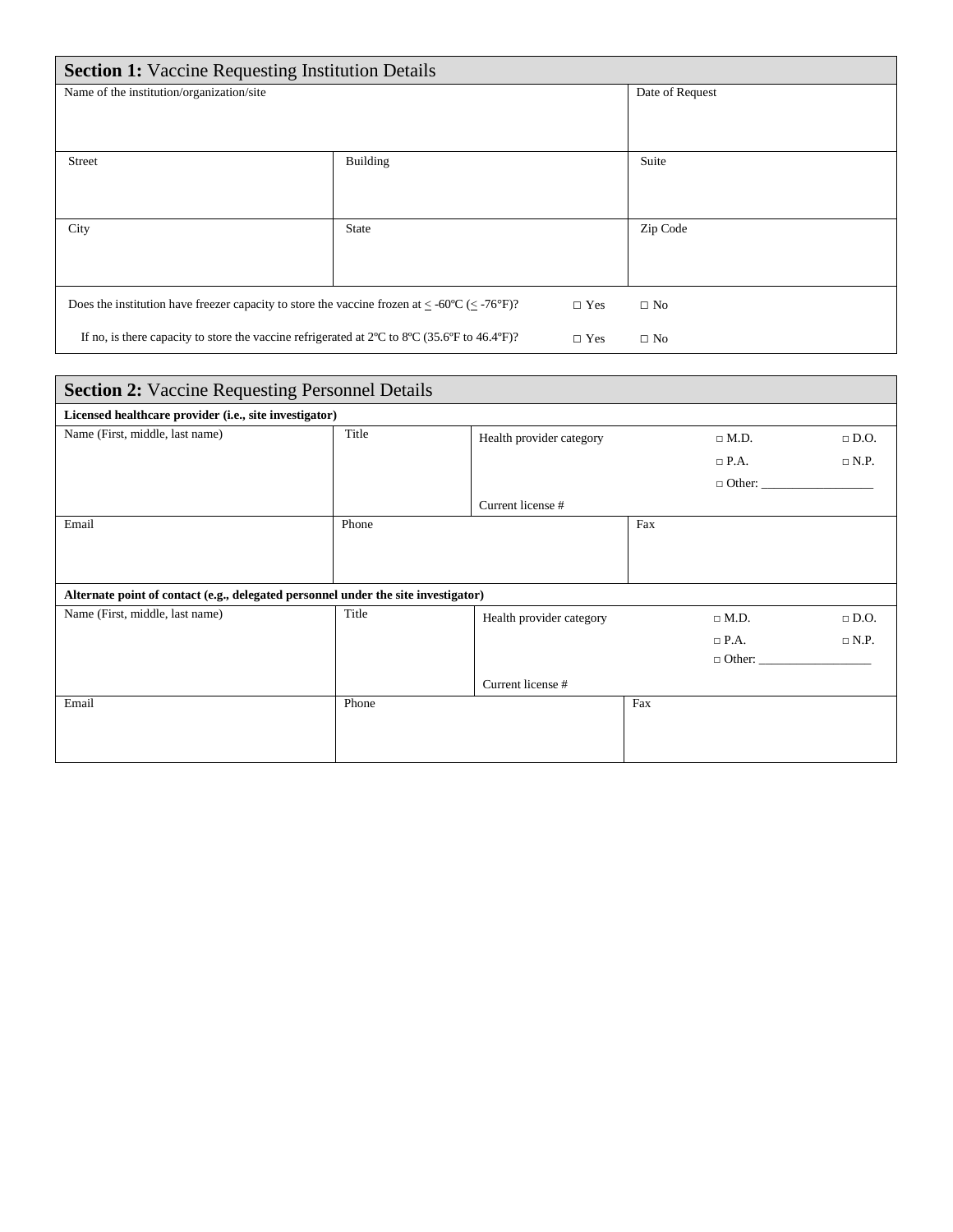| Section 3: Identified Individuals Eligible to Receive a Dose of Ervebo |     |                                   |                   |                                         |          |                              |                                                              |                                                            |
|------------------------------------------------------------------------|-----|-----------------------------------|-------------------|-----------------------------------------|----------|------------------------------|--------------------------------------------------------------|------------------------------------------------------------|
| <b>Eligible Individual</b>                                             |     | <b>Occupational Risk Category</b> |                   | <b>Description of Occupational Risk</b> |          | <b>Ebola Vaccine History</b> |                                                              |                                                            |
| Name (Last, First, MI)                                                 | Age | <b>EVD</b><br>responder           | $BSL-4$<br>worker | Healthcare<br>personnel                 | Position | Duties                       | Has the individual previously<br>received Ebola vaccination? | If yes, name of vaccine and<br>date(s) of previous dose(s) |
|                                                                        |     |                                   |                   |                                         |          |                              | $\hfill\Box$<br>Yes $\hfill\Box$<br>No                       |                                                            |
|                                                                        |     |                                   |                   |                                         |          |                              | $\hfill\Box$<br>Yes $\hfill\Box$<br>No                       |                                                            |
|                                                                        |     |                                   |                   |                                         |          |                              | $\hfill\Box$<br>Yes $\hfill\Box$<br>No                       |                                                            |
|                                                                        |     |                                   |                   |                                         |          |                              | $\hfill\Box$<br>Yes $\hfill\Box$<br>No                       |                                                            |
|                                                                        |     |                                   |                   |                                         |          |                              | $\hfill\Box$<br>Yes $\hfill\Box$<br>No                       |                                                            |
|                                                                        |     |                                   |                   |                                         |          |                              | $\hfill\Box$<br>Yes $\hfill\Box$<br>No                       |                                                            |
|                                                                        |     |                                   |                   |                                         |          |                              | $\Box$ Yes $\quad \Box$ No                                   |                                                            |
|                                                                        |     |                                   |                   |                                         |          |                              | $\Box$ Yes $\Box$ No                                         |                                                            |
|                                                                        |     |                                   |                   |                                         |          |                              | $\hfill\Box$<br>Yes $\hfill\Box$<br>No                       |                                                            |
|                                                                        |     |                                   |                   |                                         |          |                              | $\hfill\Box$<br>Yes $\hfill\Box$<br>No                       |                                                            |
|                                                                        |     |                                   |                   |                                         |          |                              | $\hfill\Box$<br>Yes $\hfill\Box$<br>No                       |                                                            |
|                                                                        |     |                                   |                   |                                         |          |                              | $\hfill\Box$<br>Yes $\hfill\Box$<br>No                       |                                                            |
|                                                                        |     |                                   |                   |                                         |          |                              | $\hfill\Box$<br>Yes $\hfill\Box$<br>No                       |                                                            |
|                                                                        |     |                                   |                   |                                         |          |                              | $\Box$ Yes $\quad \Box$ No                                   |                                                            |
|                                                                        |     |                                   |                   |                                         |          |                              | $\hfill\Box$<br>Yes $\hfill\Box$<br>No                       |                                                            |
|                                                                        |     |                                   |                   |                                         |          |                              | $\hfill\Box$<br>Yes $\hfill\Box$<br>No                       |                                                            |
|                                                                        |     |                                   |                   |                                         |          |                              | $\hfill\Box$<br>Yes $\hfill\Box$<br>No                       |                                                            |
|                                                                        |     |                                   |                   |                                         |          |                              | $\hfill\Box$<br>Yes $\hfill\Box$<br>No                       |                                                            |

*Attach additional pages if necessary*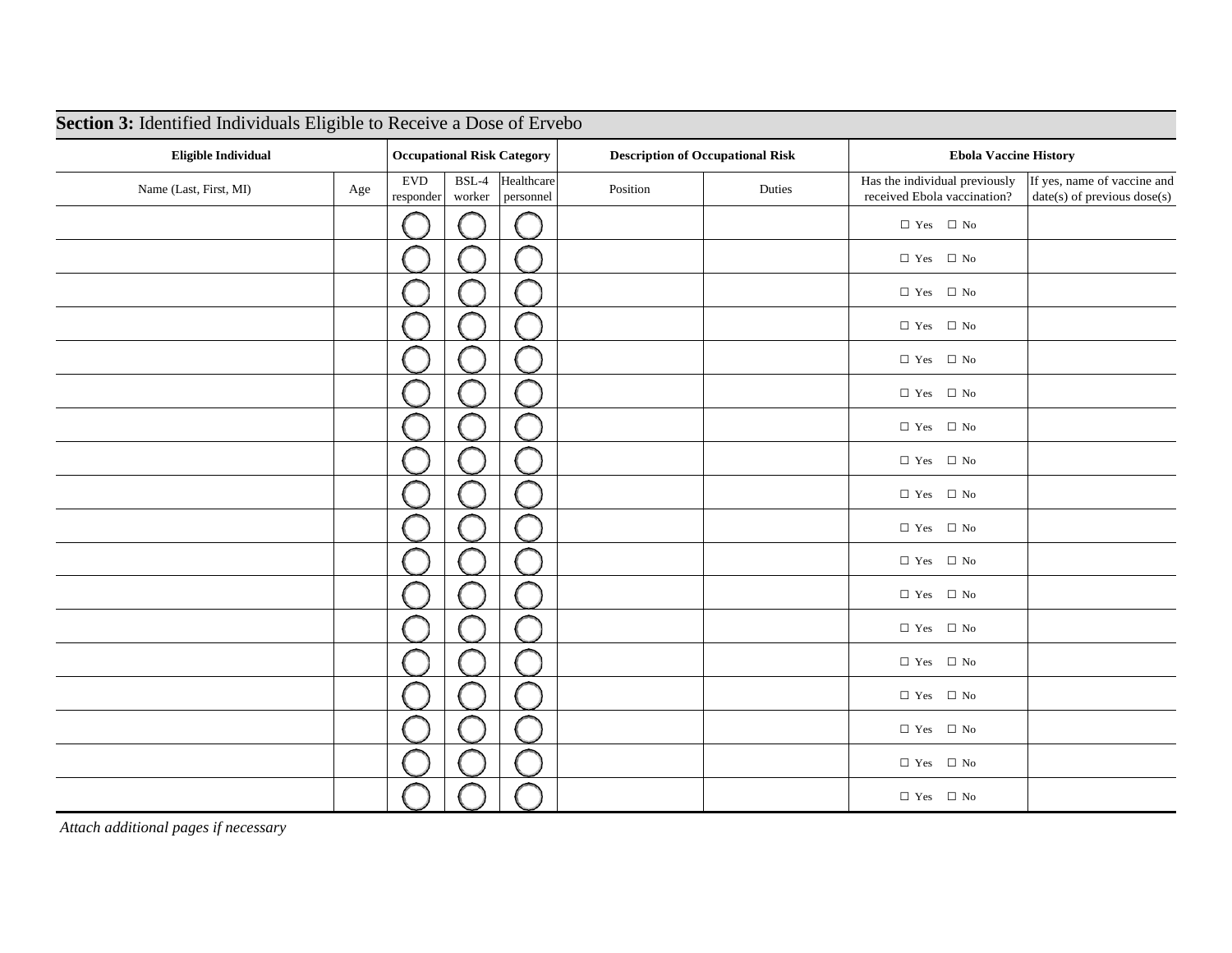#### **Section 4:** Vaccine Use Agreement

**Licensed healthcare provider/Site Investigator**: I have read and understood the conditions outlined in this agreement and understand that I must abide by them to receive and use Ervebo. I agree to the following:

- 1. As the licensed healthcare provider/site investigator, I am responsible for the oversight and management of Ervebo receipt, storage, handling, use, and disposal at my site for the purposes of administering Ervebo to eligible individuals at risk of occupational exposure. If Ervebo use is under the CDC-sponsored expanded access IND protocol for booster dose administration, I will submit a completed Form FDA 1572 with my CV to CDC with this Ebola Vaccine Request and Use Agreement form.
- 2. Ervebo is provided as a public health service. Ervebo provided by CDC will only be used for vaccination of individuals who are at potential occupational risk of exposure to Ebola virus (species *Zaire ebolavirus*) and under no circumstances will the vaccine be used for any other purposes (e.g., human or non-human research, treatment of any clinical condition).
- 3. If Ervebo use is under the CDC-sponsored expanded access IND protocol for booster dose administration, then qualified and trained personnel under my direction and supervision, who are involved in the procedures and activities of the IND protocol, will adhere to the requirements of applicable U.S., state and local laws, regulations and guidelines.
- 4. The vaccine will be administered only by me and/or qualified and trained personnel under my direction and supervision. All vaccinations will be documented in the Vaccination Record Form and returned to CDC no later than 3 calendar days of vaccination.
- 5. I will ensure that I and all qualified, trained personnel under my direction and supervision involved in Ervebo vaccination activities at my site will report, as soon as possible and no later than 72 hours of occurrence, any serious adverse events (SAEs) experienced by vaccinees during the 30-minute observation period following vaccination to CDC by completing the Vaccination Record Form. Any subsequent adverse events (AEs) or SAEs experienced by vaccinees will be reported utilizing the Vaccine Adverse Events Reporting System (VAERS).
- 6. I assume the oversight responsibility, including delegated responsibility, for monitoring vaccinated individuals, recording and ensuring the integrity of reported data, and for protecting the welfare and safety of vaccinated individuals.
- 7. I will retain full control of Ervebo received at my site, and further agree not to transfer the vaccine to any other party. Upon completion of all vaccinations, I or the delegated personnel under my direction and supervision will return or destroy any remaining supplies of vaccine and document the return or destruction by completing the Vaccine Product Accountability and Disposal Record Form within 14 calendar days of completion of vaccination or final vaccine disposition. Failure to comply may result in further action and denial of future vaccine requests.
- 8. By administering Ebola vaccine to eligible individuals, I agree not to claim, infer, or imply United States Governmental endorsement of the institution, institution's activities, or personnel activities or any resulting commercial product(s). Unless prohibited by law from doing so, I agree to hold the United States Government harmless and to indemnify the United States Government for all liabilities, demands, damages, expenses, and losses arising out of use of Ebola vaccine.
- 9. I understand that any false or misleading statements made, presented or submitted to the U.S. Government, including any relevant omissions, under this agreement are subject to all applicable civil and criminal statutes including Federal statutes 31 USC § §3801-3812 (civil liability) and 18 USC §1001 (criminal liability including fine(s) and/or imprisonment).
- 10. By signing below, I warrant that all of the statements and representations in this agreement are true and accurate.

| Name (Print)                                                                                      | Title | Signature | Date |  |  |  |
|---------------------------------------------------------------------------------------------------|-------|-----------|------|--|--|--|
|                                                                                                   |       |           |      |  |  |  |
|                                                                                                   |       |           |      |  |  |  |
| Return the completed and signed form to CDC by email (spathyax @cdc.gov) or by fax (404-471-2526) |       |           |      |  |  |  |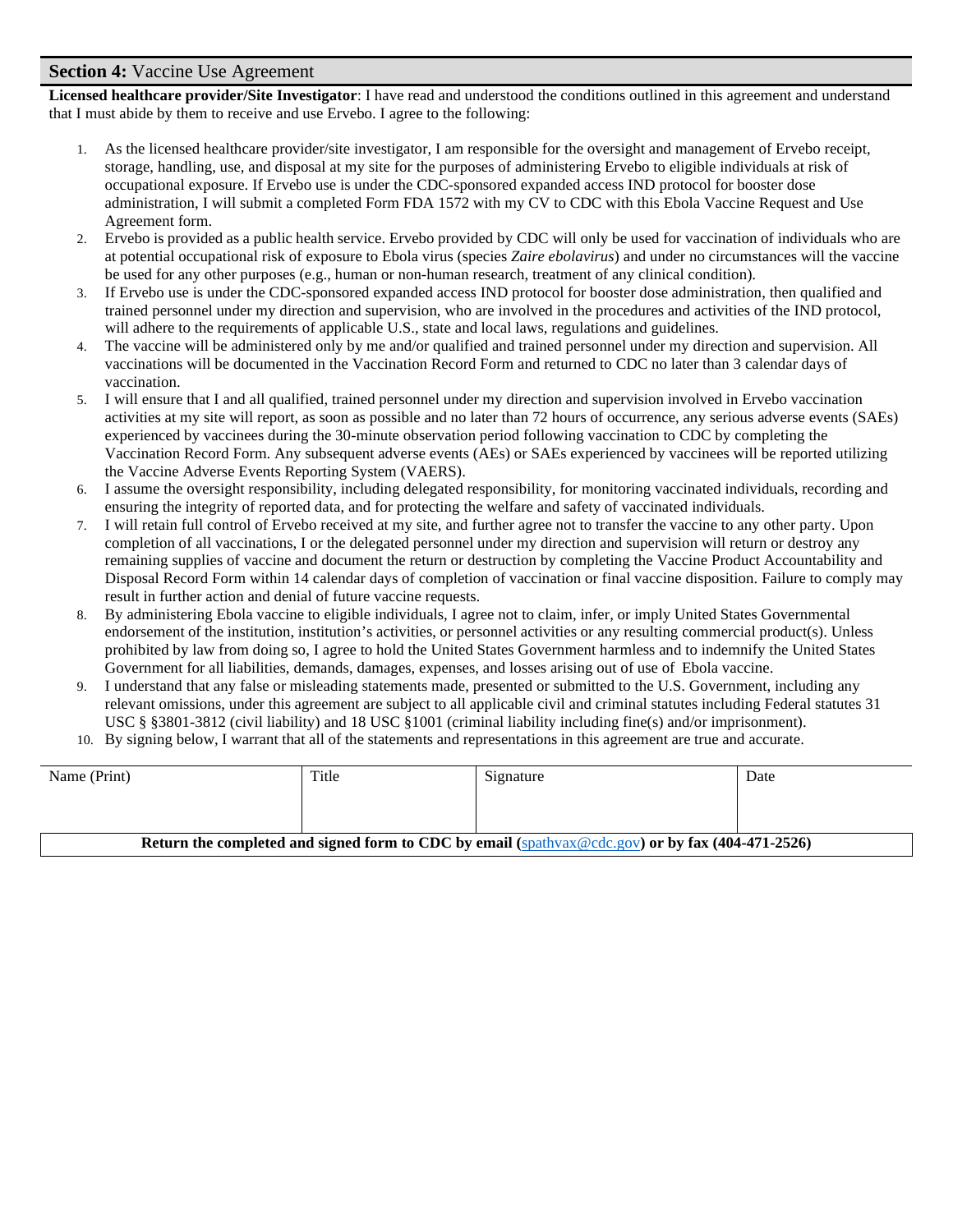| DEPARTMENT OF HEALTH AND HUMAN SERVICES |
|-----------------------------------------|
| FOOD AND DRUGADMINISTRATION             |

**STATEMENT OF INVESTIGATOR**

*(TITLE 21, CODE OF FEDERAL REGULATIONS (CFR) PART 312)*

(See instructions on reverse side.)

Form Approved: OMB No. 0910-0014 Expiration Date: March 31, 2022 *See OMB Statement on Reverse.*

**NOTE:** No investigator may participate in an investigation until he/she provides the sponsor with a completed, signed Statement of Investigator, Form FDA 1572 (21 CFR 312.53(c)).

| 1. NAME AND ADDRESS OF INVESTIGATOR                                                                                                     |                               |                                                                                                                                                                                                                                 |                                        |  |  |  |  |
|-----------------------------------------------------------------------------------------------------------------------------------------|-------------------------------|---------------------------------------------------------------------------------------------------------------------------------------------------------------------------------------------------------------------------------|----------------------------------------|--|--|--|--|
| Name of Clinical Investigator                                                                                                           |                               |                                                                                                                                                                                                                                 |                                        |  |  |  |  |
|                                                                                                                                         |                               |                                                                                                                                                                                                                                 |                                        |  |  |  |  |
| Address 1                                                                                                                               |                               | Address 2                                                                                                                                                                                                                       |                                        |  |  |  |  |
|                                                                                                                                         |                               |                                                                                                                                                                                                                                 |                                        |  |  |  |  |
| City                                                                                                                                    | State/Province/Region         | Country                                                                                                                                                                                                                         | <b>ZIP or Postal Code</b>              |  |  |  |  |
|                                                                                                                                         |                               |                                                                                                                                                                                                                                 |                                        |  |  |  |  |
|                                                                                                                                         |                               |                                                                                                                                                                                                                                 |                                        |  |  |  |  |
|                                                                                                                                         |                               | 2. EDUCATION, TRAINING, AND EXPERIENCE THAT QUALIFY THE INVESTIGATOR AS AN EXPERT IN THE CLINICAL INVESTIGATION OF<br>THE DRUG FOR THE USE UNDER INVESTIGATION. ONE OF THE FOLLOWING IS PROVIDED (Select one of the following.) |                                        |  |  |  |  |
| IХ                                                                                                                                      | Curriculum Vitae              | <b>Other Statement of Qualifications</b>                                                                                                                                                                                        |                                        |  |  |  |  |
| 3. NAME AND ADDRESS OF ANY MEDICAL SCHOOL, HOSPITAL, OR OTHER RESEARCH FACILITY<br>WHERE THE CLINICAL INVESTIGATION(S) WILLBE CONDUCTED |                               | <b>CONTINUATION PAGE</b><br>for Item 3                                                                                                                                                                                          |                                        |  |  |  |  |
| Name of Medical School, Hospital, or Other Research Facility                                                                            |                               |                                                                                                                                                                                                                                 |                                        |  |  |  |  |
|                                                                                                                                         |                               |                                                                                                                                                                                                                                 |                                        |  |  |  |  |
| Address 1                                                                                                                               |                               | Address 2                                                                                                                                                                                                                       |                                        |  |  |  |  |
|                                                                                                                                         |                               |                                                                                                                                                                                                                                 |                                        |  |  |  |  |
| City                                                                                                                                    | State/Province/Region         | Country                                                                                                                                                                                                                         | <b>ZIP or Postal Code</b>              |  |  |  |  |
|                                                                                                                                         |                               |                                                                                                                                                                                                                                 |                                        |  |  |  |  |
|                                                                                                                                         |                               |                                                                                                                                                                                                                                 |                                        |  |  |  |  |
| 4. NAME AND ADDRESS OF ANY CLINICAL LABORATORY FACILITIES TO BE USED IN THE STUDY                                                       |                               |                                                                                                                                                                                                                                 | <b>CONTINUATION PAGE</b><br>for Item 4 |  |  |  |  |
| Name of Clinical Laboratory Facility                                                                                                    |                               |                                                                                                                                                                                                                                 |                                        |  |  |  |  |
|                                                                                                                                         |                               |                                                                                                                                                                                                                                 |                                        |  |  |  |  |
| Address 1                                                                                                                               |                               | Address <sub>2</sub>                                                                                                                                                                                                            |                                        |  |  |  |  |
|                                                                                                                                         |                               |                                                                                                                                                                                                                                 |                                        |  |  |  |  |
| City                                                                                                                                    | State/Province/Region         | Country                                                                                                                                                                                                                         | <b>ZIP or Postal Code</b>              |  |  |  |  |
|                                                                                                                                         |                               |                                                                                                                                                                                                                                 |                                        |  |  |  |  |
|                                                                                                                                         |                               |                                                                                                                                                                                                                                 |                                        |  |  |  |  |
| 5. NAME AND ADDRESS OF THE INSTITUTIONAL REVIEW BOARD (IRB) THAT IS RESPONSIBLE FOR<br>REVIEW AND APPROVAL OF THE STUDY(IES)            |                               |                                                                                                                                                                                                                                 | <b>CONTINUATION PAGE</b><br>for Item 5 |  |  |  |  |
| Name of IRB                                                                                                                             |                               |                                                                                                                                                                                                                                 |                                        |  |  |  |  |
| Centers for Disease Control and Prevention Human Research Protection Office                                                             |                               |                                                                                                                                                                                                                                 |                                        |  |  |  |  |
| Address 1                                                                                                                               |                               | Address 2                                                                                                                                                                                                                       |                                        |  |  |  |  |
| 1600 Clifton Rd, MS D-73                                                                                                                |                               |                                                                                                                                                                                                                                 |                                        |  |  |  |  |
|                                                                                                                                         |                               |                                                                                                                                                                                                                                 | ZIP or Postal Code                     |  |  |  |  |
| City<br>Atlanta                                                                                                                         | State/Province/Region<br>GА   | Country<br><b>United States</b>                                                                                                                                                                                                 | 30329                                  |  |  |  |  |
|                                                                                                                                         |                               |                                                                                                                                                                                                                                 |                                        |  |  |  |  |
| 6. NAMES OF SUBINVESTIGATORS (If not applicable, enter "None")                                                                          |                               |                                                                                                                                                                                                                                 |                                        |  |  |  |  |
|                                                                                                                                         |                               |                                                                                                                                                                                                                                 |                                        |  |  |  |  |
|                                                                                                                                         |                               |                                                                                                                                                                                                                                 |                                        |  |  |  |  |
|                                                                                                                                         |                               |                                                                                                                                                                                                                                 |                                        |  |  |  |  |
| 7. NAME AND CODE NUMBER, IF ANY, OF THE PROTOCOL(S) IN THE IND FOR THE STUDY(IES) TO BE CONDUCTED BY THE INVESTIGATOR                   |                               |                                                                                                                                                                                                                                 |                                        |  |  |  |  |
|                                                                                                                                         |                               |                                                                                                                                                                                                                                 |                                        |  |  |  |  |
|                                                                                                                                         |                               | IND #16337/CDC IRB # 7298: Expanded Access Investigational New Drug (IND) Protocol: Booster Dose Immunization with Ervebo® (Ebola Zaire                                                                                         |                                        |  |  |  |  |
| Zaire ebolavirus                                                                                                                        |                               | Vaccine, Live) for Domestic Pre-exposure Prophylaxis (PrEP) Vaccination of Adults (≥ 18 years of age) at Potential Occupational Risk for Exposure to                                                                            |                                        |  |  |  |  |
|                                                                                                                                         |                               |                                                                                                                                                                                                                                 |                                        |  |  |  |  |
| FORM FDA 1572 (3/19)                                                                                                                    | PREVIOUS EDITION IS OBSOLETE. |                                                                                                                                                                                                                                 | Page 1 of 2                            |  |  |  |  |

PSC Publishing Services (301) 443-6740 EF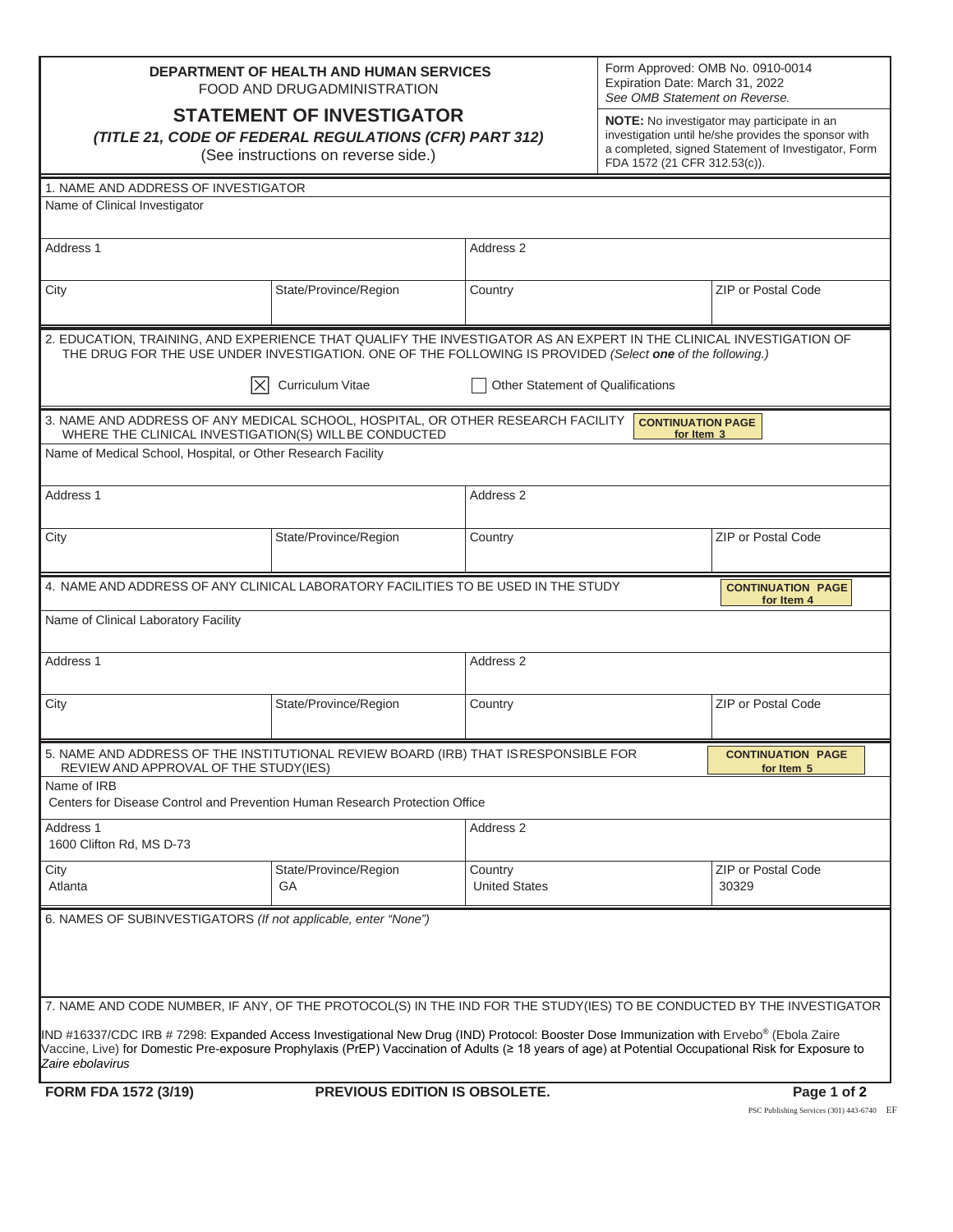| 8. PROVIDE THE FOLLOWING CLINICAL PROTOCOL INFORMATION. (Select one of the following.)                                                                                                                                                                                                                                                                                                                                                                                                                                       |                                                                                                                                                                                                                                                                                                                                                                                  |                                                                                                                                                                                                                                                                                                                                                                                                 |  |  |  |  |  |
|------------------------------------------------------------------------------------------------------------------------------------------------------------------------------------------------------------------------------------------------------------------------------------------------------------------------------------------------------------------------------------------------------------------------------------------------------------------------------------------------------------------------------|----------------------------------------------------------------------------------------------------------------------------------------------------------------------------------------------------------------------------------------------------------------------------------------------------------------------------------------------------------------------------------|-------------------------------------------------------------------------------------------------------------------------------------------------------------------------------------------------------------------------------------------------------------------------------------------------------------------------------------------------------------------------------------------------|--|--|--|--|--|
| maximum number of subjects that will be involved.                                                                                                                                                                                                                                                                                                                                                                                                                                                                            |                                                                                                                                                                                                                                                                                                                                                                                  | For Phase 1 investigations, a general outline of the planned investigation including the estimated duration of the study and the                                                                                                                                                                                                                                                                |  |  |  |  |  |
|                                                                                                                                                                                                                                                                                                                                                                                                                                                                                                                              | duration of the study; and copies or a description of case report forms to be used.                                                                                                                                                                                                                                                                                              | For Phase 2 or 3 investigations, an outline of the study protocol including an approximation of the number of subjects to be<br>treated with the drug and the number to be employed as controls, if any; the clinical uses to be investigated; characteristics<br>of subjects by age, sex, and condition; the kind of clinical observations and laboratory tests to be conducted; the estimated |  |  |  |  |  |
| 9. COMMITMENTS                                                                                                                                                                                                                                                                                                                                                                                                                                                                                                               |                                                                                                                                                                                                                                                                                                                                                                                  |                                                                                                                                                                                                                                                                                                                                                                                                 |  |  |  |  |  |
|                                                                                                                                                                                                                                                                                                                                                                                                                                                                                                                              | notifying the sponsor, except when necessary to protect the safety, rights, or welfare of subjects.                                                                                                                                                                                                                                                                              | I agree to conduct the study(ies) in accordance with the relevant, current protocol(s) and will only make changes in a protocol after                                                                                                                                                                                                                                                           |  |  |  |  |  |
|                                                                                                                                                                                                                                                                                                                                                                                                                                                                                                                              | I agree to personally conduct or supervise the described investigation(s).                                                                                                                                                                                                                                                                                                       |                                                                                                                                                                                                                                                                                                                                                                                                 |  |  |  |  |  |
| and approval in 21 CFR Part 56 are met.                                                                                                                                                                                                                                                                                                                                                                                                                                                                                      |                                                                                                                                                                                                                                                                                                                                                                                  | I agree to inform any patients, or any persons used as controls, that the drugs are being used for investigational purposes and I will<br>ensure that the requirements relating to obtaining informed consent in 21 CFR Part 50 and institutional review board (IRB) review                                                                                                                     |  |  |  |  |  |
| drug.                                                                                                                                                                                                                                                                                                                                                                                                                                                                                                                        |                                                                                                                                                                                                                                                                                                                                                                                  | I agree to report to the sponsor adverse experiences that occur in the course of the investigation(s) in accordance with 21 CFR<br>312.64. I have read and understand the information in the investigator's brochure, including the potential risks and side effects of the                                                                                                                     |  |  |  |  |  |
| obligations in meeting the above commitments.                                                                                                                                                                                                                                                                                                                                                                                                                                                                                |                                                                                                                                                                                                                                                                                                                                                                                  | I agree to ensure that all associates, colleagues, and employees assisting in the conduct of the study(ies) are informed about their                                                                                                                                                                                                                                                            |  |  |  |  |  |
| inspection in accordance with 21 CFR 312.68.                                                                                                                                                                                                                                                                                                                                                                                                                                                                                 |                                                                                                                                                                                                                                                                                                                                                                                  | I agree to maintain adequate and accurate records in accordance with 21 CFR 312.62 and to make those records available for                                                                                                                                                                                                                                                                      |  |  |  |  |  |
| I will ensure that an IRB that complies with the requirements of 21 CFR Part 56 will be responsible for the initial and continuing<br>review and approval of the clinical investigation. I also agree to promptly report to the IRB all changes in the research activity and all<br>unanticipated problems involving risks to human subjects or others. Additionally, I will not make any changes in the research without<br>IRB approval, except where necessary to eliminate apparent immediate hazards to human subjects. |                                                                                                                                                                                                                                                                                                                                                                                  |                                                                                                                                                                                                                                                                                                                                                                                                 |  |  |  |  |  |
| 21 CFR Part 312.                                                                                                                                                                                                                                                                                                                                                                                                                                                                                                             |                                                                                                                                                                                                                                                                                                                                                                                  | I agree to comply with all other requirements regarding the obligations of clinical investigators and all other pertinent requirements in                                                                                                                                                                                                                                                       |  |  |  |  |  |
|                                                                                                                                                                                                                                                                                                                                                                                                                                                                                                                              | <b>INSTRUCTIONS FOR COMPLETING FORM FDA 1572</b><br><b>STATEMENT OF INVESTIGATOR</b>                                                                                                                                                                                                                                                                                             |                                                                                                                                                                                                                                                                                                                                                                                                 |  |  |  |  |  |
|                                                                                                                                                                                                                                                                                                                                                                                                                                                                                                                              | 1. Complete all sections. Provide a separate page if additional space is needed.                                                                                                                                                                                                                                                                                                 |                                                                                                                                                                                                                                                                                                                                                                                                 |  |  |  |  |  |
|                                                                                                                                                                                                                                                                                                                                                                                                                                                                                                                              | 2. Provide curriculum vitae or other statement of qualifications as described in Section 2.                                                                                                                                                                                                                                                                                      |                                                                                                                                                                                                                                                                                                                                                                                                 |  |  |  |  |  |
| 3. Provide protocol outline as described in Section 8.                                                                                                                                                                                                                                                                                                                                                                                                                                                                       |                                                                                                                                                                                                                                                                                                                                                                                  |                                                                                                                                                                                                                                                                                                                                                                                                 |  |  |  |  |  |
| 4. Sign and date below.                                                                                                                                                                                                                                                                                                                                                                                                                                                                                                      |                                                                                                                                                                                                                                                                                                                                                                                  |                                                                                                                                                                                                                                                                                                                                                                                                 |  |  |  |  |  |
| 5. FORWARD THE COMPLETED FORM AND OTHER DOCUMENTS BEING PROVIDED TO THE SPONSOR. The sponsor will<br>incorporate this information along with other technical data into an Investigational New Drug Application (IND). INVESTIGATORS<br>SHOULD NOT SEND THIS FORM DIRECTLY TO THE FOOD AND DRUG ADMINISTRATION.                                                                                                                                                                                                               |                                                                                                                                                                                                                                                                                                                                                                                  |                                                                                                                                                                                                                                                                                                                                                                                                 |  |  |  |  |  |
| 10. DATE (mm/dd/yyyy)                                                                                                                                                                                                                                                                                                                                                                                                                                                                                                        | 11. SIGNATURE OF INVESTIGATOR                                                                                                                                                                                                                                                                                                                                                    | <b>Sign</b>                                                                                                                                                                                                                                                                                                                                                                                     |  |  |  |  |  |
|                                                                                                                                                                                                                                                                                                                                                                                                                                                                                                                              | (WARNING: A willfully false statement is a criminal offense. U.S.C. Title 18, Sec. 1001.)                                                                                                                                                                                                                                                                                        |                                                                                                                                                                                                                                                                                                                                                                                                 |  |  |  |  |  |
|                                                                                                                                                                                                                                                                                                                                                                                                                                                                                                                              | The information below applies only to requirements of the Paperwork Reduction Act of 1995.                                                                                                                                                                                                                                                                                       |                                                                                                                                                                                                                                                                                                                                                                                                 |  |  |  |  |  |
| including suggestions for reducing this burden to the address to the right:                                                                                                                                                                                                                                                                                                                                                                                                                                                  | The burden time for this collection of information is estimated to average 100 hours per<br>response, including the time to review instructions, search existing data sources, gather<br>and maintain the data needed and complete and review the collection of information. Send<br>comments regarding this burden estimate or any other aspect of this information collection, | Department of Health and Human Services<br>Food and Drug Administration<br>Office of Operations<br>Paperwork Reduction Act (PRA) Staff<br>PRAStaff@fda.hhs.gov                                                                                                                                                                                                                                  |  |  |  |  |  |
| collection of information unless it displays a currently valid OMB number."                                                                                                                                                                                                                                                                                                                                                                                                                                                  | "An agency may not conduct or sponsor, and a person is not required to respond to, a                                                                                                                                                                                                                                                                                             | DO NOT SEND YOUR COMPLETED FORM<br>TO THIS PRA STAFF EMAIL ADDRESS.                                                                                                                                                                                                                                                                                                                             |  |  |  |  |  |
| FORM FDA 1572 (3/19)                                                                                                                                                                                                                                                                                                                                                                                                                                                                                                         | PREVIOUS EDITION IS OBSOLETE.                                                                                                                                                                                                                                                                                                                                                    | Page 2 of 2                                                                                                                                                                                                                                                                                                                                                                                     |  |  |  |  |  |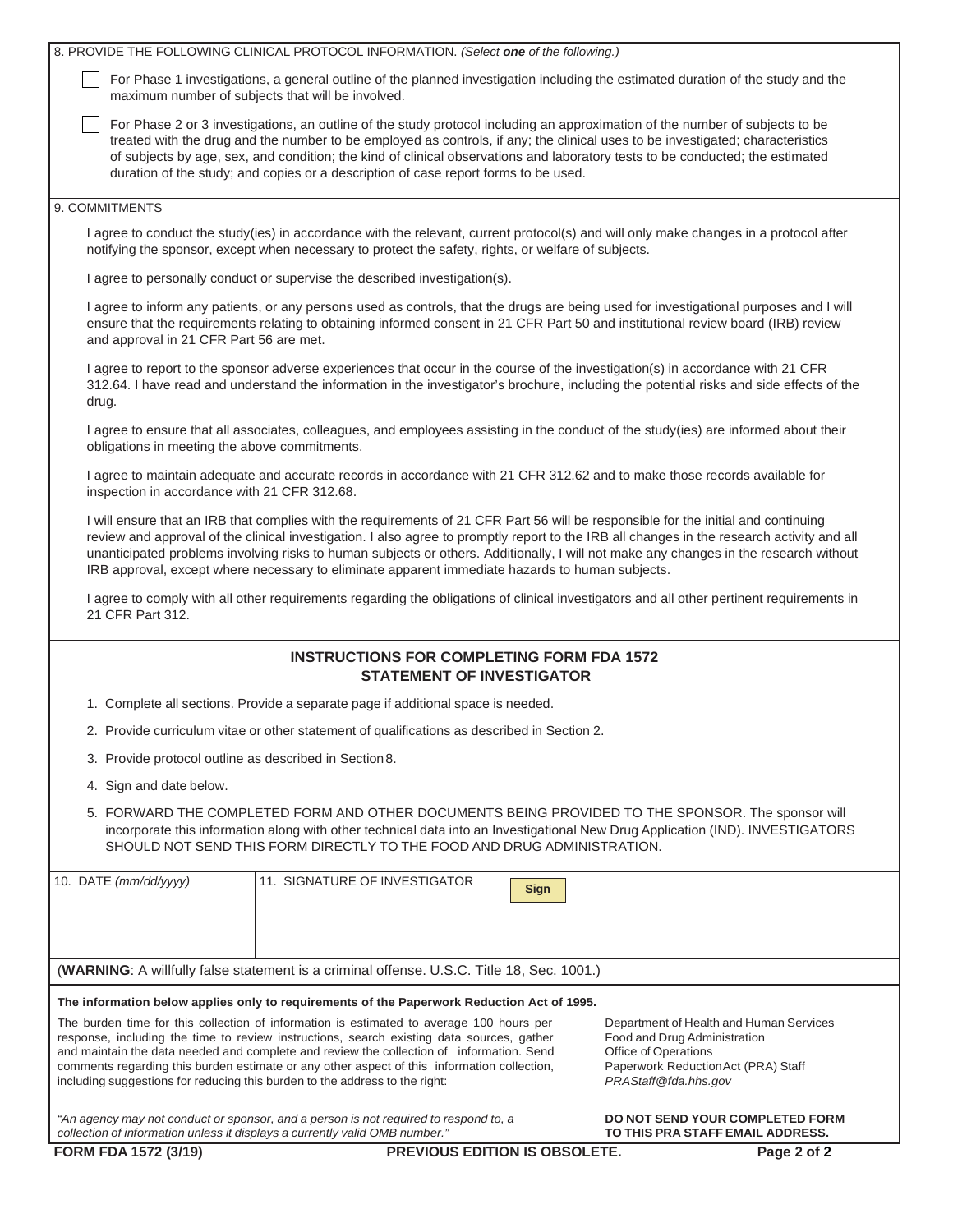# **APPENDIX B1: Informed Consent Form**

# **Instructions:**

- Prior to booster dose vaccination with Ervebo, Informed Consent must be obtained.
- Conduct informed consent process to help the individual eligible for booster dose vaccination with Ervebo to make an informed, voluntary decision on whether to get vaccinated based on information regarding risks and benefits of the vaccine and the purpose of the IND program, with opportunity to ask questions.
	- o Print two copies of the signed ICF
	- o Retain the original, signed ICF as part of the program records at the medical facility administering the vaccine
	- o Provide one copy of the signed ICF to the individual to keep
	- o Show the individual an example paper copy of **the CDC Post-Vaccination Adverse Events Survey** (Appendix B2)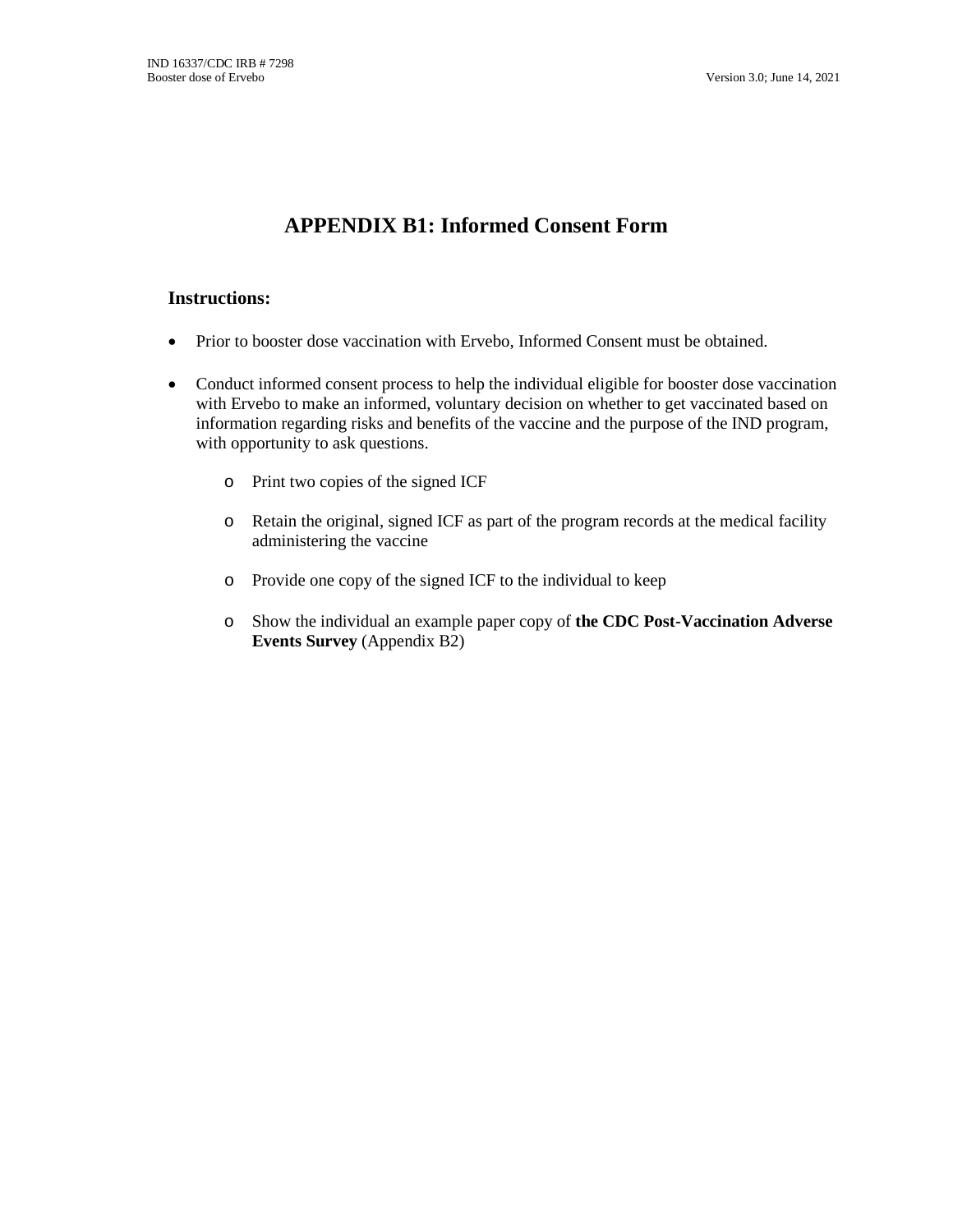#### **Booster Dose of Ebola Vaccine for Pre-exposure Prophylaxis of Ebola Virus Disease**

Please read this consent form carefully and ask any questions that you may have. If you choose to get a booster dose of the Ebola vaccine, then you will be asked to sign this consent form. You will receive a copy of the consent form to keep.

#### **What is Ebola virus disease?**

Ebola virus disease (EVD) is a rare disease caused by Ebola virus. It is severe and can cause death. Symptoms usually start 2 to 21 days after a person has contact with the virus. In most cases, symptoms start around days 8 to 10. First, a person may develop "dry" symptoms. These include fever, aches and pains, and fatigue. They may have "wet" symptoms (such as diarrhea and vomiting) as they get sicker. The most common Ebola symptoms are:

- Fever
- Aches and pains, such as severe headache, muscle and joint pain, and stomach pain
- Weakness and fatigue
- Diarrhea, vomiting, and stomach pain
- Unexplained bleeding or bruising

Other symptoms may include red eyes, skin rash, and hiccups.

The Ebola virus spreads between people. People can only spread the virus to other people after they develop Ebola symptoms. The virus spreads through direct contact (such as through broken skin or mucous membranes in the eyes, nose, or mouth) with:

- the blood or body fluids of someone who is sick with or died from EVD. Body fluids can include urine, spit, sweat, feces, breast milk, or semen.
- objects (clothes, bedding, needles, or medical equipment) that has body fluids from a person who is sick with or has died from EVD on it.

Staff who work in labs and handle or have contact with patient samples or infectious materials containing the Ebola virus may also be at risk for EVD.

#### **What is Ervebo?**

Ervebo is a vaccine that can help protect you from getting EVD if you come in contact with the Ebola virus. Ervebo helps the body's natural defense (immune) system fight off the Ebola virus. The vaccine contains a weakened part of the Ebola virus that will not make you sick with Ebola.

The vaccine only protects against EVD due to *Zaire ebolavirus*. Ervebo was shown to be safe and protective against *Zaire ebolavirus* during previous outbreaks. These include the largest Ebola outbreak in West Africa in 2014-16 and the one in 2018 in the Democratic Republic of Congo*.* 

Ervebo was approved by the U.S. Food and Drug Administration (FDA) in December 2019 to prevent disease caused by *Zaire ebolavirus* in adults 18 years of age and older as a single dose. The vaccine might not protect everyone who gets it. This vaccine does not treat or cure people who are sick with EVD.

#### **What is the purpose of this program?**

Ervebo is approved by the FDA as a single dose administration. A booster dose is considered investigational since it is not part of the FDA-approved indication for Ervebo. We do not know how long the vaccine protects you from EVD. So the Centers for Disease Control and Prevention (CDC) is providing this vaccine as a booster dose if your prior Ebola vaccination was 6 months ago or longer and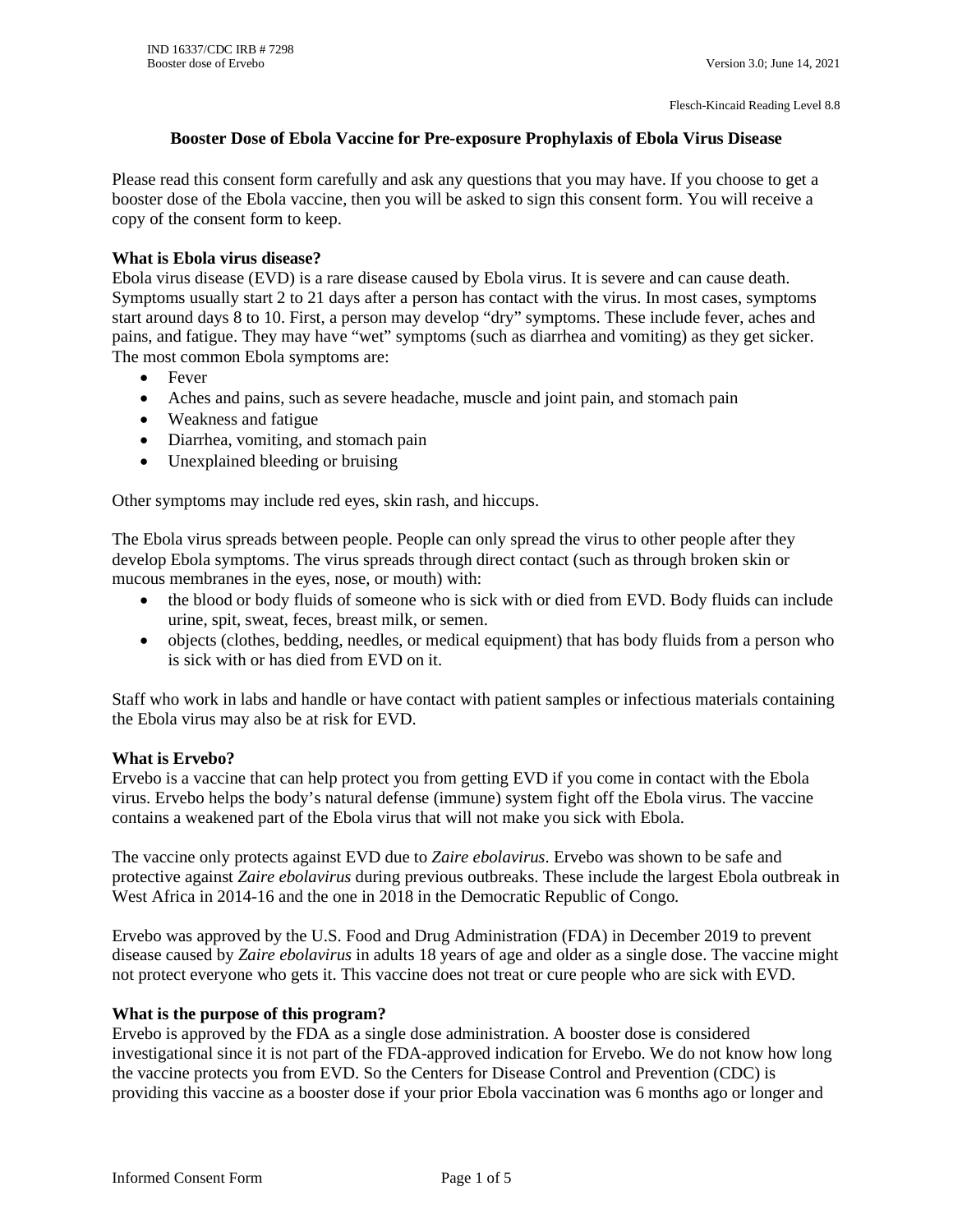your work activities place you at risk of exposure to Ebola. A booster dose is based on an individual assessment of your need for another dose of the vaccine.

A booster dose of the vaccine is offered under CDC's Investigational New Drug (IND) program to adults  $(\geq 18$  years of age) that have been previously vaccinated and are at potential risk of Ebola due to their jobs. This includes those who:

- Are responding or may respond to an outbreak of EVD such as people who care or may need to care for Ebola patients or could deploy to an Ebola outbreak or
- Work at a biosafety-level 4 lab or another eligible lab in the Laboratory Response Nework in the U.S. or
- Work as healthcare staff at a federally-designated Ebola Treatment Center or eligible statedesignated healthcare facility or other facility in the U.S.

The booster dose use of Ervebo is based on an individual case-by-case assessment and has been reviewed and allowed by FDA and CDC's Institutional Review Board (IRB).

You can choose whether to receive a booster dose of Ervebo under this program. You may drop out at any time without penalty.

#### **Who should NOT receive Ervebo?**

The following people should not receive Ervebo:

- People who have an allergy, including anaphylaxis, to the vaccine or any component of the vaccine, including rice protein.
- People who are moderately or severely ill (such as those with an oral temperature  $>38^{\circ}$ C (100.4°F)). However, these people can get the vaccine once they have recovered.
- People with a serious medical condition. These can include cancer, Guillain-Barré syndrome, history of brain disorder, active autoimmune disorder or weakened immune system. These conditions may place the person at an unreasonably increased risk by getting this vaccine.

## **Who should get more advice before getting Ervebo?**

Tell the healthcare provider giving you the shot if you:

- have ever had a bad reaction to an Ebola vaccine or any other vaccine.
- are pregnant or planning to become pregnant.
	- o Ervebo has not been studied in pregnant women. There are not enough data to know if there is a risk. It is also not known whether Ervebo is passed into breast milk. If you are pregnant, talk to your doctor about the risks of you getting ill with EVD and the potential benefits of the vaccine.
- have a weakened immune system or take medicines or treatments that might weaken your immune system.
- have close contact with anyone who has a weakened immune system.

#### **What happens if you choose to receive a booster dose of Ervebo?**

If you choose to get this vaccine, you will get one shot of Ervebo into the muscle of your upper arm. You will need to stay at the clinic for 30 minutes afterward. This will allow staff to monitor you for fainting or a serious allergic reaction. CDC will email or text you a brief survey on or around days 7, 14, 21, and 28 after receiving the vaccine. The survey will ask if any of five side effects occurred. If so, it will ask how severe they were. The survey should take about 5 minutes. An example of the survey will be shown to you before you sign this consent form. Responding to the survey is voluntary. However, we would appreciate it and it will help us monitor and assess side effects from this vaccine. CDC may potentially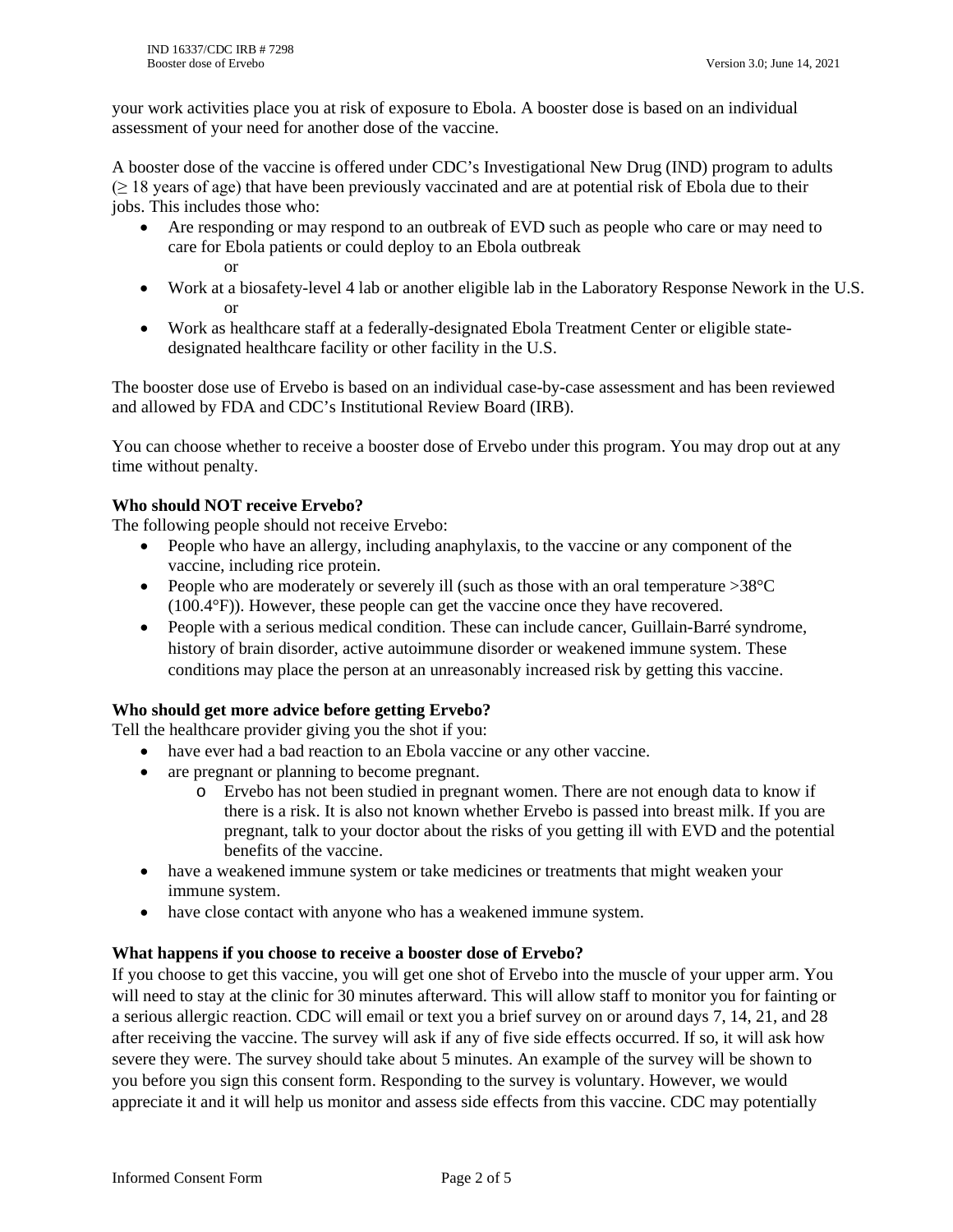contact you in the future about your interest in taking part in any future studies of individuals who have been vaccinated with Ervebo (for example, to understand long-term immune responses after vaccination). Your decision to get vaccinated under this IND program does not require participation in future studies.

#### **What are the benefits of Ervebo?**

The vaccine may help protect you from getting EVD, but we do not know for sure. If the vaccine protects you against EVD, we do not know how long this protection might last. Because there is limited information on how long protection might last, you are being offered a booster dose because your previous Ebola vaccination was 6 months ago or longer.

## **What are the risks/side effects of Ervebo?**

Side effects of Ervebo include:

- Pain, swelling, or redness at the injection site • Excessive sweating
	- Nausea • Feeling tired
- Joint pain
- Joint swelling

• Fever

- Muscle aches
- Skin rash or blisters • Mouth cuts or sores

• Headache • Chills

The number of white blood cells someone has can decrease after vaccination. But this does not mean you are ill. They will go back to normal on their own.

Most side effects go away within a few days. Joint pain and swelling may last for weeks to years in some people. These symptoms may come back after going away.

Ervebo is made from a virus called vesicular stomatitis virus (VSV) that does not normally cause serious health problems in adults. Natural infection with VSV can cause mouth sores.

Fainting does not occur often. When it does, it is usually within the first 15 minutes after getting a vaccine. There may be other side effects from the vaccine that we do not know about yet.

The safety of booster vaccination is not established but an early phase 1 study involving two doses 28 days apart showed the local and systemic reactions were less severe after the second dose compared to the first dose.

#### Serious side effects:

Some people have had serious allergic reactions to Ervebo. Tell your healthcare provider promptly about any unusual or severe symptoms you have after getting this vaccine. See a doctor right away if you have signs of an allergic reaction, which may include:

- wheezing or difficulty breathing
- swelling of the face, lips, tongue, or other parts of the body
- all-over itching, redness, or itchy bumps on the skin
- a weak and rapid pulse
- nausea, vomiting or diarrhea
- dizziness or fainting

You will be observed for 30 minutes after receiving the vaccine for any immediate allergic reactions and will receive treatment for any reactions.

#### **What should you do if you have side effects?**

- If you have a severe allergic reaction, call 9-1-1, or go to the nearest hospital.
- Tell a healthcare provider right away that you just received Ervebo.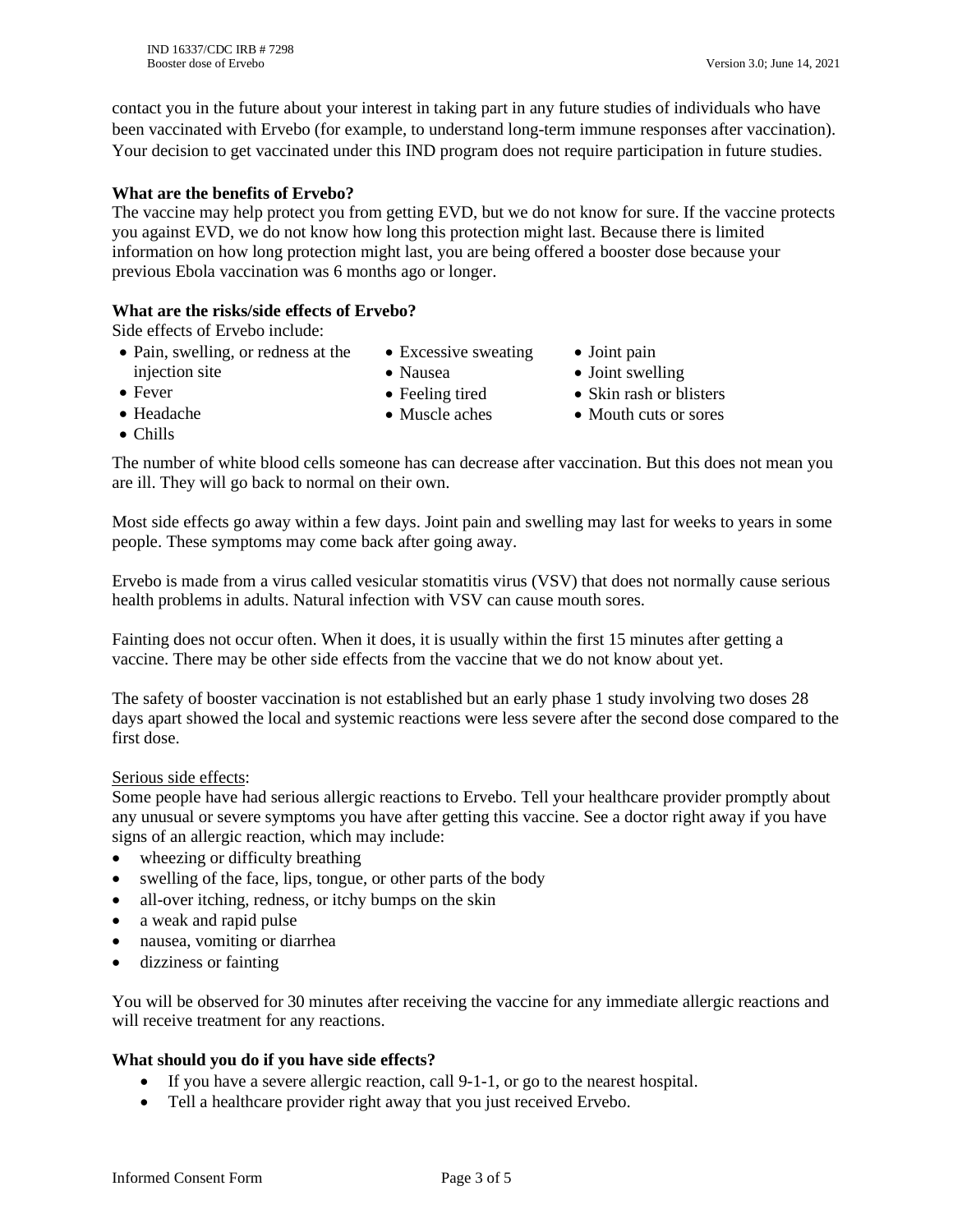- Report any vaccine side effects that you have to the Vaccine Adverse Event Reporting System (VAERS) at 1-800-822-7967 or [http://www.vaers.hhs.gov](http://www.vaers.hhs.gov/) and choose "Ebola Zaire (Ervebo)" under the "Vaccine (type and brand)" category.
- If you have muscle or joint pain, joint swelling, or skin or mouth sores, notify CDC on the surveys you will receive on days 7, 14, 21, and 28 after vaccination.

#### **Are there other options besides Ervebo?**

There are no other vaccines FDA-approved to prevent EVD at this time. Whether you've received the vaccine or not, use of recommended personal protection and infection control practices must also be followed for best prevention of Ebola virus infection and transmission of vaccine virus.

There are currently two FDA-approved treatments for EVD, but they are for treatment of patients who become sick from *Zaire ebolavirus*.

#### **What you need to know AFTER you get the Ervebo?**

- Ervebo may not protect everyone who gets it. You should still protect yourself from Ebola virus. Reduce contact with those who have EVD. Wear appropriate personal protective equipment (such as masks, gloves, etc.) when exposed to Ebola patients or infectious materials.
- Cover your shot site with a bandage (such as an adhesive bandage or gauze and tape) that provides a physical barrier to protect against direct contact.
- If you develop a rash with blisters after receiving the vaccine, cover the blisters until they heal. The bandage may be removed when you can't see any fluid leaking.
- If you develop mouth sores after getting the vaccine, tell your healthcare provider.
- It has not been seen so far, but there is a possible risk that you could pass vaccine virus (not Ebola virus) to other people or animals. This is because the vaccine virus's genetic material (RNA) can stay in the body. The RNA has been found in urine for up to 7 days. It has been found in blood and saliva for up to 14 days after vaccination. Whether you may be infectious after vaccination and for how long are not known. To reduce possible risk to others, you should **avoid:**
	- o sharing needles, razors, toothbrushes, eating utensils, drinking from the same cup, and open-mouth kissing for 2 weeks after vaccination. If you get mouth sores after getting the vaccine, avoid these activities until the sores heal.
	- o close contact with people who have a condition that weakens the immune system or who take medicines that weaken the immune system.
	- $\circ$  close contact with pregnant or breastfeeding women, and infants ( $\lt 1$  year of age) for up to 6 weeks after vaccination.
	- o donating blood for at least 6 weeks after vaccination.
	- o doing anything that may expose livestock to your blood and bodily fluids for up to 6 weeks following vaccination.
- Pregnancy should be avoided for 8 weeks following vaccination. Women of child-bearing potential should use an effective contraceptive method.
- Regardless of childbearing status or sexual orientation, use effective barrier protection, such as latex condoms, during any sexual interaction for 8 weeks after vaccination.
- If you are a healthcare worker caring for patients, adhere to recommended infection control standards.
- The vaccine may cause you to have a positive test for Ebola, even if you don't have the disease. Tell your healthcare provider that you received the vaccine.

#### **What are the costs?**

Ervebo is provided at no cost. Choosing to get the vaccine should not affect any health insurance that you have. This includes private insurance, Medicare, or Medicaid you use for routine medical costs not related to this program.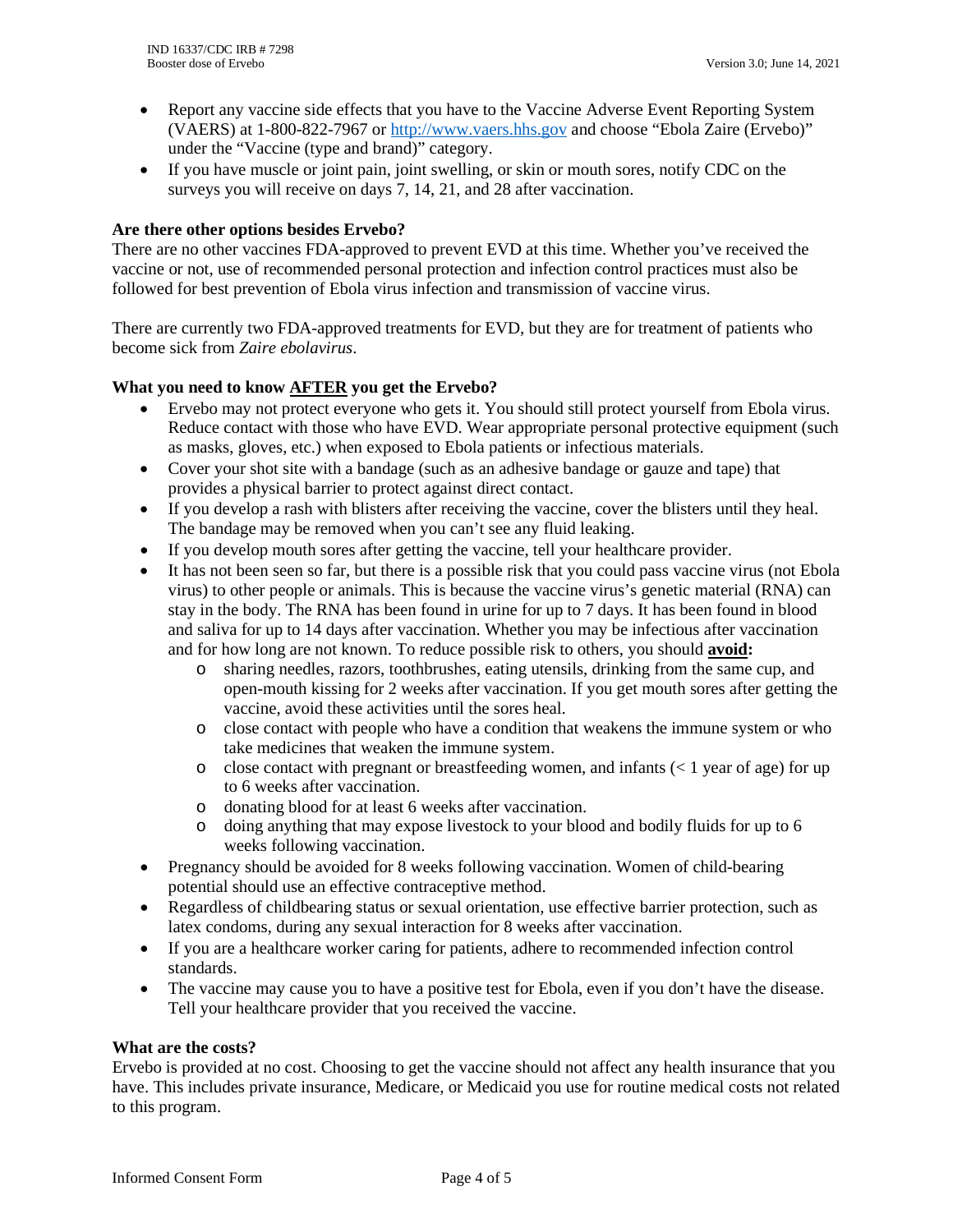#### **What about your privacy?**

We will keep all facts about you private to the extent allowed by law. People who work for CDC, FDA, U.S. Department of Health and Human Services, local/state health departments, and the vaccine manufacturer may look at your medical records. This may include your name and personal information. This is to monitor the proper and safe use of Ervebo. If this information is shared with anyone else, your name and personal information will not be used or listed. This includes reports or articles in scientific journals. However, CDC can give your name to public health or medical people who, for example, need to monitor the safety of Ervebo. Also, CDC may potentially reach out to you using the contact information you provided under this IND program about your interest in taking part in any future studies of individuals who have been vaccinated with Ebola vaccine (for example, to understand long-term immune responses after vaccination).

#### **What if you are harmed or have problems or questions?**

If you are harmed by being in this program, you will be treated. You (or your insurer, Medicare, or Medicaid) will have to pay for your care. If you feel you were harmed by your participation, please contact Dr. Mary Choi at 404-639-1155. If you have questions about the vaccine or the program, please call the CDC Viral Special Pathogens Branch (470-312-0094) to discuss your questions with an Ebola subject matter expert.

If you sign this consent form and agree to receive the Ebola vaccine, you are not giving up any rights. If you have questions about your rights in this program, please contact CDC's Human Research Protection Office at 800-584-8814. Please leave a message that includes your name, and telephone number, and refer to CDC IRB protocol #7298. Someone will return your call as soon as possible.

**Documentation of Informed Consent:** I have read this form, or it has been read to me. I have had a chance to ask questions and they were answered. I agree to get the Ebola vaccine as a booster dose. I have been given this consent form. I have been told that I will not lose any legal rights by being in this program.

| Name of Individual (Printed)                                                                                                                            | Date of Birth of Individual (mm/dd/yy)                     |      |  |  |
|---------------------------------------------------------------------------------------------------------------------------------------------------------|------------------------------------------------------------|------|--|--|
| Signature of Individual                                                                                                                                 | Date/Time                                                  |      |  |  |
| Printed Name of Person Conducting Consent Interview                                                                                                     | Signature of Person Conducting<br><b>Consent Interview</b> | Date |  |  |
| <b>Translator Documentation (if applicable)</b><br>Translator to document if informed consent process was given in another language other than English. |                                                            |      |  |  |
| Name of Translator                                                                                                                                      | Language                                                   |      |  |  |
| <b>Signature of Translator</b>                                                                                                                          | Date                                                       |      |  |  |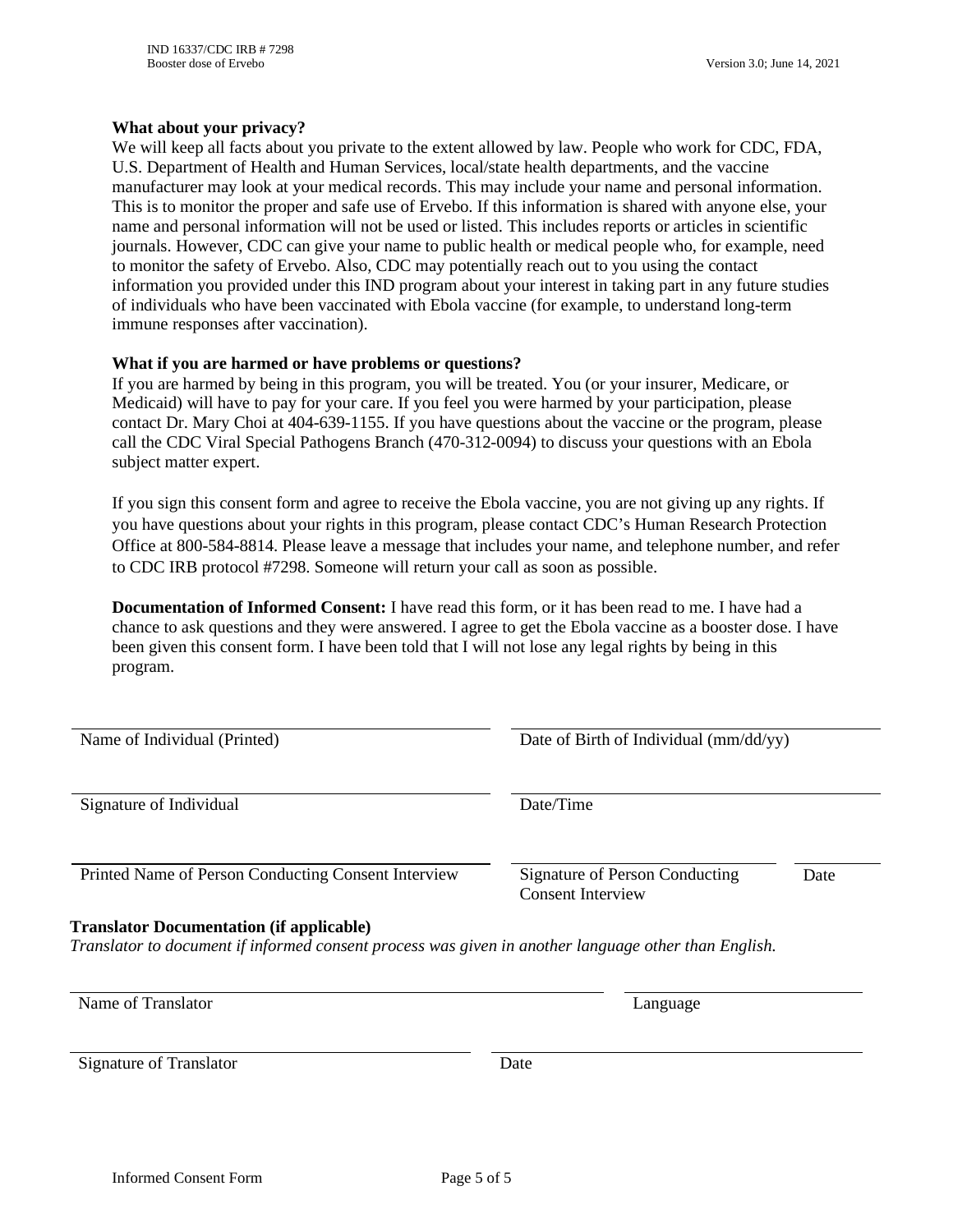# **APPENDIX B2: Example Copy of the CDC Post-Vaccination Adverse Events Survey**

# **Instructions:**

- Inform vaccinees to expect the CDC post-vaccination adverse events survey via email or text on or around days 7, 14, 21 and 28 after vaccination. Show this example paper copy of the survey and encourage their participation in responding to the surveys.
- Inform vaccinated individuals that their responses to the Post-Vaccination Adverse Events Survey from CDC will be submitted to the Vaccine Adverse Event Reporting System (VAERS) and they will likely receive follow-up questions from VAERS in the future.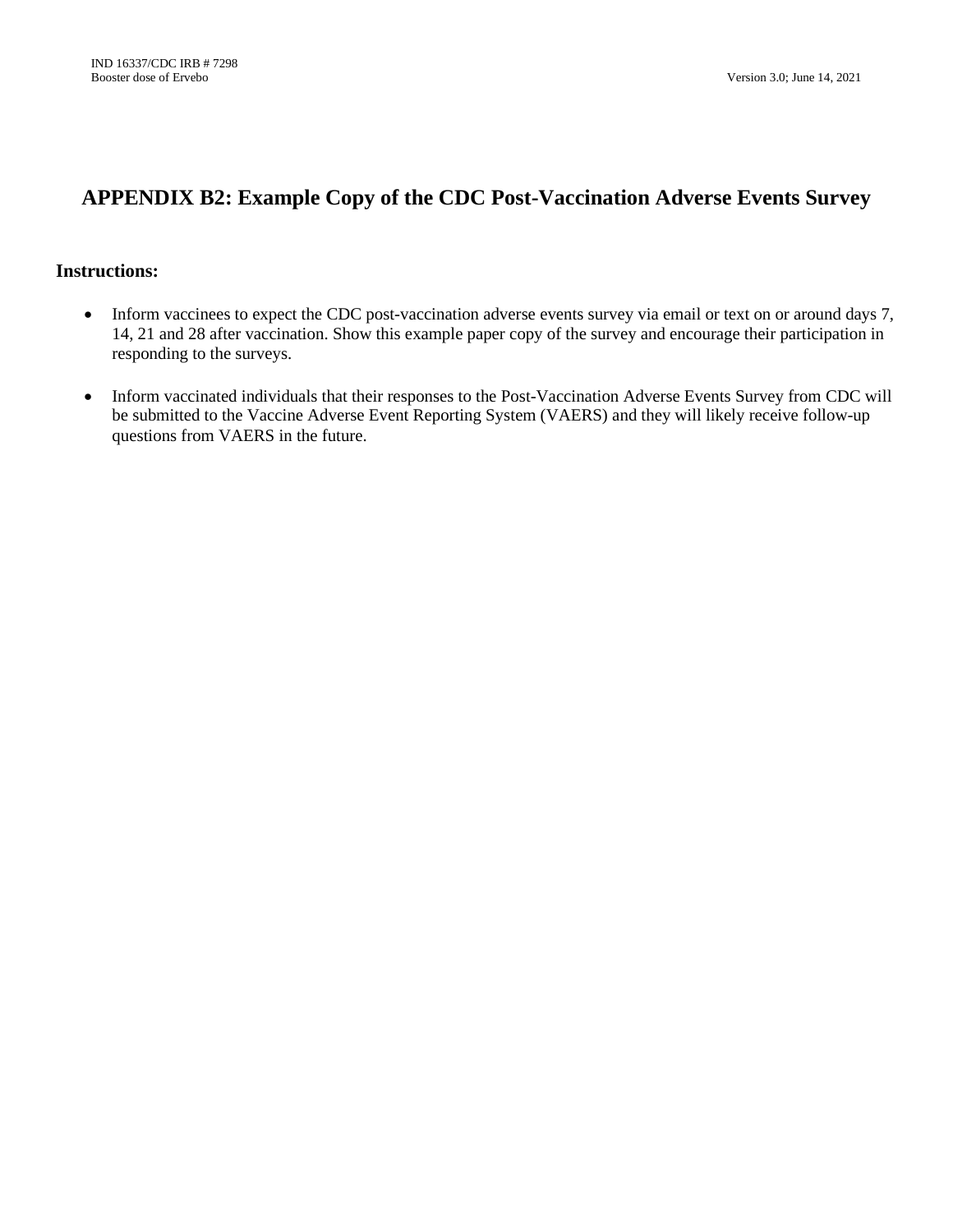# **Appendix B2: Example Copy of the CDC Post-Vaccination Adverse Events Survey**

*You're receiving this brief survey from the Centers for Disease Control and Prevention (CDC) regarding the dose of Ebola vaccine you received. At the time of vaccination, you were informed that CDC will be sending you a survey by email or text on or around days 7, 14, 21 and 28 after vaccination (a total of 4 times) to ask questions on 5 specific adverse events (side effects). The survey is expected to take less than 5 minutes. Your response to the survey is much appreciated and will greatly help monitor specific side effects regarding this vaccine. Please note that your responses to the survey that indicate adverse events will be added to the Vaccine Adverse Event Reporting System (VAERS). You may be contacted by the CDC VAERS team with follow-up questions.*

|                                                                                                                                                            | 1. Was this your first time receiving the Ervebo Ebola vaccine or was this a booster dose?<br>$\Box$ First vaccine $\Box$ Booster dose                                                                                                        |                                                         |                                                                                                 |  |  |  |  |  |  |
|------------------------------------------------------------------------------------------------------------------------------------------------------------|-----------------------------------------------------------------------------------------------------------------------------------------------------------------------------------------------------------------------------------------------|---------------------------------------------------------|-------------------------------------------------------------------------------------------------|--|--|--|--|--|--|
| 2. If booster dose, what was the name of the vaccine and date you received your first dose?                                                                |                                                                                                                                                                                                                                               |                                                         |                                                                                                 |  |  |  |  |  |  |
| Name of vaccine: ______________ Date received: __________ (mm/dd/yyyy)<br>3. In the past 7 days, have you experienced any of the following adverse events? |                                                                                                                                                                                                                                               |                                                         |                                                                                                 |  |  |  |  |  |  |
|                                                                                                                                                            | <b>Adverse Events</b>                                                                                                                                                                                                                         | If yes, when did it start?                              | If yes, has it resolved?                                                                        |  |  |  |  |  |  |
| a.                                                                                                                                                         | Muscle pain<br>$\Box$ No<br>Yes<br>If yes, how would you describe the<br>muscle pain?<br>$\n  1Mild\n$<br>Moderate, some interference<br>with daily activity<br>Severe, prevents daily activity<br>Requires medical<br>attention/intervention | <b>MM/DD/YYYY</b><br>Date unknown                       | Yes<br>$\overline{\rm No}$<br>If yes, when did it resolve?<br>Date unknown<br><b>MM/DD/YYYY</b> |  |  |  |  |  |  |
| b.                                                                                                                                                         | Joint pain<br>Yes<br>No                                                                                                                                                                                                                       | If yes, when did it start?<br>(For each joint affected) | If yes, has it resolved? (For each joint<br>affected)                                           |  |  |  |  |  |  |
|                                                                                                                                                            | If yes, which joints are affected?<br>If yes, how would you describe the<br>joint pain?<br>Mild<br>Moderate, some interference<br>with daily activity<br>Severe, prevents daily activity<br>Requires medical<br>attention/intervention        | <b>MM/DD/YYYY</b><br>Date unknown                       | Yes<br>]No<br>If yes, when did it resolve?<br>Date unknown<br><b>MM/DD/YYYY</b>                 |  |  |  |  |  |  |
| c.                                                                                                                                                         | Joint swelling<br>Yes<br> No                                                                                                                                                                                                                  | If yes, when did it start?<br>(For each joint affected) | If yes, has it resolved? (For each joint<br>affected)                                           |  |  |  |  |  |  |
|                                                                                                                                                            | If yes, which joints are affected?                                                                                                                                                                                                            | MM/DD/YYYY<br>Date unknown                              | Yes<br>No<br>If yes, when did it resolve?<br>Date unknown<br><b>MM/DD/YYYY</b>                  |  |  |  |  |  |  |
| d.                                                                                                                                                         | Skin lesion (rash, pustule, vesicle)<br>$\sqrt{ }$ No<br>$\Box$ Yes                                                                                                                                                                           | If yes, when did it start?<br>MM/DD/YYYY                | If yes, has it resolved?                                                                        |  |  |  |  |  |  |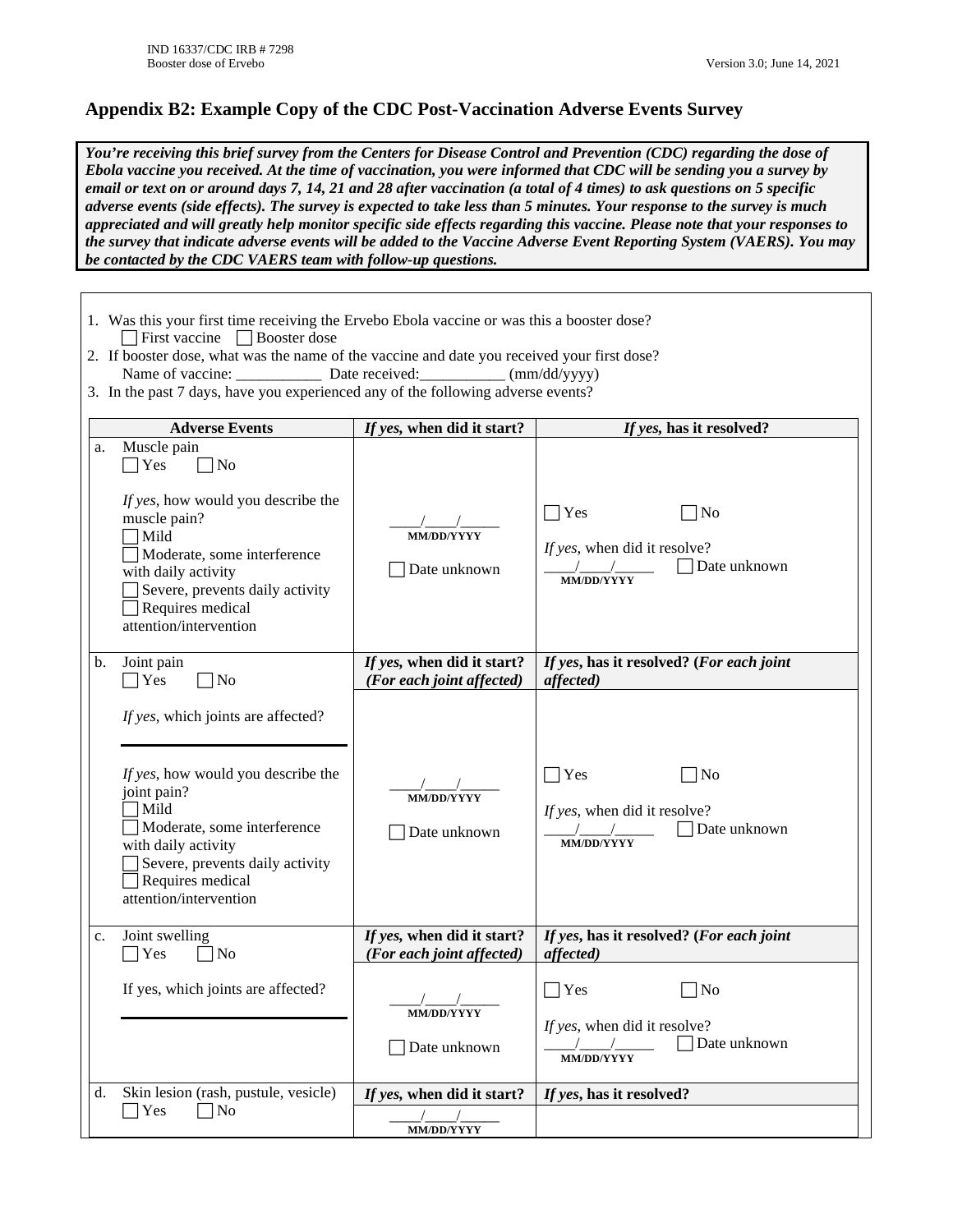|                                                                                                                                                                                                                                                                                                                                                                                                                                                                  | If yes, where is the skin lesion?                             | Date unknown                                                    | Yes<br>No<br>If yes, when did it resolve?<br>Date unknown<br><b>MM/DD/YYYY</b>                                                                                                                                                                           |  |  |  |
|------------------------------------------------------------------------------------------------------------------------------------------------------------------------------------------------------------------------------------------------------------------------------------------------------------------------------------------------------------------------------------------------------------------------------------------------------------------|---------------------------------------------------------------|-----------------------------------------------------------------|----------------------------------------------------------------------------------------------------------------------------------------------------------------------------------------------------------------------------------------------------------|--|--|--|
| e.                                                                                                                                                                                                                                                                                                                                                                                                                                                               | Oral lesion (blister, sore, vesicle)<br>Yes<br>N <sub>0</sub> | If yes, when did it start?<br><b>MM/DD/YYYY</b><br>Date unknown | If yes, has it resolved?<br>$\bigcap$ Yes<br>N <sub>o</sub><br>If yes, when did it resolve?<br>Date unknown<br><b>MM/DD/YYYY</b>                                                                                                                         |  |  |  |
| f.<br>4.                                                                                                                                                                                                                                                                                                                                                                                                                                                         | Any other adverse events? If yes,<br>describe.                | If yes, when did it start?<br><b>MM/DD/YYYY</b><br>Date unknown | If yes, has it resolved?<br>$\bigcap$ Yes<br>N <sub>o</sub><br>If yes, when did it resolve?<br>Date unknown<br><b>MM/DD/YYYY</b><br>Have you missed work because of any of the adverse event(s) you experienced in the past 7 days? $\Box$ Yes $\Box$ No |  |  |  |
| If yes, how many days of work did you miss?<br>a.<br>Have you seen a healthcare provider for any of the adverse event(s) you experienced within the past 7 days? $\Box$ Yes [<br>5.<br>$\overline{N}$<br><i>If yes</i> , did you have any diagnostic testing performed? $\Box$ Yes $\Box$ No<br>a.<br><i>If yes,</i> did you receive a diagnosis? $\Box$ Yes $\Box$ No<br>$\mathbf{b}$ .<br>If yes, please list the diagnosis(es) $\overline{\phantom{a}}$<br>i. |                                                               |                                                                 |                                                                                                                                                                                                                                                          |  |  |  |
| This is the end of the survey. Thank you for your participation! If any adverse events occur after completing all of the<br>surveys (a total of 4 times), please report them to the VAERS at 1-800-822-7967 or http://www.vaers.hhs.gov. If you<br>experience adverse events that you're concerned about or have questions on, consult a healthcare provider and inform<br>them that you recently received the Ebola vaccine.                                    |                                                               |                                                                 |                                                                                                                                                                                                                                                          |  |  |  |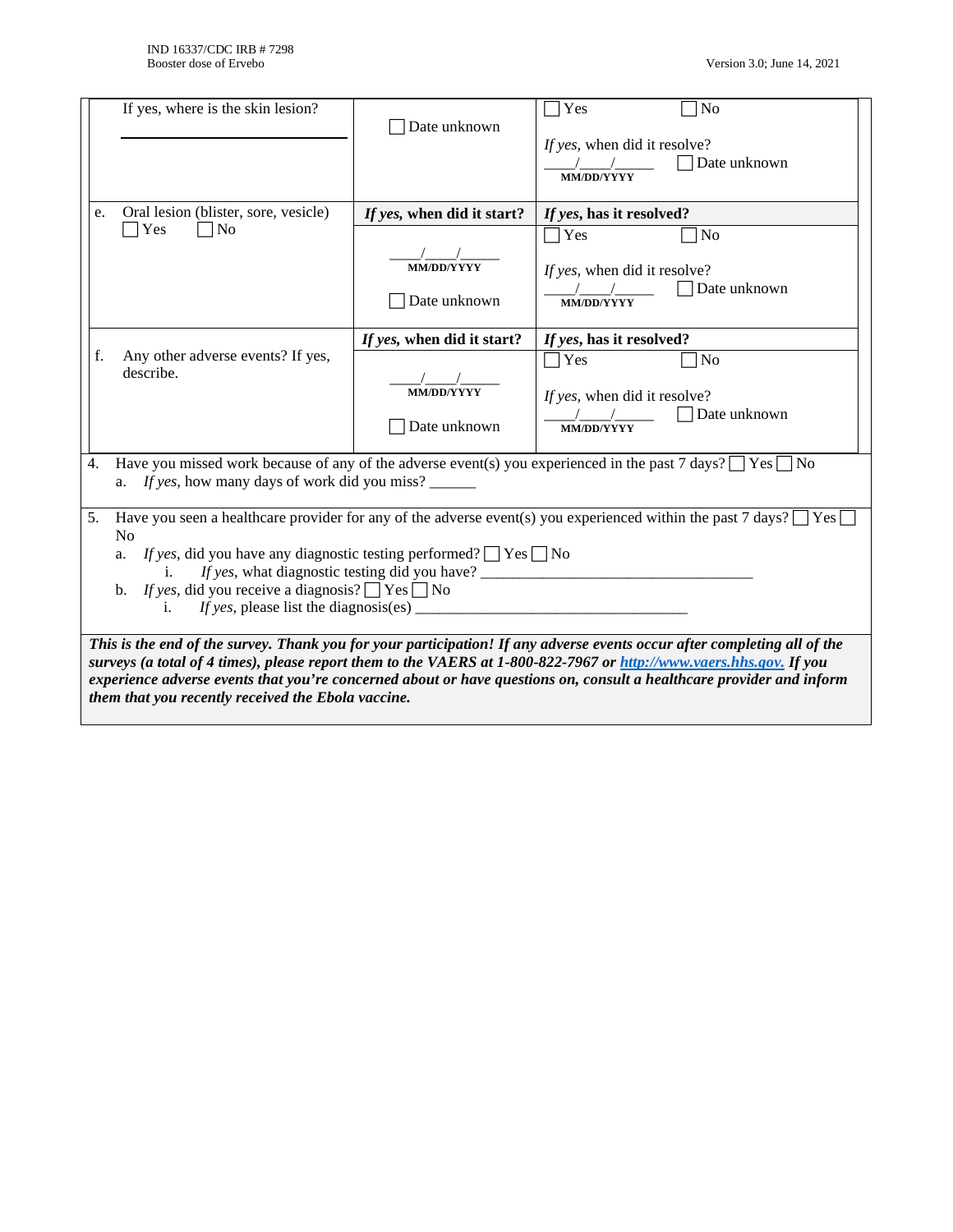# **APPENDIX C: Vaccination Record Form**

# **Instructions:**

- Complete and return the Vaccine Record Form for each participant to CDC no later than 3 calendar days of vaccination via email ( $\frac{\text{spath}}{\text{var}(CQ)}$  or fax (404-471-2526).
- If any serious adverse events (SAE) occur during the 30-minute post-vaccination observational period, report to CDC **as soon as possible** and no later than **3 calendar days** (**72 hours)** of the SAE occurrence by returning the completed Vaccine Record Form that documents the SAEs via email ( $\frac{\text{spath}}{\text{vax}}$ @cdc.gov) or fax (404-471-2526).
- Maintain the Vaccine Record Form for each vaccinated individual.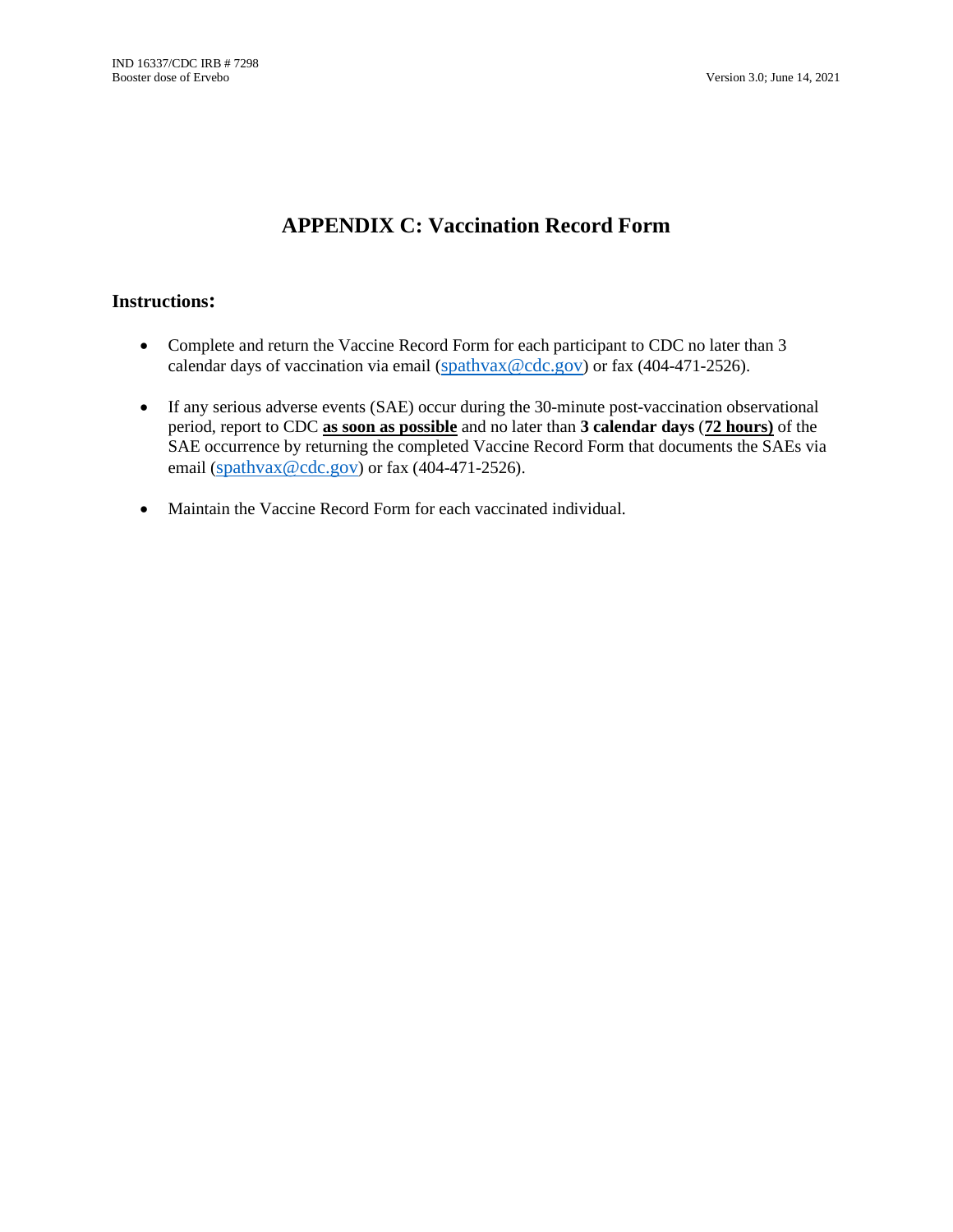# **Appendix C: Vaccination Record Form***: Complete and return to CDC no later than 3 calendar days of vaccination for each vaccine recipient*

| <b>DEMOGRAPHIC INFORMATION</b>                                                                                                                                                                                                                                                                                                                                                                                                              |                                                                                                                                 |                |                                                                                   |                                             |                                   |  |  |  |
|---------------------------------------------------------------------------------------------------------------------------------------------------------------------------------------------------------------------------------------------------------------------------------------------------------------------------------------------------------------------------------------------------------------------------------------------|---------------------------------------------------------------------------------------------------------------------------------|----------------|-----------------------------------------------------------------------------------|---------------------------------------------|-----------------------------------|--|--|--|
| Name (Last, First, Middle)                                                                                                                                                                                                                                                                                                                                                                                                                  | Sex                                                                                                                             |                | DOB (MM/DD/YYYY)                                                                  | Age (Years)                                 |                                   |  |  |  |
|                                                                                                                                                                                                                                                                                                                                                                                                                                             | $\Box$ Male $\Box$ Female $\Box$ Other                                                                                          |                |                                                                                   |                                             |                                   |  |  |  |
| <b>Residence</b>                                                                                                                                                                                                                                                                                                                                                                                                                            | <b>Contact Information</b>                                                                                                      |                | <b>Occupational Risk Category</b>                                                 |                                             |                                   |  |  |  |
| City:                                                                                                                                                                                                                                                                                                                                                                                                                                       | Phone:                                                                                                                          |                | □ EVD Responder                                                                   | □ BSL-4 Worker                              |                                   |  |  |  |
| State:                                                                                                                                                                                                                                                                                                                                                                                                                                      | Email:                                                                                                                          |                | □ Healthcare Personnel                                                            |                                             |                                   |  |  |  |
| BASELINE INFORMATION: Healthcare provider, please interview the individual and record responses prior to vaccination with Ervebo.                                                                                                                                                                                                                                                                                                           |                                                                                                                                 |                |                                                                                   |                                             |                                   |  |  |  |
| 1. Has the individual previously received an Ebola vaccination? $\Box$ Yes $\Box$ No If Yes, date(s) of prior vaccination:                                                                                                                                                                                                                                                                                                                  |                                                                                                                                 |                |                                                                                   |                                             |                                   |  |  |  |
|                                                                                                                                                                                                                                                                                                                                                                                                                                             |                                                                                                                                 |                | Name or manufacturer of the prior Ebola vaccine:                                  |                                             |                                   |  |  |  |
| 2. Does the individual have a known severe allergy, such as anaphylaxis, to Ervebo or any component of the vaccine, including<br>rice protein? (if yes, then do not administer Ervebo)                                                                                                                                                                                                                                                      |                                                                                                                                 |                |                                                                                   | $\Box$ Yes                                  | $\Box$ No                         |  |  |  |
| 3. Is the individual moderately or severely ill (e.g., has an oral temperature >38°C (100.4°F) or systemic symptoms)?                                                                                                                                                                                                                                                                                                                       |                                                                                                                                 |                |                                                                                   | $\square$ Yes                               | $\Box$ No                         |  |  |  |
| 4. Does the individual have a clinically significant medical condition, past medical history, pre-existing illness (e.g., acute<br>malignancy, history of Guillain-Barré syndrome, history of neurologic disorder that may increase risk, active autoimmune<br>disorder or immunosuppression) that in the clinical opinion of the healthcare provider may place the individual at an<br>unreasonably increased risk by getting the vaccine? |                                                                                                                                 |                |                                                                                   | $\Box$ Yes                                  | $\Box$ No                         |  |  |  |
| 5. Has the individual ever had Ebola virus disease?                                                                                                                                                                                                                                                                                                                                                                                         |                                                                                                                                 |                |                                                                                   | $\Box$ Yes                                  | $\Box$ No                         |  |  |  |
| 6. Has the individual ever had a bad reaction (e.g., allergic reactions) to any vaccine?                                                                                                                                                                                                                                                                                                                                                    |                                                                                                                                 |                |                                                                                   | $\square$ Yes                               | $\Box$ No                         |  |  |  |
| 7. Is the individual a female of child-bearing age or currently pregnant?                                                                                                                                                                                                                                                                                                                                                                   |                                                                                                                                 |                |                                                                                   | $\Box$ Yes                                  | $\Box$ No<br>$\Box$ NA            |  |  |  |
| If answered "no" to all Questions 2-7, then skip questions A & B below, and proceed to Question 8.<br>If answered "yes" to any of the Questions 2-7, and the clinical opinion of the healthcare provider is to avoid vaccination or reschedule to a later date if the condition(s)<br>affecting vaccine eligibility is no longer present, document accordingly here:                                                                        |                                                                                                                                 |                |                                                                                   |                                             |                                   |  |  |  |
| For precautionary conditions, advise/remind the individual of the information in the Ervebo Patient Information sheet and/or Informed Consent Form regarding risks/side<br>effects of Ervebo, what conditions individuals have that they should tell their healthcare provider about before getting Ervebo, and what to do if there are side effects<br>A. Was the individual advised of the potential risks/side effects of Ervebo?        |                                                                                                                                 |                |                                                                                   | $\Box$ Yes                                  | $\Box$ No                         |  |  |  |
| <b>B.</b> Did the individual want to proceed with Ervebo?                                                                                                                                                                                                                                                                                                                                                                                   |                                                                                                                                 |                |                                                                                   | $\Box$ Yes                                  | $\Box$ No                         |  |  |  |
| 8. For a booster dose, has the individual signed the informed consent form? If no, then do not proceed with vaccination                                                                                                                                                                                                                                                                                                                     |                                                                                                                                 |                |                                                                                   | $\Box$ Yes                                  | $\Box$ No                         |  |  |  |
| 9. Has the individual been informed about and provided with a copy of the post-vaccination survey from CDC?                                                                                                                                                                                                                                                                                                                                 |                                                                                                                                 |                |                                                                                   | $\square$ Yes                               | $\Box$ No                         |  |  |  |
| <b>ERVEBO ADMINISTRATION</b> : Please enter date(s) in MM/DD/YYYY format and time in HH:MM military time format (e.g., 16:30)                                                                                                                                                                                                                                                                                                               |                                                                                                                                 |                |                                                                                   |                                             |                                   |  |  |  |
| Date/Time of thawed vaccine vial:                                                                                                                                                                                                                                                                                                                                                                                                           |                                                                                                                                 | OR             | Vaccine expiration date:                                                          |                                             |                                   |  |  |  |
| Date/Time of vaccine administration:                                                                                                                                                                                                                                                                                                                                                                                                        |                                                                                                                                 | Vaccine lot #: |                                                                                   |                                             |                                   |  |  |  |
| Dose administered: $\Box$ 1 mL                                                                                                                                                                                                                                                                                                                                                                                                              | Route of administration: $\Box$ IM                                                                                              |                | Site of injection (Arm): $\Box$ L $\Box$ R                                        |                                             |                                   |  |  |  |
| Healthcare provider administering vaccine:                                                                                                                                                                                                                                                                                                                                                                                                  |                                                                                                                                 |                | Individual completing this form (if different):                                   |                                             |                                   |  |  |  |
| OBSERVATION AFTER VACCINATION: Please keep the individual in the observation area for a minimum of 30 minutes after vaccination.                                                                                                                                                                                                                                                                                                            |                                                                                                                                 |                |                                                                                   |                                             |                                   |  |  |  |
| Did any serious adverse event (SAE)                                                                                                                                                                                                                                                                                                                                                                                                         | $\Box$ Yes<br>$\Box$ No                                                                                                         |                | If yes, complete table below and report to CDC as soon as possible; NLT 72 hours. |                                             |                                   |  |  |  |
| <b>Type of SAE</b>                                                                                                                                                                                                                                                                                                                                                                                                                          | <b>Description</b>                                                                                                              |                | Duration of   Treatment/Management   Cutcome                                      |                                             |                                   |  |  |  |
| Difficulty breathing<br>1.                                                                                                                                                                                                                                                                                                                                                                                                                  |                                                                                                                                 |                |                                                                                   |                                             | $\Box$ Recovered without sequelae |  |  |  |
| $\square$ Yes<br>$\Box$ No                                                                                                                                                                                                                                                                                                                                                                                                                  |                                                                                                                                 |                |                                                                                   | $\Box$ Recovered with sequelae              |                                   |  |  |  |
|                                                                                                                                                                                                                                                                                                                                                                                                                                             |                                                                                                                                 |                |                                                                                   | Describe:                                   |                                   |  |  |  |
|                                                                                                                                                                                                                                                                                                                                                                                                                                             |                                                                                                                                 |                |                                                                                   |                                             |                                   |  |  |  |
| Swelling of lips/tongue or face<br>2.                                                                                                                                                                                                                                                                                                                                                                                                       | $\Box$ Recovered without sequelae                                                                                               |                |                                                                                   |                                             |                                   |  |  |  |
| $\square$ Yes<br>$\Box$ No                                                                                                                                                                                                                                                                                                                                                                                                                  |                                                                                                                                 |                |                                                                                   |                                             |                                   |  |  |  |
|                                                                                                                                                                                                                                                                                                                                                                                                                                             |                                                                                                                                 |                |                                                                                   | $\Box$ Recovered with sequelae<br>Describe: |                                   |  |  |  |
|                                                                                                                                                                                                                                                                                                                                                                                                                                             |                                                                                                                                 |                |                                                                                   |                                             |                                   |  |  |  |
| Severe rash<br>3.<br>□ Recovered without sequelae                                                                                                                                                                                                                                                                                                                                                                                           |                                                                                                                                 |                |                                                                                   |                                             |                                   |  |  |  |
| $\square$ Yes<br>$\Box$ No                                                                                                                                                                                                                                                                                                                                                                                                                  |                                                                                                                                 |                |                                                                                   | $\Box$ Recovered with sequelae              |                                   |  |  |  |
|                                                                                                                                                                                                                                                                                                                                                                                                                                             |                                                                                                                                 |                | Describe:                                                                         |                                             |                                   |  |  |  |
|                                                                                                                                                                                                                                                                                                                                                                                                                                             |                                                                                                                                 |                |                                                                                   |                                             |                                   |  |  |  |
| Other serious adverse event<br>4.                                                                                                                                                                                                                                                                                                                                                                                                           |                                                                                                                                 |                |                                                                                   |                                             | $\Box$ Recovered without sequelae |  |  |  |
| $\square$ Yes<br>$\Box$ No                                                                                                                                                                                                                                                                                                                                                                                                                  |                                                                                                                                 |                |                                                                                   | $\Box$ Recovered with sequelae              |                                   |  |  |  |
|                                                                                                                                                                                                                                                                                                                                                                                                                                             |                                                                                                                                 |                |                                                                                   | Describe:                                   |                                   |  |  |  |
|                                                                                                                                                                                                                                                                                                                                                                                                                                             |                                                                                                                                 |                |                                                                                   |                                             |                                   |  |  |  |
|                                                                                                                                                                                                                                                                                                                                                                                                                                             | Return completed form to CDC by email (spathvax@cdc.gov) or by fax (404-471-2526) no later than 3 calendar days of vaccination. |                |                                                                                   |                                             |                                   |  |  |  |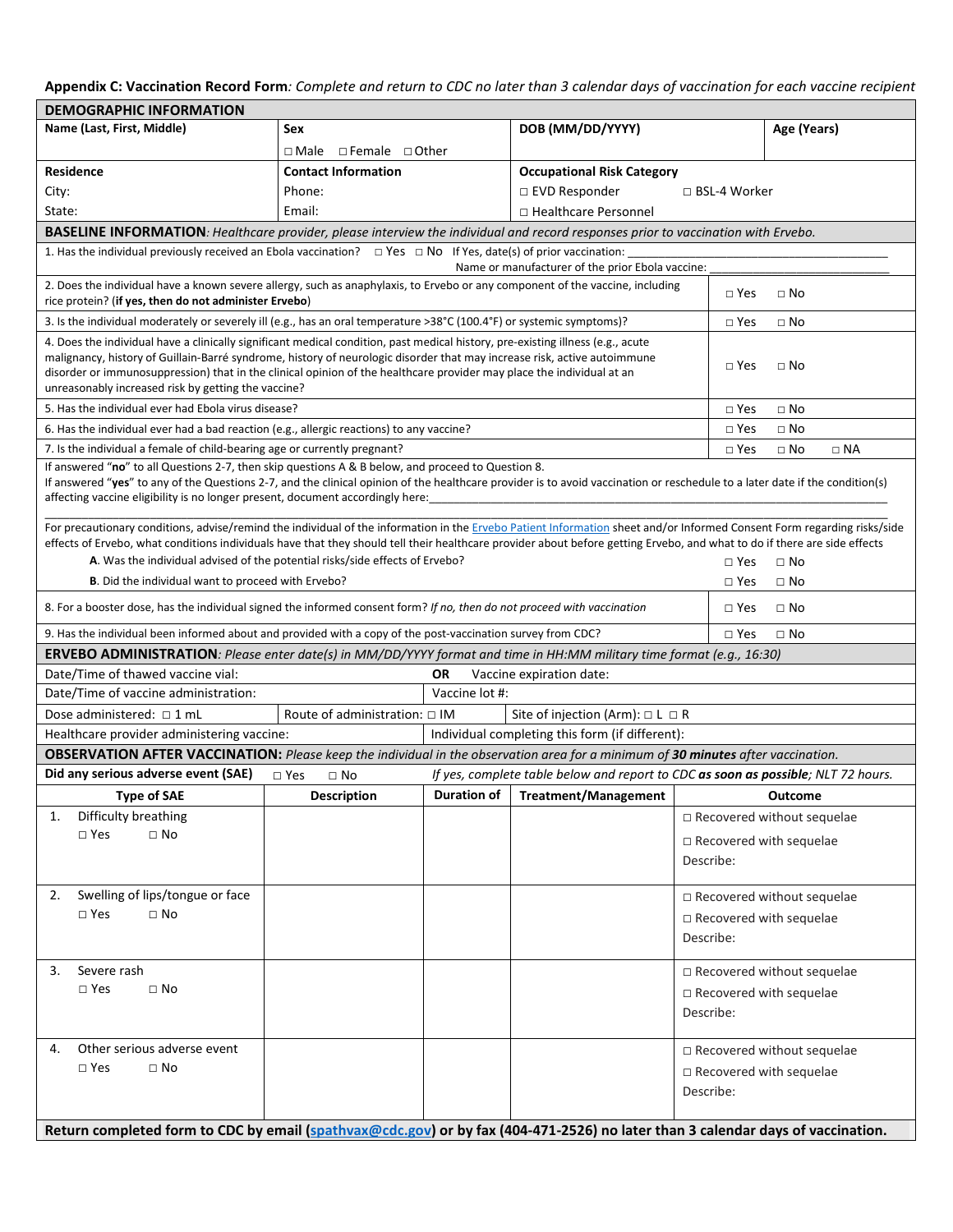# **APPENDIX D: Vaccine Product Accountability and Disposal Record Form**

# **Instructions: This form serves to document product accountability and disposition of Ervebo received under the CDC-sponsored IND 16337.**

- Please complete and return the Vaccine Product Accountability and Disposal Record Form within 14 calendar days of vaccination completion or final vaccine disposition to CDC by fax (404-471-2526) or a scanned copy via email [\(spathvax@cdc.gov\)](mailto:spathvax@cdc.gov).
- Retain a copy for your record in accordance with 21 Code of Federal Regulations 312.57 regarding investigational products (e.g., until 2 years after receipt of Ervebo shipment and administration under the IND).